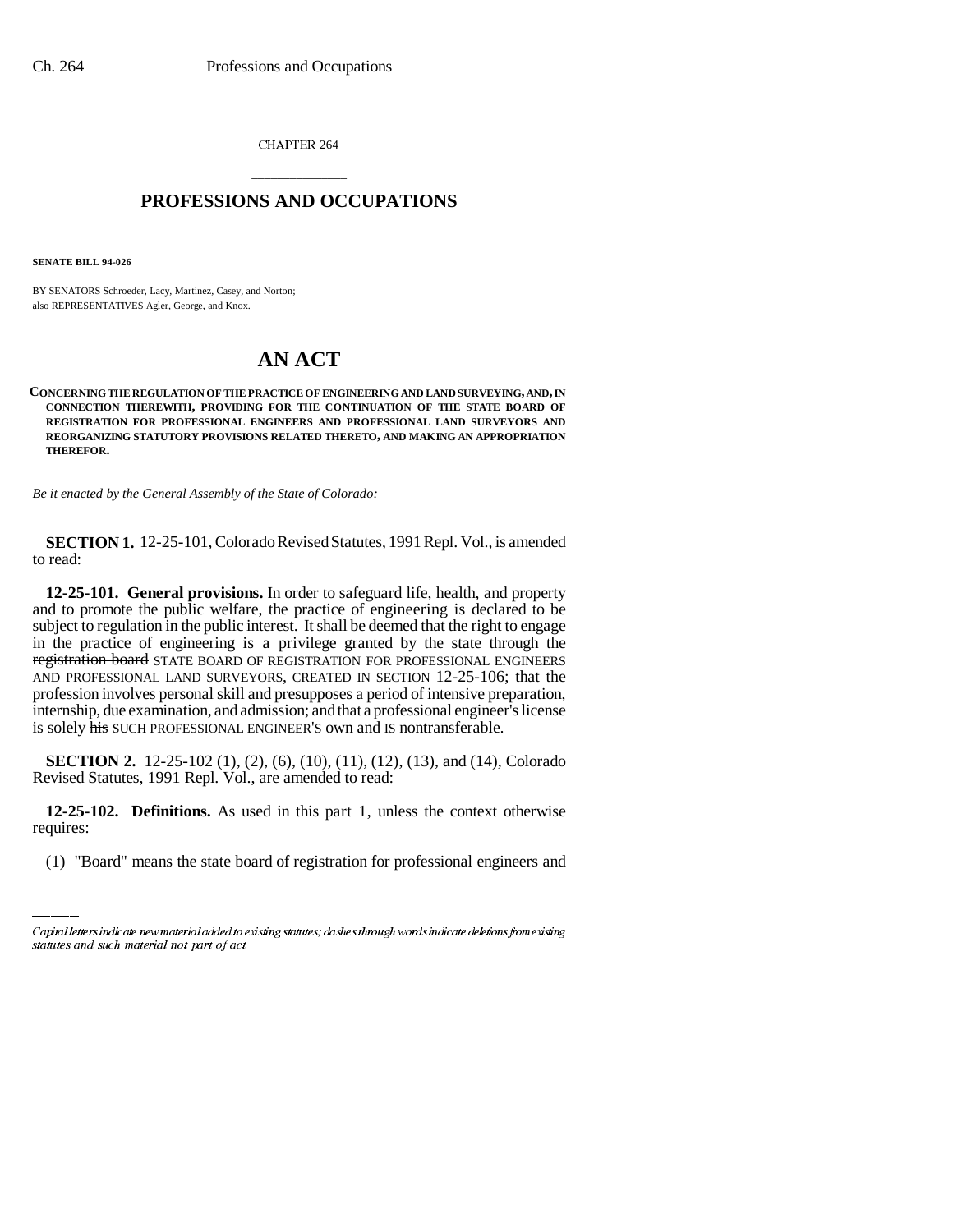professional land surveyors, CREATED IN SECTION 12-25-106.

(2) "Certificate" means the media issued by the board to evidence registration and licensing of a professional engineer. <del>or to evidence enrollment of an</del> engineer-in-training.

(6) "Engineer-in-training" "ENGINEER-INTERN" means a person who has complied with the requirements of sections 12-25-111 and 12-25-112 and is duly enrolled as an "engineer-in-training" "ENGINEER-INTERN".

(10) "Practice of engineering" means the performance for others of any professional service or creative work requiring engineering education, training, and experience and the application of special knowledge of the mathematical and engineering sciences to such professional services or creative work, including consultation, investigation, evaluation, planning, design, surveying, and supervision of construction for the purpose of assuring compliance with specifications and design (but supervision of construction shall not include, unless responsibility therefor is specifically assumed by contract, superintendence of any contractor's or subcontractor's processes, means, methods, equipment, or personnel for the purpose of maintaining  $\overline{a}$  safe place to work or safety in or about the site of the work) AND THE OBSERVATION OF CONSTRUCTION TO EVALUATE COMPLIANCE WITH PLANS AND SPECIFICATIONS in connection with the utilizing UTILIZATION of the forces, energies, and materials of nature in the development, production, and functioning of engineering processes, apparatus, machines, equipment, facilities, structures, buildings, works, or utilities, or any combination or aggregations thereof, employed in or devoted to public or private enterprise or uses.

(11) "Professional engineer" means an engineer duly registered AND LICENSED PURSUANT TO THIS PART 1.

(12) "Registrant" means  $\alpha$  person AN INDIVIDUAL duly registered and licensed to practice engineering.

 $(13)$  "Registration" means formal action by the board to officially license a person AN INDIVIDUAL to practice engineering and to make an official record thereof.

(14) "Responsible charge" means control and direction of engineering work within a professional engineer's scope of competence. Experience may only be classified as "responsible charge" if the engineer is registered AND LICENSED PURSUANT TO THIS PART 1, unless the work involves an activity exempted pursuant to section 12-25-103.

**SECTION 3.** 12-25-103, Colorado Revised Statutes, 1991 Repl. Vol., is amended to read:

**12-25-103. Exemptions.** (1) This part 1 shall not be construed to affect any of the following:

(a) Persons INDIVIDUALS who normally operate and maintain machinery or equipment;

(b) Persons INDIVIDUALS who perform engineering services for themselves;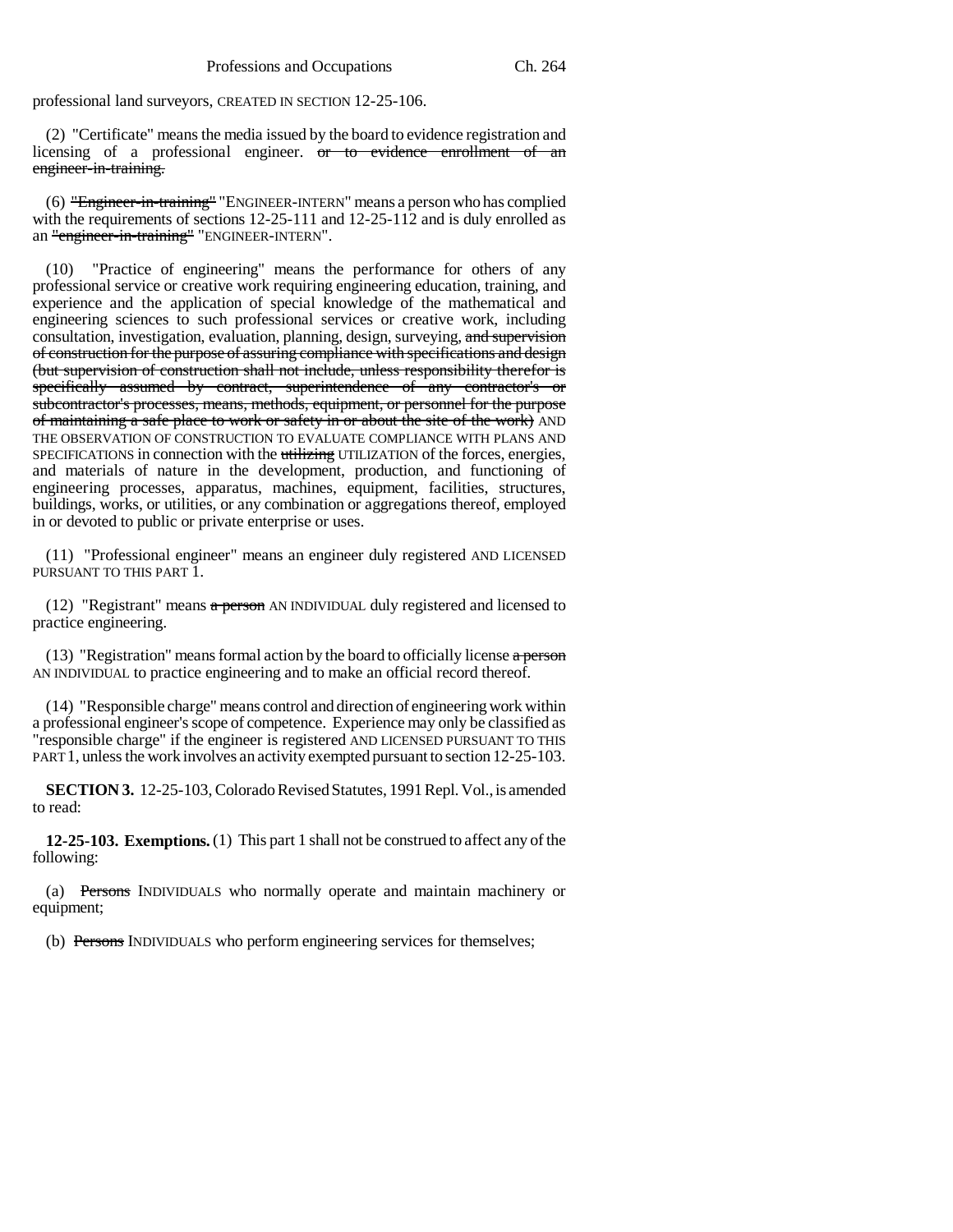(c) Partnerships, professional associations, joint stock companies, LIMITED LIABILITY COMPANIES, or corporations, or the employees of any such organizations, who perform engineering services for themselves or their affiliates;

(d) Persons INDIVIDUALS who perform engineering services under the control and direction RESPONSIBLE CHARGE of a registrant;

(e) Work of a strictly agricultural nature which is not required to be of public record;

(f) Professional land surveying as defined in section 12-25-202 (6);

(g)  $\overrightarrow{Any person}$  INDIVIDUALS who is ARE employed by and performs PERFORM engineering services solely for a county, city and county, or municipality;

## (h) Other legally recognized professions; or

(i) Any person INDIVIDUALS who is ARE employed by and performs PERFORM engineering services solely for the federal government;

(j) INDIVIDUALS WHO PRACTICE ARCHITECTURE AS DEFINED IN SECTION 12-4-102  $(5)$ ; OR

(k) UTILITIES OR THEIR EMPLOYEES OR CONTRACTORS WHEN PERFORMING SERVICES FOR ANOTHER UTILITY DURING TIMES OF NATURAL DISASTERS OR EMERGENCY SITUATIONS.

**SECTION 4.** 12-25-104, Colorado Revised Statutes, 1991 Repl. Vol., is amended to read:

**12-25-104. Forms of organizations permitted to practice.** (1) No firm, partnership, corporation, LIMITED LIABILITY COMPANY, or joint stock association shall be registered under this part 1. No firm, partnership, corporation, LIMITED LIABILITY COMPANY, or joint stock association shall practice or offer to practice engineering in the state except under the following conditions:

(a) Professional engineers may practice under this part 1 as individuals or partners or through joint stock associations, LIMITED LIABILITY COMPANIES, or corporations.

(b) In the case of practice through a partnership, at least one of the partners shall be a professional engineer registered under this part 1, and all engineering plans, designs, drawings, specifications, or reports issued by or for the partnership shall bear the seal of said professional engineer partner or a professional engineer in responsible charge of, and directly responsible for, such engineering work when issued.

(c) In the case of the practice of engineering through a joint stock association, LIMITED LIABILITY COMPANY, or corporation, engineering services or work involving the practice of engineering may be offered through such joint stock association, LIMITED LIABILITY COMPANY, or corporation if the person in responsible charge of the engineering activities of the joint stock association, LIMITED LIABILITY COMPANY, or corporation is a professional engineer licensed and registered pursuant to this part 1.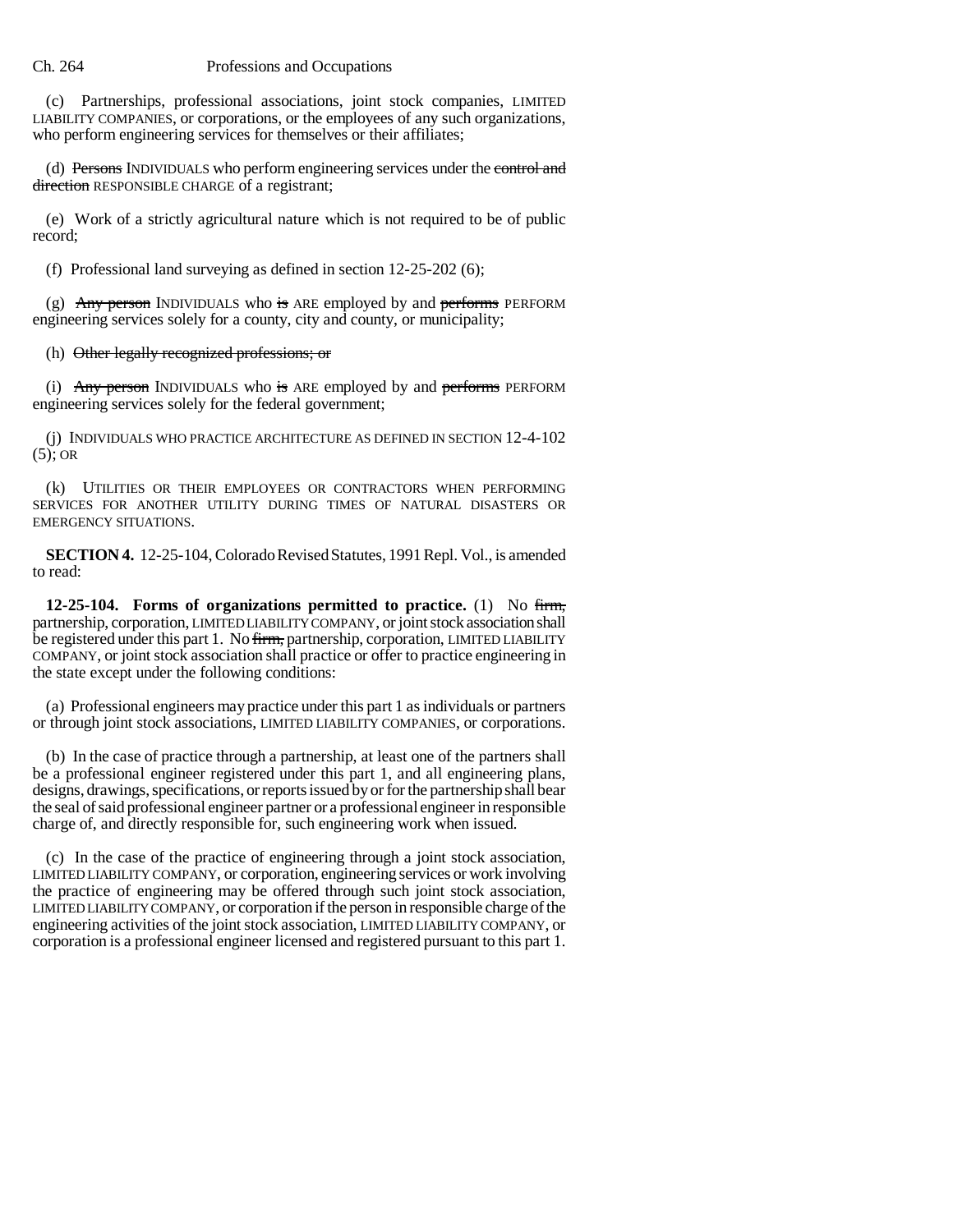All engineering plans, designs, drawings, specifications, or reports which are involved in such practice, issued by or for such joint stock association, LIMITED LIABILITY COMPANY, or corporation, shall bear the seal and signature of a professional engineer in responsible charge of, and directly responsible for, such engineering work when issued.

**SECTION 5.** 12-25-105, Colorado Revised Statutes, 1991 Repl. Vol., is amended to read:

**12-25-105. Unlawful practice - penalties - enforcement.** (1) It is unlawful for any person INDIVIDUAL to hold himself OR HERSELF out to the public as a professional engineer unless he SUCH INDIVIDUAL has complied with the provisions contained in this part 1.

(2) It is unlawful for any person INDIVIDUAL, partnership, professional association, joint stock company, LIMITED LIABILITY COMPANY, or corporation to practice, or offer to practice, engineering in this state unless the person INDIVIDUAL in responsible charge has complied with the provisions of this part 1.

(3) Unless licensed or exempted pursuant to this part 1, it is unlawful for any person INDIVIDUAL, partnership, professional association, joint stock company, LIMITED LIABILITY COMPANY, or corporation to use any of the following titles: Civil engineer, structural engineer, chemical engineer, petroleum engineer, mining engineer, mechanical engineer, or electrical engineer. In addition, unless licensed pursuant to this part 1, it is unlawful for any person INDIVIDUAL, partnership, professional association, joint stock company, LIMITED LIABILITY COMPANY, or corporation to use the words "engineer", "engineered", or "engineering" in any offer to the public to perform the services set forth in section 12-25-102 (10). Nothing in this subsection (3) shall prohibit the general use of the words "engineer", "engineered", and "engineering" so long as such words are not being used in an offer to the public to perform the services set forth in section 12-25-102 (10).

(4) It is unlawful for any person INDIVIDUAL to use in any manner an expired, suspended, or revoked license, certificate, or seal.

(5) It is unlawful for any person INDIVIDUAL to use in any manner a certificate or certificate number which has not been issued to him SUCH INDIVIDUAL by the board.

(6) The practice of engineering in violation of any of the provisions of this part 1 shall be deemed a class 3 misdemeanor and shall be:

(a) Restrained by injunction in an action brought by the attorney general or by the district attorney of the proper district Such actions shall be brought in the county in which the violation occurs; OR

(b)  $(I)$  CEASED BY ORDER OF THE BOARD PURSUANT TO SECTION  $12-25-109(8)$  (b).

(II) IF ANY PERSON FAILS TO COMPLY WITH A CEASE AND DESIST ORDER ISSUED PURSUANT TO SUBPARAGRAPH (I) OF THIS PARAGRAPH (b), THE BOARD MAY REQUEST THE ATTORNEY GENERAL OR THE DISTRICT ATTORNEY FOR THE JUDICIAL DISTRICT IN WHICH THE ALLEGED VIOLATION EXISTS TO BRING AND, IF SO REQUESTED, THE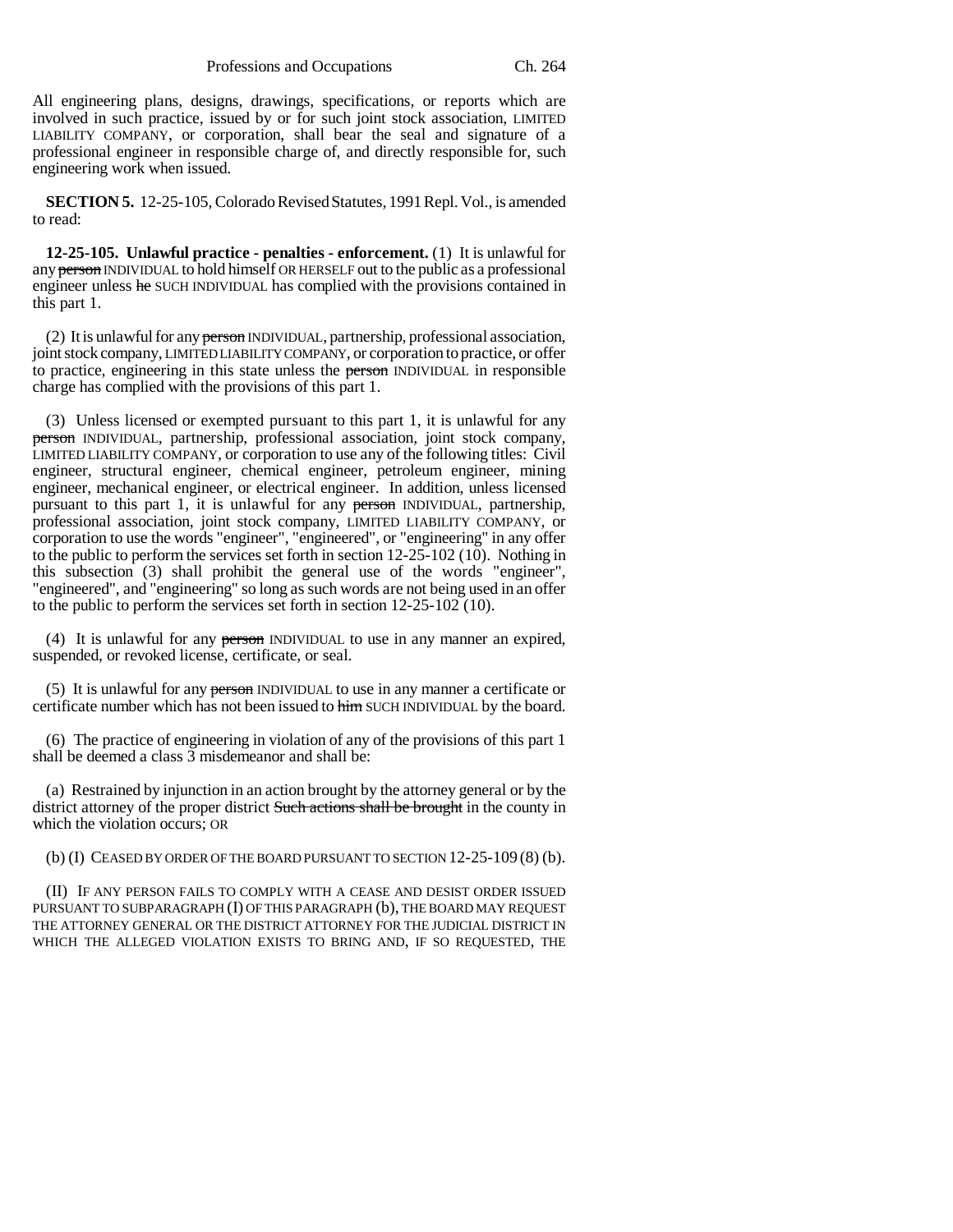ATTORNEY GENERAL OR DISTRICT ATTORNEY SHALL BRING A SUIT FOR A TEMPORARY RESTRAINING ORDER AND FOR INJUNCTIVE RELIEF TO PREVENT ANY FURTHER OR CONTINUED VIOLATION OF THE ORDER.

(7) Any person INDIVIDUAL, partnership, professional association, joint stock company, LIMITED LIABILITY COMPANY, or corporation who violates any of the provisions of this part 1 commits a class 3 misdemeanor and upon conviction thereof, shall be punished as provided in section 18-1-106, C.R.S.

(8) Repealed, L. 88, p. 519, § 34, effective July 1, 1988.

(9) SUBSEQUENT TO A FINDING BY THE BOARD THAT AN INDIVIDUAL, PARTNERSHIP, PROFESSIONAL ASSOCIATION, JOINT STOCK COMPANY, LIMITED LIABILITY COMPANY, OR CORPORATION HAS UNLAWFULLY ENGAGED IN THE PRACTICE OF ENGINEERING, THE BOARD MAY JOINTLY AND SEVERALLY ASSESS A FINE AGAINST SUCH UNLAWFULLY ENGAGED PARTY IN AN AMOUNT NOT LESS THAN FIFTY DOLLARS AND NOT MORE THAN SEVEN HUNDRED FIFTY DOLLARS.

**SECTION 6.** 12-25-106 (2) (b) and (5), Colorado Revised Statutes, 1991 Repl. Vol., are amended to read:

**12-25-106. State board of registration - subject to termination - repeal of article.** (2) (b) This article is repealed, effective  $\overline{J_{\text{uly}}}$  1, 1994 JULY 1, 2004.

(5) Appointments to the board shall be made by the governor and shall be made to provide for staggering of terms of members so that not more than three members' terms expire each year. Thereafter appointments shall be for terms of four years. Each board member shall hold office until the expiration of the term for which he SUCH MEMBER is appointed or until a successor has been duly appointed and qualified. Appointees shall be limited to two full terms. The governor may remove any member of the board for misconduct, incompetence, or neglect of duty.

**SECTION 7.** 12-25-107 (1) (e), Colorado Revised Statutes, 1991 Repl. Vol., is amended to read:

**12-25-107. Powers and duties of the board.** (1) In order to carry into effect the provisions of this part 1, the board shall:

(e) (I) Publish a complete roster annually. The roster shall be filed with the executive director of the department of regulatory agencies and each county clerk and recorder. The roster shall be mailed to each professional engineer who has remitted the renewal fee for that year and whose name appears in the roster and shall be made available to the public upon request and upon payment of the appropriate fee.

(II) The roster shall contain:

 $(H)$  (A) The annual fiscal year report prepared by the board;

 $(H)$  (B) Statutes administered by the board;

(III) (C) An alphabetical list of the names and addresses, of record, of all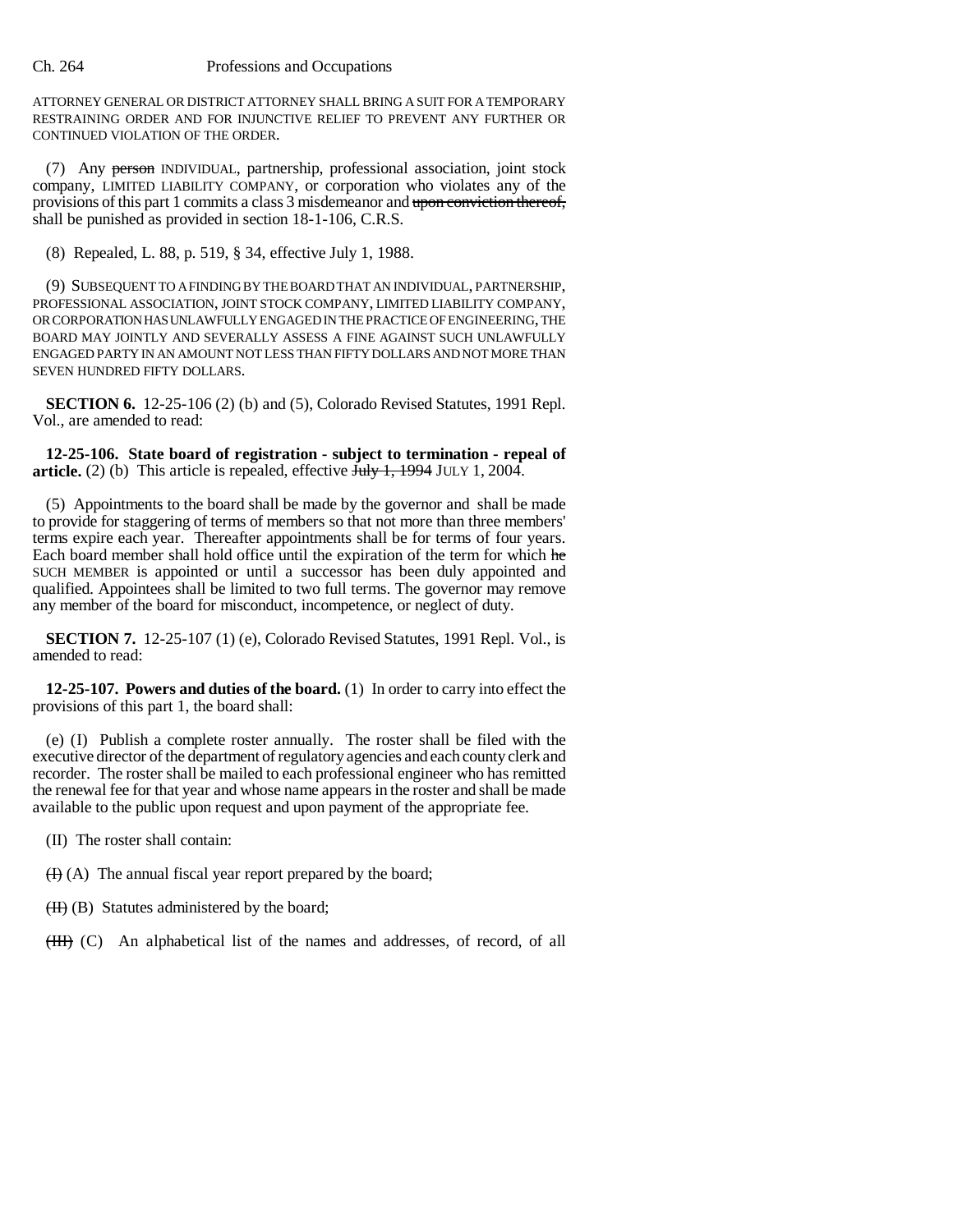professional engineers;

 $(HV)$  (D) The location of all technical publications purchased by the board which are made available to the public;

 $(\forall)$  (E) Rules and regulations of the board;

(VI) (F) Such other pertinent information as the board deems necessary;

(VII) (G) The rules of professional conduct adopted pursuant to paragraph (b) of this subsection (1).

**SECTION 8.** 12-25-108, Colorado Revised Statutes, 1991 Repl. Vol., as amended, is amended to read:

**12-25-108. Disciplinary actions - grounds for discipline.** (1) The board has the power to deny, suspend, revoke, or refuse to renew the license and certificate of registration of, LIMIT THE SCOPE OF PRACTICE OF, or place on probation, any professional engineer or engineer-in-training ENGINEER-INTERN who is found guilty of:

(a) The practice of any ENGAGING IN fraud, misrepresentation, or deceit in obtaining or attempting to obtain a certificate of registration or enrollment;

(b) Any act or omission which fails FAILING to meet the generally accepted standards of engineering practice WHETHER THROUGH ACT OR OMISSION;

(c) Conviction of or pleading guilty to A felony; However, EXCEPT THAT the board shall be governed by the provisions of section 24-5-101, C.R.S., in considering such conviction or plea. A certified copy of the judgment of a court of competent jurisdiction of such conviction or plea shall be presumptive evidence of such conviction or plea for the purposes of any hearing under this part 1. A plea of nolo contendere, or its equivalent, accepted by the court shall be considered as a conviction.

(d) (Deleted by amendment, L. 88, p. 504, § 4, effective July 1, 1988.)

(e)  $\overline{\text{Vidation of }V}$  VIOLATING, or aiding or abetting in the violation of, the provisions of this part 1, any rule or regulation adopted by the board in conformance with the provisions of this part 1, or any order of the board issued in conformance with the provisions of this part 1;

(f)  $\overline{Use\ of\ U\ SING\ false}$ , deceptive, or misleading advertising;

(g) Performing services beyond one's competency, training, or education;

(h) Failure FAILING to report to the board any registered professional engineer known to have violated any provision of this part 1 or any board order or rule or regulation;

(i) Habitual intemperance with respect to or excessive use of any habit-forming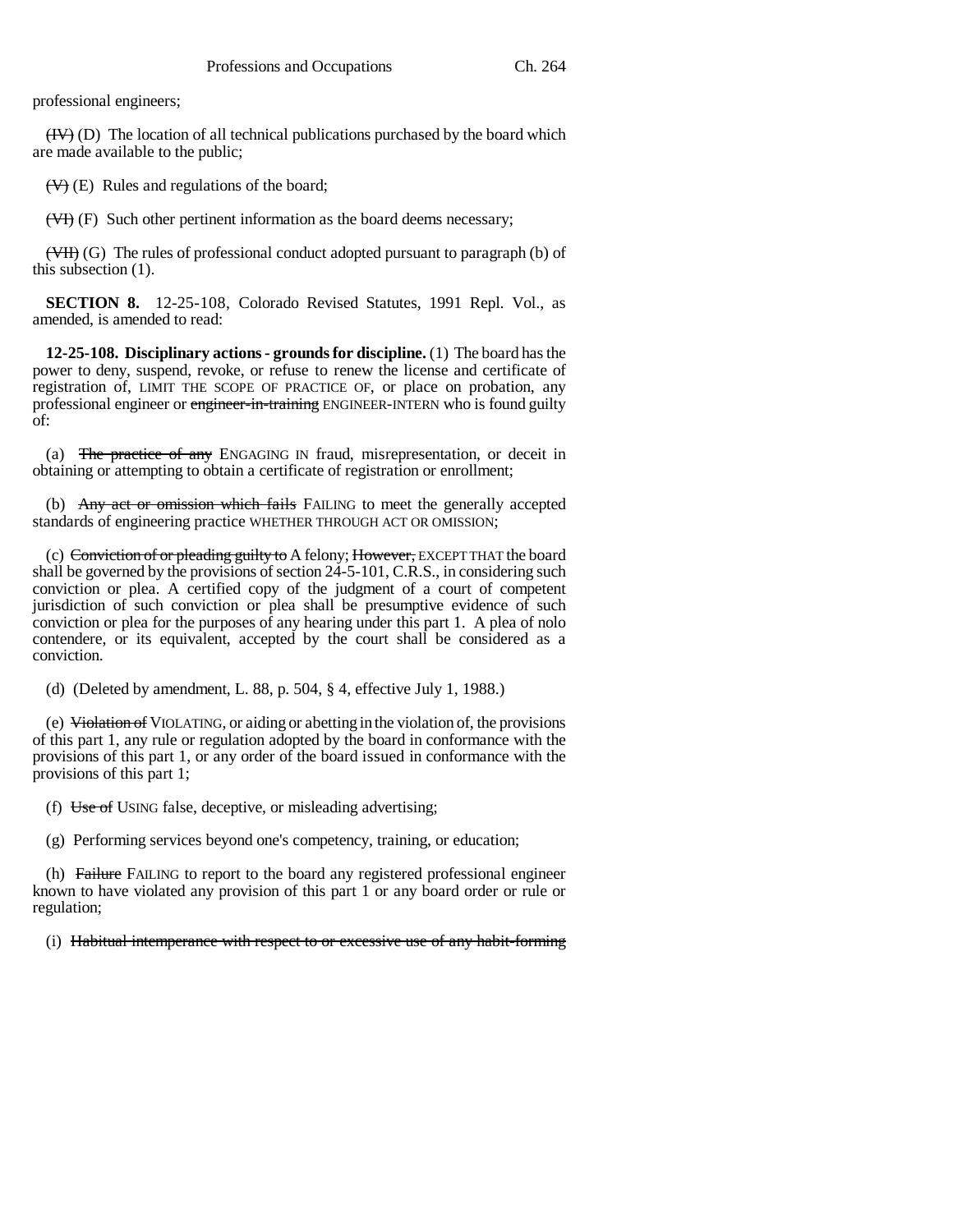drug, as defined in section 12-22-102 (13), any controlled substance, as defined in section 12-22-303 (7), or any alcoholic beverage BEING ADDICTED TO OR DEPENDENT UPON ALCOHOL OR HABIT-FORMING DRUGS OR CONTROLLED SUBSTANCES AS DEFINED IN SECTION 18-18-102 (5), C.R.S.;

(j) Any use of a USING ANY schedule I controlled substance, as set forth in section 18-18-203, C.R.S.;  $\sigma$ 

 $(k)$  Failure FAILING to report to the board any malpractice claim against such registered professional engineer or any firm, partnership, corporation, LIMITED LIABILITY COMPANY, or joint stock association of which he SUCH PROFESSIONAL ENGINEER is a member, that is settled or in which judgment is rendered, within sixty days of the effective date of such settlement or judgment, if such claim concerned engineering services performed or supervised by such engineer;

## (l) FAILING TO PAY ANY FINE ASSESSED PURSUANT TO THIS ARTICLE; OR

(m) VIOLATING ANY LAW OR REGULATION GOVERNING THE PRACTICE OF ENGINEERING IN ANOTHER STATE OR JURISDICTION. A PLEA OF NOLO CONTENDERE OR ITS EQUIVALENT ACCEPTED BY THE BOARD OF ANOTHER STATE OR JURISDICTION MAY BE CONSIDERED TO BE THE SAME AS A FINDING OF GUILTY FOR PURPOSES OF ANY HEARING UNDER THIS PART 1.

(2) The board may issue a letter of admonition to a professional engineer or an engineer-in-training ENGINEER-INTERN based on any of the grounds specified in subsection (1) of this section without conducting a hearing as specified in section 12-25-109 (4). Such letter shall be sent to the licensee REGISTRANT by certified mail and shall advise him that he may SUCH REGISTRANT OF THE RIGHT TO, within twenty days after receipt of the letter, make a written request to the board to institute formal disciplinary proceedings as provided in section 12-25-109 in order to formally adjudicate the conduct or acts on which the letter was based.

(3) Any disciplinary action concerning licensure or enrollment in another state or jurisdiction on grounds substantially similar to those that would constitute a violation under this part 1 shall be prima facie evidence of grounds for disciplinary action, including denial of licensure, under this part 1.

(4) (a) IN ADDITION TO ANY OTHER PENALTY WHICH MAY BE IMPOSED PURSUANT TO THIS ARTICLE, ANY REGISTRANT VIOLATING ANY PROVISION OF THIS ARTICLE OR ANY RULE OR REGULATION PROMULGATED PURSUANT TO THIS ARTICLE MAY BE FINED FOR EACH VIOLATION PROVEN BY THE BOARD AS FOLLOWS:

(I) IN THE FIRST ADMINISTRATIVE PROCEEDING AGAINST A REGISTRANT, A FINE OF NOT LESS THAN FIFTY DOLLARS AND NOT MORE THAN FIVE HUNDRED DOLLARS;

(II) IN ANY SUBSEQUENT ADMINISTRATIVE PROCEEDING AGAINST A REGISTRANT DETERMINING THAT A VIOLATION OF THIS ARTICLE HAS OCCURRED, A FINE OF NOT LESS THAN TWO HUNDRED FIFTY DOLLARS AND NOT MORE THAN TWO THOUSAND FIVE HUNDRED DOLLARS.

(b) ALL FINES COLLECTED PURSUANT TO THIS SUBSECTION (4) SHALL BE CREDITED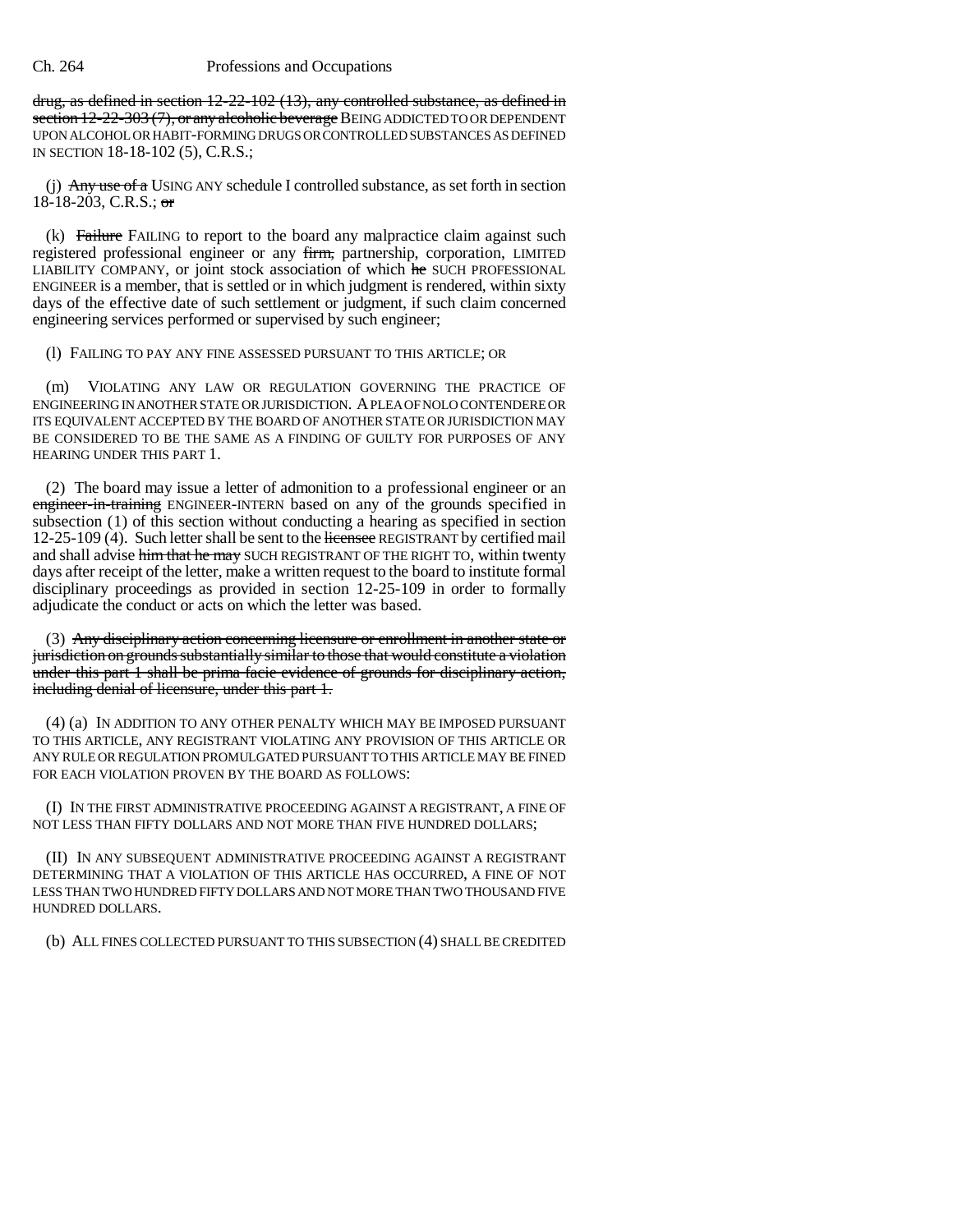TO THE GENERAL FUND.

**SECTION 9.** 12-25-109 (1), (2), and (8), Colorado Revised Statutes, 1991 Repl. Vol., are amended to read:

**12-25-109. Disciplinary proceedings - injunctive relief procedure.** (1) The board upon its own motion may, and upon the receipt of a signed complaint in writing from any person shall, investigate the activities of any professional engineer, engineer-in-training ENGINEER-INTERN, or other person who presents grounds for disciplinary action as specified in this part 1.

(2) Complaints of record on file with the board and the results of investigation shall be closed to public inspection during the investigatory period and until dismissed or until notice of hearing and charges are served on a professional engineer or an engineer-in-training ENGINEER-INTERN or until final agency action is otherwise taken by the board. The board's records and papers shall be subject to the provisions of sections 24-72-203 and 24-72-204, C.R.S., regarding public records and confidentiality.

(8) (a) The board is authorized to apply for injunctive relief, in the manner provided by the Colorado rules of civil procedure, to enforce the provisions of this part 1 or to restrain any violation thereof. In such proceedings, it shall not be necessary to allege or prove either that an adequate remedy at law does not exist or that substantial or irreparable damage would result from the continued violation thereof. The members of the board, its staff, and the attorney general shall not be held personally liable under this proceeding IN ANY SUCH PROCEEDING.

(b) (I) IF THE BOARD HAS REASON TO BELIEVE THAT ANY INDIVIDUAL HAS ENGAGED IN, OR IS ENGAGING IN, ANY ACT OR PRACTICE WHICH CONSTITUTES A VIOLATION OF ANY PROVISION OF THIS ARTICLE, THE BOARD MAY INITIATE PROCEEDINGS TO DETERMINE IF SUCH A VIOLATION HAS OCCURRED. HEARINGS SHALL BE CONDUCTED IN ACCORDANCE WITH THE PROVISIONS OF ARTICLE 4 OF TITLE 24, C.R.S.

(II) (A) AFTER NOTICE AND A HEARING AND IF THERE IS A FINDING BY A MAJORITY OF THE BOARD THAT A VIOLATION OF ANY PROVISION OF THIS ARTICLE HAS OCCURRED, THE BOARD MAY ISSUE AN ORDER TO CEASE AND DESIST FROM ANY ACTIVITY FOUND TO BE IN VIOLATION OF THIS ARTICLE.

(B) A COPY OF THE CEASE AND DESIST ORDER SHALL BE FURNISHED TO ALL PARTIES.

(c) IN ANY ACTION BROUGHT PURSUANT TO THIS SUBSECTION (8), EVIDENCE OF THE COMMISSION OF A SINGLE ACT PROHIBITED BY THIS ARTICLE SHALL BE SUFFICIENT TO JUSTIFY THE ISSUANCE OF AN INJUNCTION OR A CEASE AND DESIST ORDER.

**SECTION 10.** 12-25-110 (2) and (5), Colorado Revised Statutes, 1991 Repl. Vol., are amended to read:

**12-25-110. Application for license and certificates.** (2) No new application shall be required of persons ANY INDIVIDUAL requiring reexamination by the board, and ANY such persons INDIVIDUAL shall be notified when the next examination will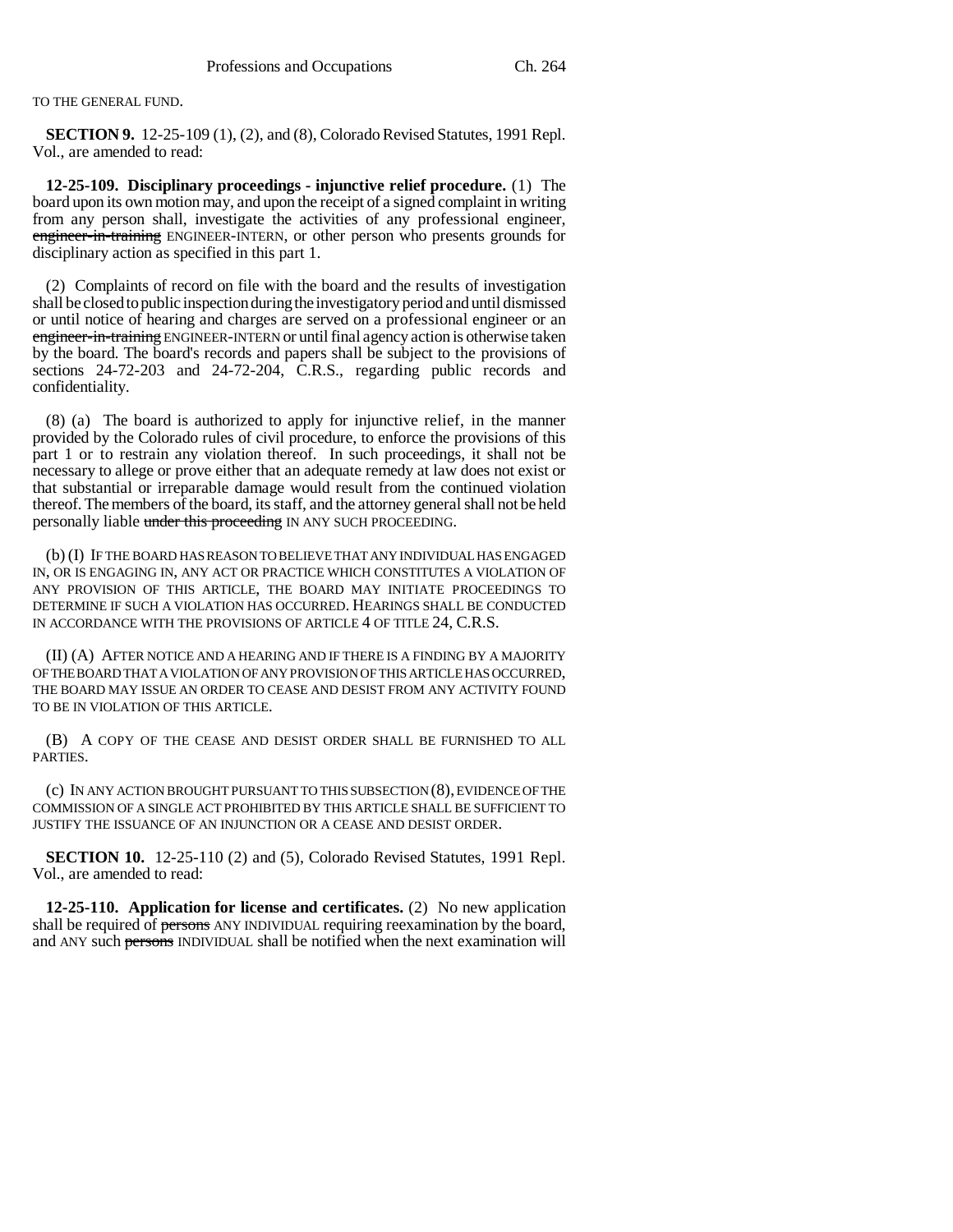be held.

(5) No person INDIVIDUAL whose license or enrollment has been revoked shall be allowed to reapply for licensure earlier than two years after the effective date of the revocation.

**SECTION 11.** 12-25-111, Colorado Revised Statutes, 1991 Repl. Vol., is amended to read:

**12-25-111. Eligibility for engineer-intern.** To be eligible for enrollment as an engineer-in-training ENGINEER-INTERN, an applicant shall provide documentation of his SUCH APPLICANT'S technical competence.

**SECTION 12.** 12-25-112, Colorado Revised Statutes, 1991 Repl. Vol., is amended to read:

**12-25-112. Qualifications for engineer-intern.** (1) (a) An applicant may qualify for enrollment as an engineer-in-training ENGINEER-INTERN by endorsement if he SUCH APPLICANT is enrolled in good standing in another jurisdiction requiring qualifications substantially equivalent to those currently required of applicants under this part 1 or if, at the time of initial enrollment in such jurisdiction, he SUCH APPLICANT met the requirements for enrollment then in existence under Colorado law.

(b) Upon completion of the application and approval by the board, the applicant shall be enrolled as an engineer-in-training ENGINEER-INTERN if the applicant is otherwise qualified pursuant to section 12-25-111.

(2) (a) An applicant may qualify for enrollment as an engineer-in-training ENGINEER-INTERN by graduation and examination if he SUCH APPLICANT passes the fundamentals of engineering examination.

(b) In order to be admitted to such THE examination PURSUANT TO PARAGRAPH  $(a)$ OF THIS SUBSECTION (2), the applicant must:

(I) Have graduated from a board-approved engineering curriculum of four or more years; or

(II) Have senior status in a board-approved engineering curriculum of four or more years.

 $\leftrightarrow$  (c) Upon passing the examination and the submission of official transcripts verifying graduation or impending graduation, the applicant shall be enrolled as an engineer-in-training ENGINEER-INTERN if the applicant is otherwise qualified pursuant to section 12-25-111.

(3) (a) An applicant may qualify for enrollment as an engineer-in-training ENGINEER-INTERN by graduation, experience, and examination if he SUCH APPLICANT passes the fundamentals of engineering examination and possesses a total of six years of progressive engineering experience, of which educational study may be a part.

(b) In order to be admitted to such THE examination PURSUANT TO PARAGRAPH (a)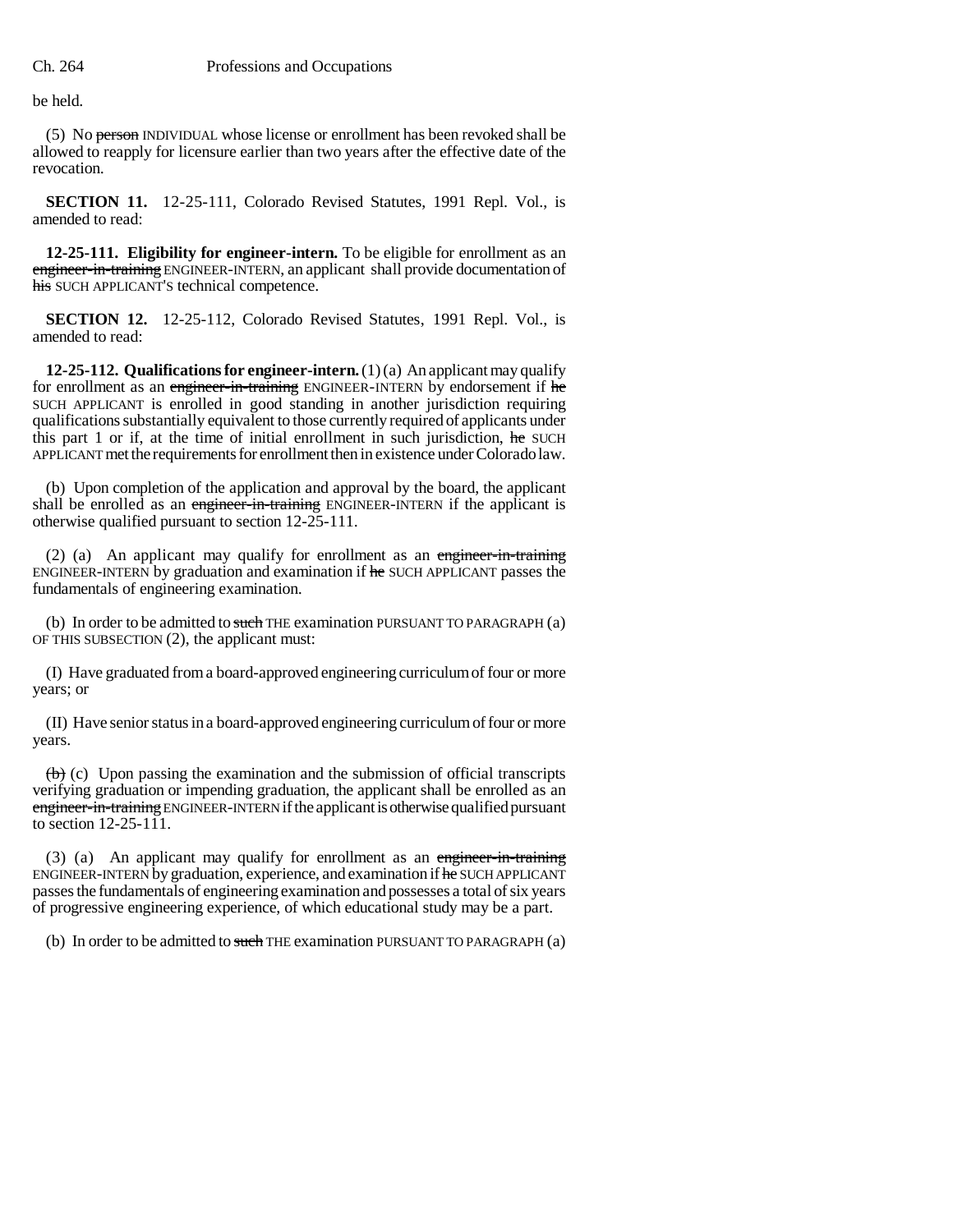OF THIS SUBSECTION (3), the applicant must:

(I) Have graduated from a board-approved engineering technology curriculum of four or more years; or

(II) (A) Have graduated from an engineering curriculum of four or more years not approved by the board or from a related science curriculum of four or more years; and

(B) Have four years of progressive engineering experience, of which educational study may be a part.

 $\langle \theta \rangle$  (c) Upon passing the examination and the submission of evidence of experience satisfactory to the board, the applicant shall be enrolled as an engineer-in-training ENGINEER-INTERN if the applicant is otherwise qualified pursuant to section 12-25-111.

(4) (a) An applicant may qualify for enrollment as an engineer-in-training ENGINEER-INTERN by experience and examination if he SUCH APPLICANT passes the fundamentals of engineering examination.

(b) In order to be admitted to such THE examination PURSUANT TO PARAGRAPH (a) OF THIS SUBSECTION (4), the applicant must:

(I) Have graduated from high school or its equivalent; and

(II) Have six years of progressive engineering experience, of which educational study may be a part.

 $\left(\mathbf{b}\right)$  (c) Upon passing the examination and the submission of evidence of experience satisfactory to the board, the applicant shall be enrolled as an engineer-in-training ENGINEER-INTERN if the applicant is otherwise qualified pursuant to section 12-25-111.

**SECTION 13.** 12-25-113, Colorado Revised Statutes, 1991 Repl. Vol., is amended to read:

**12-25-113. Eligibility for professional engineer.** To be eligible for licensing and registration as a professional engineer, an applicant shall provide documentation of his SUCH APPLICANT'S technical competence.

**SECTION 14.** 12-25-114, Colorado Revised Statutes, 1991 Repl. Vol., is amended to read:

**12-25-114. Qualifications for professional engineer.** (1) (a) An applicant may qualify for licensing and registration as a professional engineer by endorsement if he SUCH APPLICANT is licensed in good standing in another jurisdiction requiring qualifications substantially equivalent to those currently required of applicants under this part 1 or if, at the time of initial licensure in such jurisdiction, he SUCH APPLICANT met the requirements for licensure then in existence under Colorado law.

(b) Upon completion of the application and approval by the board, the applicant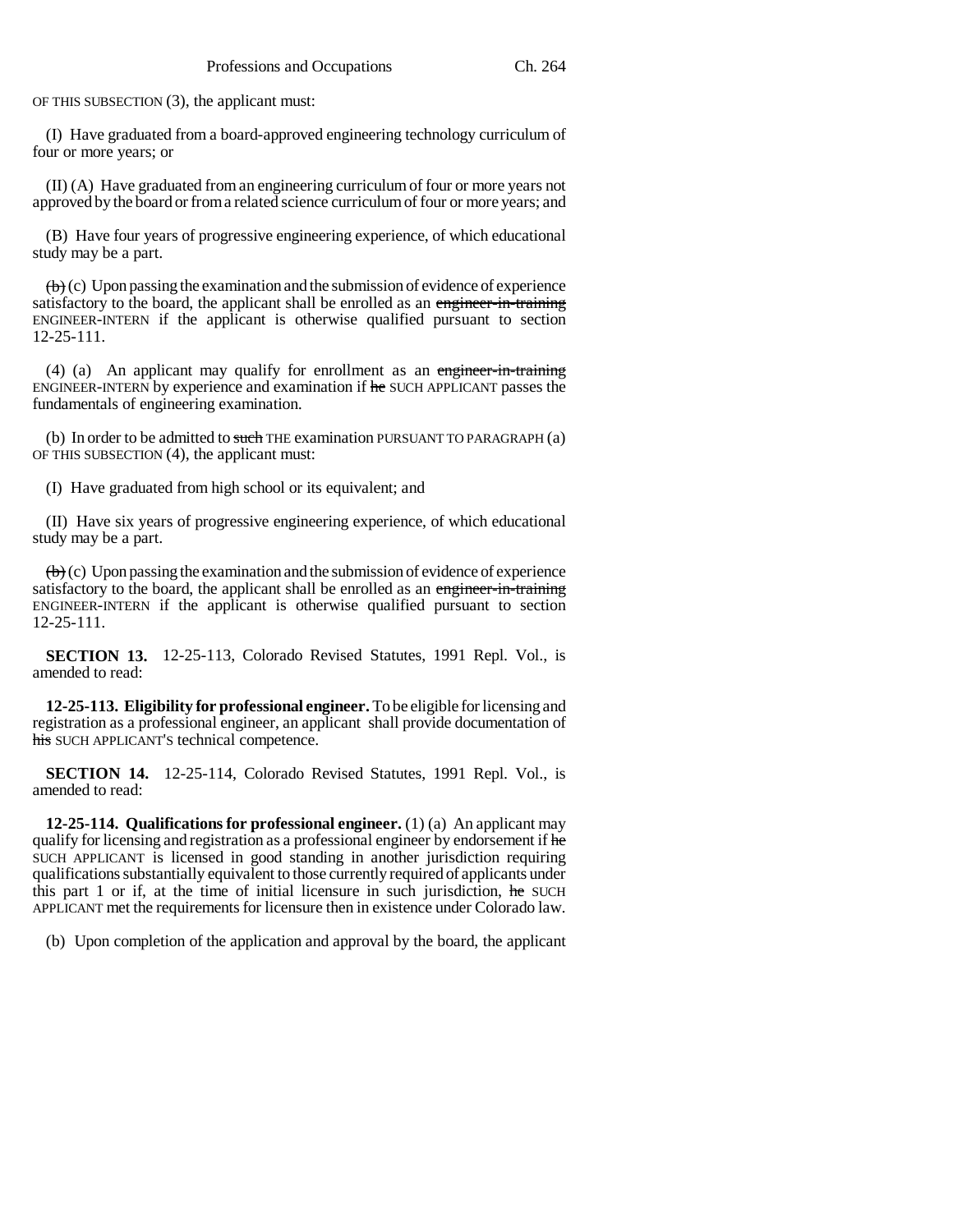shall be licensed and registered as a professional engineer if the applicant is otherwise qualified pursuant to section 12-25-113.

(2) (a) An applicant may qualify for licensing and registration as a professional engineer by graduation, experience, and examination if he SUCH APPLICANT passes the principles and practice of engineering examination.

(b) In order to be admitted to such THE examination PURSUANT TO PARAGRAPH  $(a)$ OF THIS SUBSECTION (2), the applicant must:

(I) (A) Have graduated from a board-approved engineering curriculum of four or more years; and

(B) Have eight years of progressive engineering experience, of which educational study may be a part; and

(C) Have been enrolled as an engineer-in-training ENGINEER-INTERN in this state; or

(II) (A) Have graduated from a board-approved engineering technology curriculum of four or more years; and

(B) Have ten years of progressive engineering experience, of which educational study may be a part; and

(C) Have been enrolled as an engineer-in-training ENGINEER-INTERN in this state; or

(III) (A) Have graduated from an engineering curriculum of four or more years not approved by the board or from a related science curriculum of four or more years; and

(B) Have ten years of progressive engineering experience, of which educational study may be a part; and

(C) Have been enrolled as an engineer-in-training ENGINEER-INTERN in this state; or

(IV) (A) Have graduated from an engineering curriculum of four or more years or from a related science curriculum of four or more years; and

(B) Have twenty years of progressive engineering experience, of which educational study may be a part.

 $\left(\mathbf{b}\right)$  (c) Upon passing the examination and the submission of evidence of experience satisfactory to the board, the applicant shall be licensed and registered as a professional engineer if the applicant is otherwise qualified pursuant to section 12-25-113.

(3) (a) An applicant may qualify for licensing and registration as a professional engineer by experience and examination if he SUCH APPLICANT passes the principles and practice of engineering examination.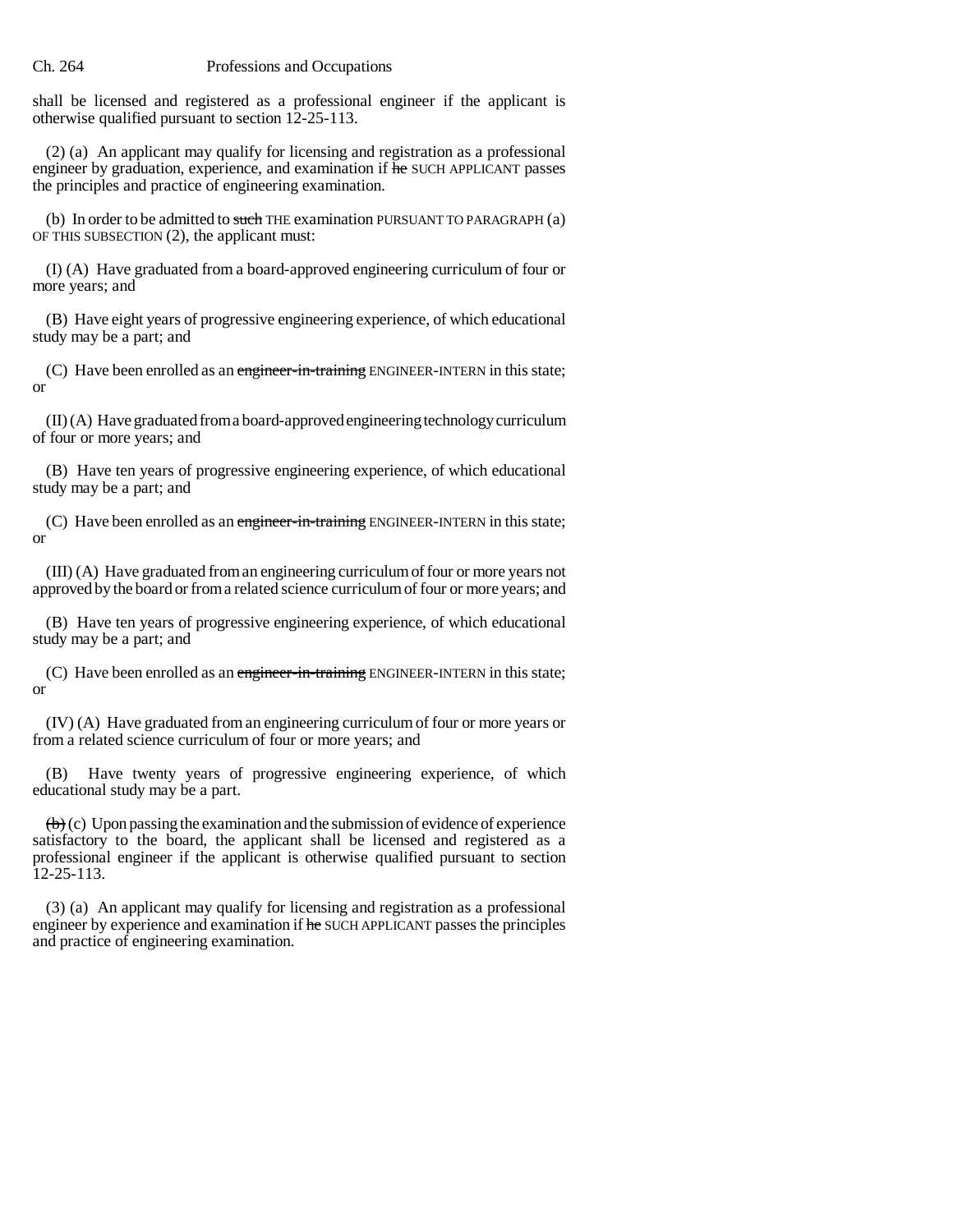(b) In order to be admitted to such THE examination PURSUANT TO PARAGRAPH (a) OF THIS SUBSECTION (3), the applicant must:

(I) Have twelve years of progressive engineering experience, of which educational study may be a part; and

(II) Have been enrolled as an engineer-in-training ENGINEER-INTERN in this state.

 $\left(\mathbf{b}\right)$  (c) Upon passing the examination and the submission of evidence of experience satisfactory to the board, the applicant shall be licensed and registered as a professional engineer if the applicant is otherwise qualified pursuant to section 12-25-113.

(4) (a) A professional engineer who has been duly registered and licensed to practice engineering in this state and who is over sixty-five years of age, upon application, may be listed separately in the roster of engineers CLASSIFIED as a retired professional engineer. Persons INDIVIDUALS who are so listed CLASSIFIED shall lose their registration and shall not practice engineering but AND shall be required to pay the required A fee for a roster listing as a TO RETAIN retired professional engineer STATUS.

(b) (I) A retired professional engineer shall be reinstated to the status of a professional engineer upon payment of the RENEWAL registration fee. for the current year and No other fee shall be assessed against him SUCH RETIRED PROFESSIONAL ENGINEER as a penalty. nor shall he be required to take any oral, written, or practical examination for such reinstatement.

(II) FOR ANY PROFESSIONAL ENGINEER WHO HAS BEEN RETIRED FOR TWO OR MORE YEARS, THE BOARD MAY REQUIRE REEXAMINATION OR RECERTIFICATION, UNLESS THE BOARD IS SATISFIED OF SUCH RETIRED PROFESSIONAL ENGINEER'S CONTINUED COMPETENCE.

**SECTION 15.** 12-25-115 (2) and (4), Colorado Revised Statutes, 1991 Repl. Vol., are amended to read:

**12-25-115. Licenses - certificates.** (2) The board, upon acceptance of a qualified engineer-in-training ENGINEER-INTERN and upon receipt of payment of the required fee, shall enroll and issue a numbered engineer-in-training certificate to CERTIFY said applicant.

(4) The license of any professional engineer who fails to pay the license renewal fee shall expire. An expired license may be renewed within two years after expiration upon payment of all fees in arrears and, after two years, in addition to the payment of fees, the board may require reexamination or recertification, unless the professional engineer has maintained an active engineering practice in another jurisdiction or otherwise satisfies the board of his SUCH ENGINEER'S continued competence.

**SECTION 16.** 12-25-116 (1) (b), Colorado Revised Statutes, 1991 Repl. Vol., is amended to read: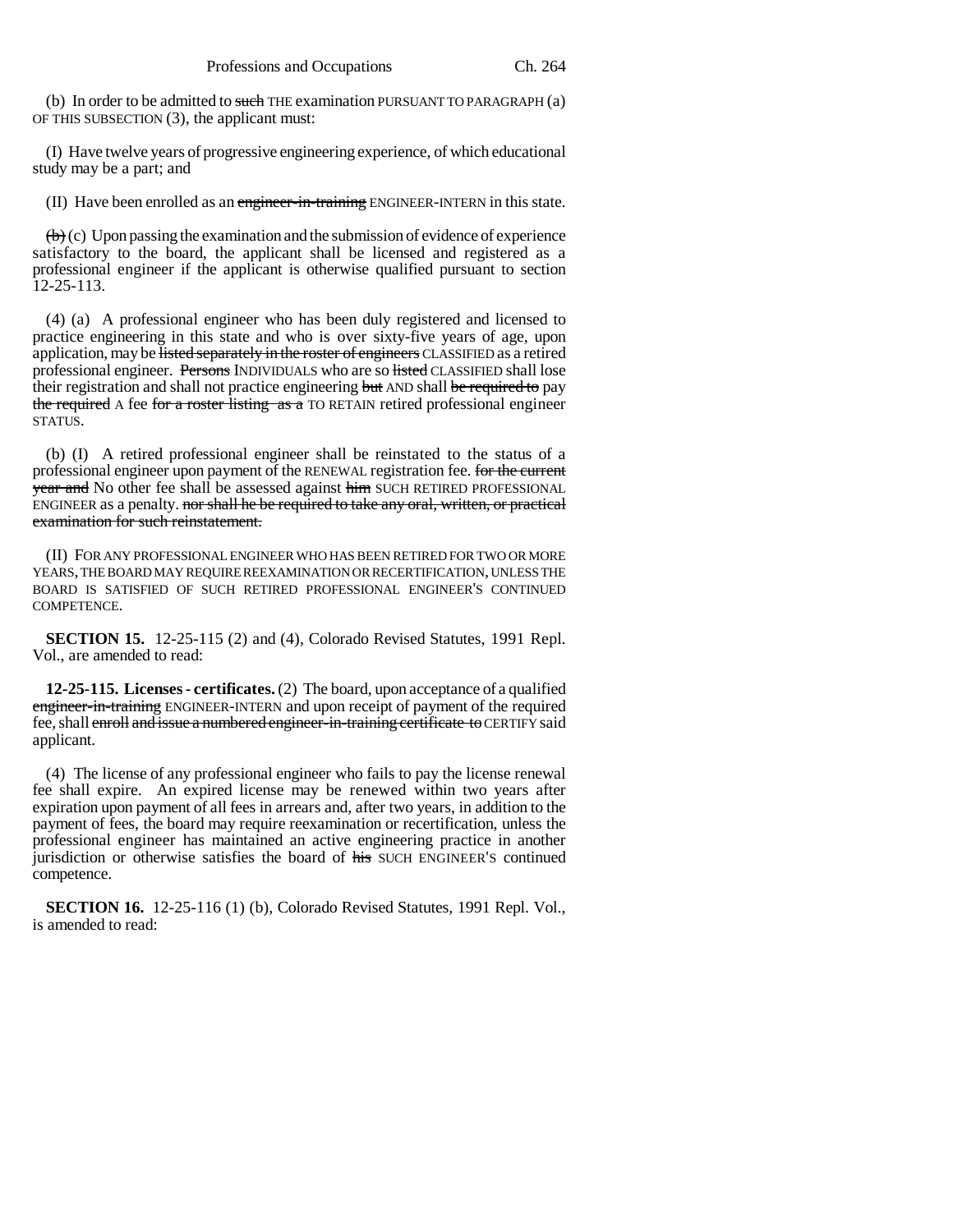**12-25-116. Fees - disposition.** (1) Pursuant to section 24-34-105, C.R.S., the board shall charge and collect fees for the following:

(b) With respect to engineers-in-training ENGINEER-INTERNS:

(I) Issuance of a certificate of enrollment CERTIFICATION as an engineer-in-training ENGINEER-INTERN;

(II) Replacement of a certificate of enrollment;

(III) Application for the fundamentals of engineering examination;

(IV) Reexamination for the fundamentals of engineering examination;

(V) Application for enrollment by endorsement.

**SECTION 17.** 12-25-117 (3) and (4), Colorado Revised Statutes, 1991 Repl. Vol., are amended to read:

**12-25-117. Professional engineer seal.** (3) The seal and signature shall be used by an engineer only when the work being stamped was under the engineer's complete direction and control RESPONSIBLE CHARGE.

(4) The use of an engineer's seal shall be subject to the following:

(a) The seal and the signature of the engineer whose name appears on the seal shall be placed on reproductions of drawings to establish a record set of contract documents. The record set shall be prominently identified and shall be for the permanent record of the engineer, the project owner, and the regulatory authorities who have jurisdiction over the project.

(b) The seal shall be placed on each reproduction of drawings which is prepared under the complete direction and control of the engineer and on the cover, title page, and table of contents of specifications. Subsequent issues of addenda, revisions, clarifications, or other modifications shall be properly identified for the record set. Where consultant drawings and specifications are incorporated into the record set, they shall be clearly identified by consultant stamps or other means in accordance with law to distinguish proper reference to origination.

(c) The seal shall not be placed on reproducible drawings which are used for multiple copies or on reproducible drawings which are transferred away from the engineer's possession and supervision.

(d) The record set retained in possession of the engineer shall be held for a minimum of three years following beneficial occupancy or beneficial use of the project by the owner or occupant.

**SECTION 18.** 12-25-118, Colorado Revised Statutes, 1991 Repl. Vol., is amended to read:

**12-25-118. Immunity in professional review.** Any member of the board, its staff,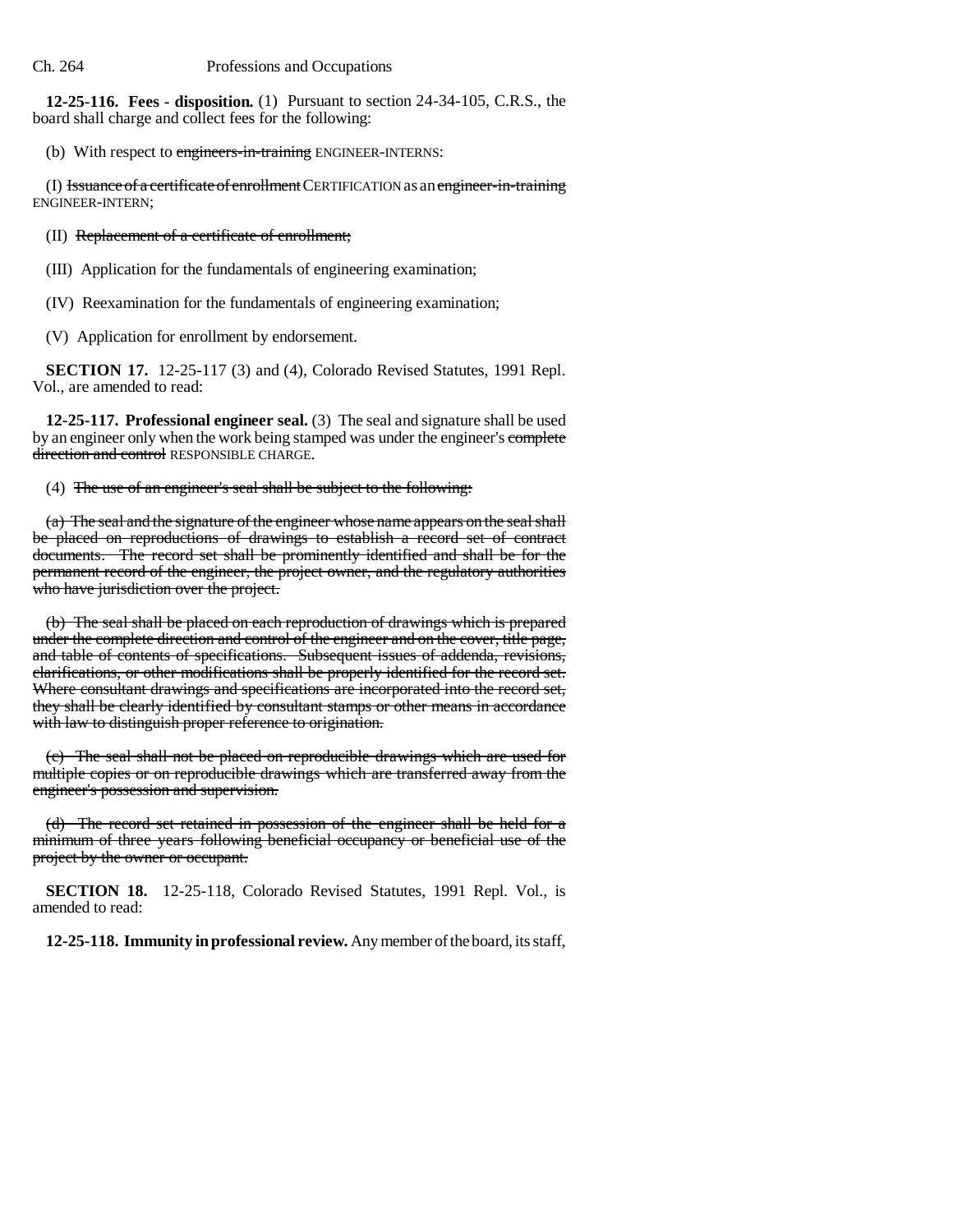Professions and Occupations Ch. 264

or any witnesses ANY INDIVIDUAL ACTING AS A CONSULTANT TO THE BOARD, ANY WITNESS TESTIFYING IN A PROCEEDING AUTHORIZED BY THIS ARTICLE, OR ANY INDIVIDUAL WHO LODGES A COMPLAINT PURSUANT TO THIS ARTICLE shall be immune from criminal liability and from suit in any civil action brought by any person based upon an action of the board, if such BOARD member, staff person,  $\sigma$  CONSULTANT, witness, OR COMPLAINANT acts in good faith within the scope of the function of the board, has made a reasonable effort to obtain the facts of the matter as to which he SUCH BOARD MEMBER, STAFF PERSON, CONSULTANT, WITNESS, OR COMPLAINANT acts, and acts in the reasonable belief that the action taken by him is warranted by the facts. The immunity provided shall also extend to any person participating in good faith in any investigative proceeding pursuant to this part 1.

**SECTION 19.** 12-25-201, Colorado Revised Statutes, 1991 Repl. Vol., is amended to read:

**12-25-201. General provisions.** In order to safeguard life, health, and property and to promote the public welfare, the practice of professional land surveying in Colorado is hereby declared to be subject to regulation. It shall be unlawful for any person INDIVIDUAL to practice professional land surveying in Colorado or to use in connection with his SUCH INDIVIDUAL'S name, or to otherwise assume, or to advertise any title or description tending to convey the impression that he SUCH INDIVIDUAL is a professional land surveyor, unless such person INDIVIDUAL has been duly registered or is exempted under the provisions of this part 2. The practice of professional land surveying shall be deemed a privilege granted by the state of Colorado based on the qualifications of the individual as evidenced by his SUCH INDIVIDUAL'S licensing and registration.

**SECTION 20.** 12-25-202 (2), (3), (6), (7), (8), (9), and (11), Colorado Revised Statutes, 1991 Repl. Vol., are amended, and the said 12-25-202 is further amended BY THE ADDITION OF A NEW SUBSECTION, to read:

**12-25-202. Definitions.** As used in this part 2, unless the context otherwise requires:

(2) "Certificant" means a surveyor-in-training LAND SURVEYOR-INTERN certified by the board.

(3) "Certificate" means the media issued by the board under seal to evidence certification or licensing and registration.

(3.5) "LAND SURVEYOR-INTERN" MEANS AN INDIVIDUAL CERTIFIED BY THE BOARD AFTER DEMONSTRATING SUCH INDIVIDUAL'S COMPETENCY, AS REQUIRED BY SECTION 12-25-212.

(6) (a) "Professional land surveying" means any service or work, the adequate performance of which involves: The application of special knowledge of the principles of mathematics; the related physical and applied sciences; and the relevant requirements of law for measuring and locating points, lines, angles, elevations, and man-made NONNATURAL features in the air, on the surface of the earth, within underground workings, and on the beds of bodies of water for determining relative position and areas as they pertain to the monumenting of property boundaries,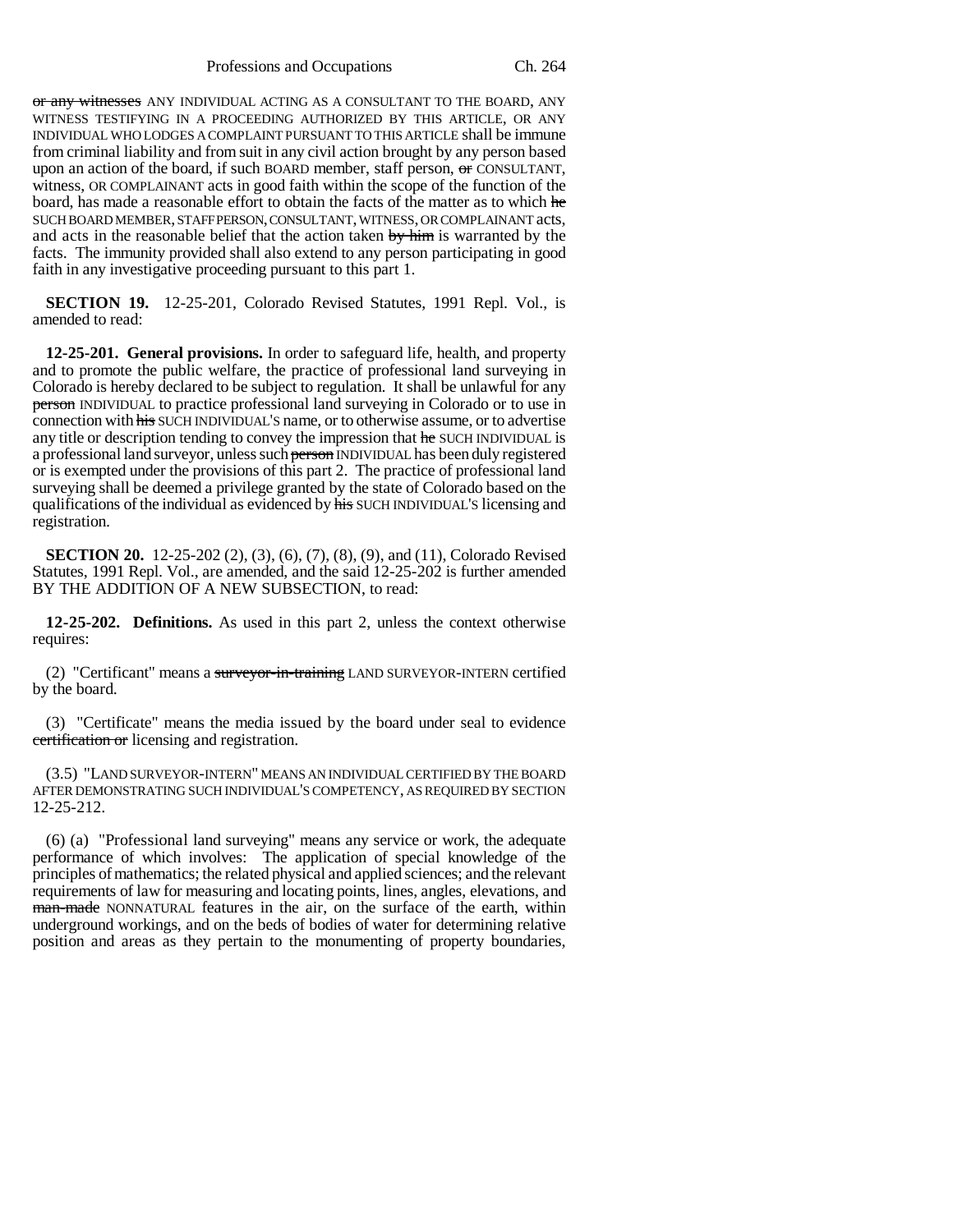condominium measurements, and for the platting and layout of lands and subdivisions thereof, including the topography, alignment, and grades of streets and for the preparation and perpetuation of maps, record plats, field note records, and property OR LEGAL descriptions that represent these surveys. PROFESSIONAL LAND SURVEYING MAY ALSO INCLUDE OTHER TYPES OF SURVEYING.

(b) Any person AN INDIVIDUAL shall be construed as practicing or offering to practice "professional land surveying" within the meaning and intent of this part 2 if he SUCH INDIVIDUAL engages therein or, by verbal claim, sign, letterhead, or card or in any other way represents himself HOLDS HIMSELF OR HERSELF OUT to be a professional land surveyor or if he represents himself as being able to perform ANY PROFESSIONAL LAND SURVEYING SERVICE or IF SUCH INDIVIDUAL does perform any professional land surveying service or work or any other service designated by the practitioner which is recognized as "professional land surveying".

(7) "Professional land surveyor" means an individual who practices professional land surveying and who is currently registered with the board after demonstrating his competency to practice, as required by section 12-25-214.

(8) "Registrant" means a person AN INDIVIDUAL duly registered and licensed to practice land surveying.

(9) "Registration" means the formal action by the board to license  $\alpha$  person AN INDIVIDUAL to practice land surveying and to make an official record thereof.

(11) "Surveyor-in-training" means an individual certified by the board after demonstrating his competency, as required by section 12-25-212.

**SECTION 21.** 12-25-203 (1) (a) and (1) (b), Colorado Revised Statutes, 1991 Repl. Vol., are amended to read:

**12-25-203. Exemptions.** (1) This part 2 shall not be construed to prevent or to affect:

(a) The work of an employee or subordinate of a professional land surveyor holding a certificate of registration under this part 2, if such work is performed under his THE direct supervision OF SUCH PROFESSIONAL LAND SURVEYOR;

(b) The practice of duly authorized employees of the federal government who are DULY AUTHORIZED UNDER 43 U.S.C. 772 AND 43 C.F.R. SEC. 9180.0-3, WHILE engaged in the practice of surveying within the course of their federal employment in the state of Colorado; or

**SECTION 22.** 12-25-204, Colorado Revised Statutes, 1991 Repl. Vol., is amended to read:

**12-25-204. Forms of organizations permitted to practice.** (1) No firm, partnership, corporation, LIMITED LIABILITY COMPANY, or joint stock association shall be registered under this part 2.

(2) No firm, partnership, corporation, LIMITED LIABILITY COMPANY, or joint stock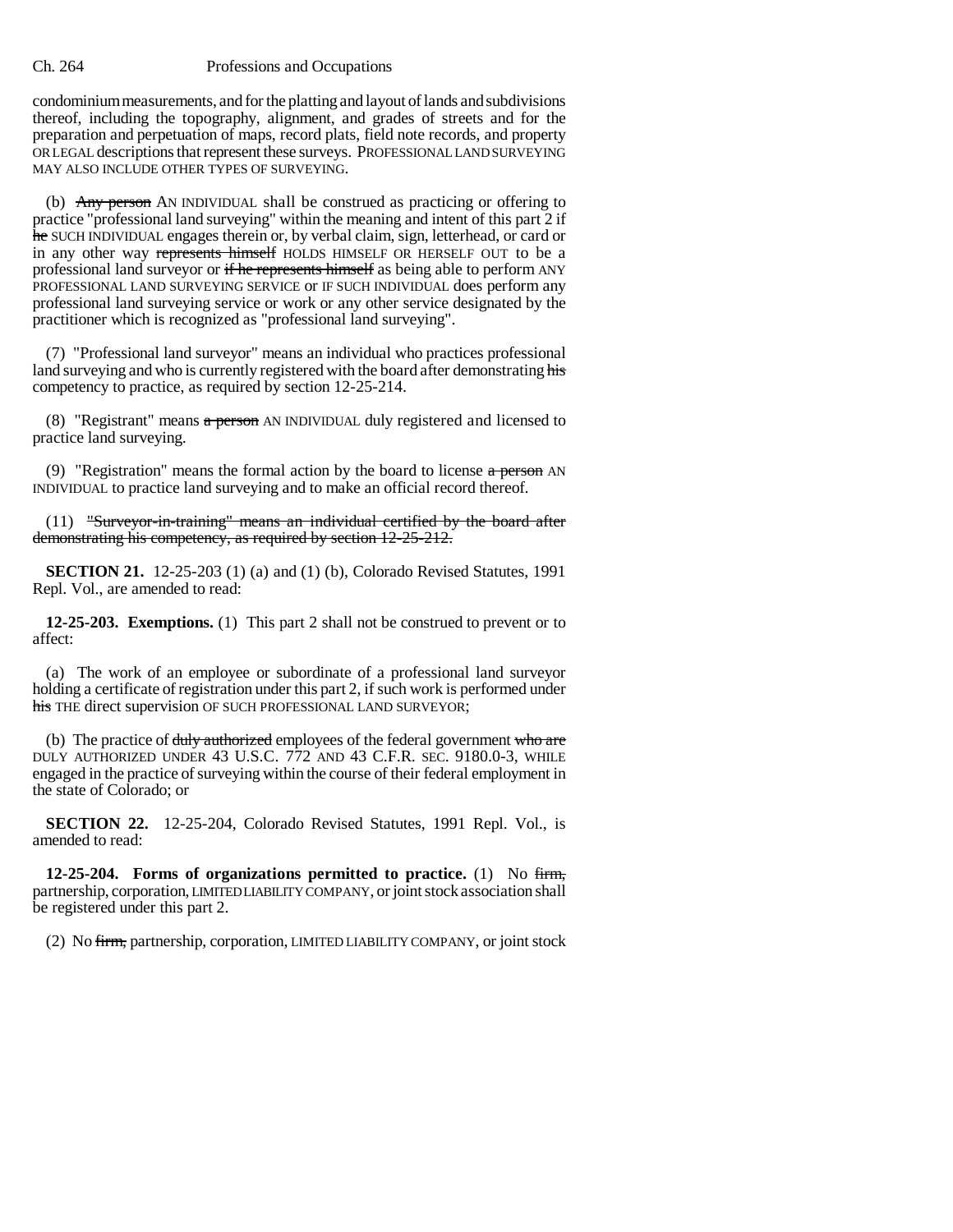Professions and Occupations Ch. 264

association shall practice or offer to practice land surveying in this state unless the person INDIVIDUAL in responsible charge of the land surveying activities of the organization is a professional land surveyor registered under this part 2. All documents, plats, and reports which are involved in such practice, issued by or for such organizations shall bear the seal and signature of the professional land surveyor registered under this part 2 who is in responsible charge of and directly responsible for such land surveying work.

**SECTION 23.** 12-25-205, Colorado Revised Statutes, 1991 Repl. Vol., is amended to read:

**12-25-205. Unlawful practice - penalties - enforcement.** (1) It is unlawful for any person INDIVIDUAL to practice or offer to practice PROFESSIONAL LAND surveying in Colorado without being licensed and registered in accordance with the provisions of this part 2, or for any person INDIVIDUAL or entity to use or employ the words "land surveyor", "land surveying", or "professional land surveyor" or words of similar meaning or any modification or derivative except as authorized in this part 2.

(2) It is unlawful for any person INDIVIDUAL to present or attempt to use the certificate of registration number or seal of another, to give any false or forged evidence of any kind to the board or to any member thereof in obtaining or attempting to obtain certification or registration, or to falsely impersonate any other registrant of like or different name.

(3) It is unlawful for any person INDIVIDUAL to attempt to use an expired, revoked, suspended, or nonexistent license and certificate of registration, to practice or offer to practice when not qualified, or to falsely claim that he SUCH INDIVIDUAL is licensed and registered.

(3.5) THE PRACTICE OF PROFESSIONAL LAND SURVEYING IN VIOLATION OF ANY OF THE PROVISIONS OF THIS PART 2 SHALL BE DEEMED A CLASS 3 MISDEMEANOR AND SHALL BE EITHER:

(a) RESTRAINED BY INJUNCTION IN AN ACTION BROUGHT BY THE ATTORNEY GENERAL OR BY THE DISTRICT ATTORNEY OF THE PROPER DISTRICT IN THE COUNTY IN WHICH THE VIOLATION OCCURS; OR

(b) (I) CEASED BY ORDER OF THE BOARD PURSUANT TO SECTION 12-25-209 (8) (b).

(II) IF ANY PERSON FAILS TO COMPLY WITH A CEASE AND DESIST ORDER ISSUED PURSUANT TO SUBPARAGRAPH (I) OF THIS PARAGRAPH (b), THE BOARD MAY REQUEST THE ATTORNEY GENERAL OR THE DISTRICT ATTORNEY FOR THE JUDICIAL DISTRICT IN WHICH THE ALLEGED VIOLATION EXISTS TO BRING AND, IF SO REQUESTED, THE ATTORNEY GENERAL OR DISTRICT ATTORNEY SHALL BRING A SUIT FOR A TEMPORARY RESTRAINING ORDER AND FOR INJUNCTIVE RELIEF TO PREVENT ANY FURTHER OR CONTINUED VIOLATION OF THE ORDER.

(4) Any person INDIVIDUAL who violates any of the provisions of this part 2 commits a class 3 misdemeanor and upon conviction thereof, shall be punished as provided in section 18-1-106, C.R.S. In case of damage to others caused by such misdemeanor, the court of jurisdiction shall consider restitution in each case.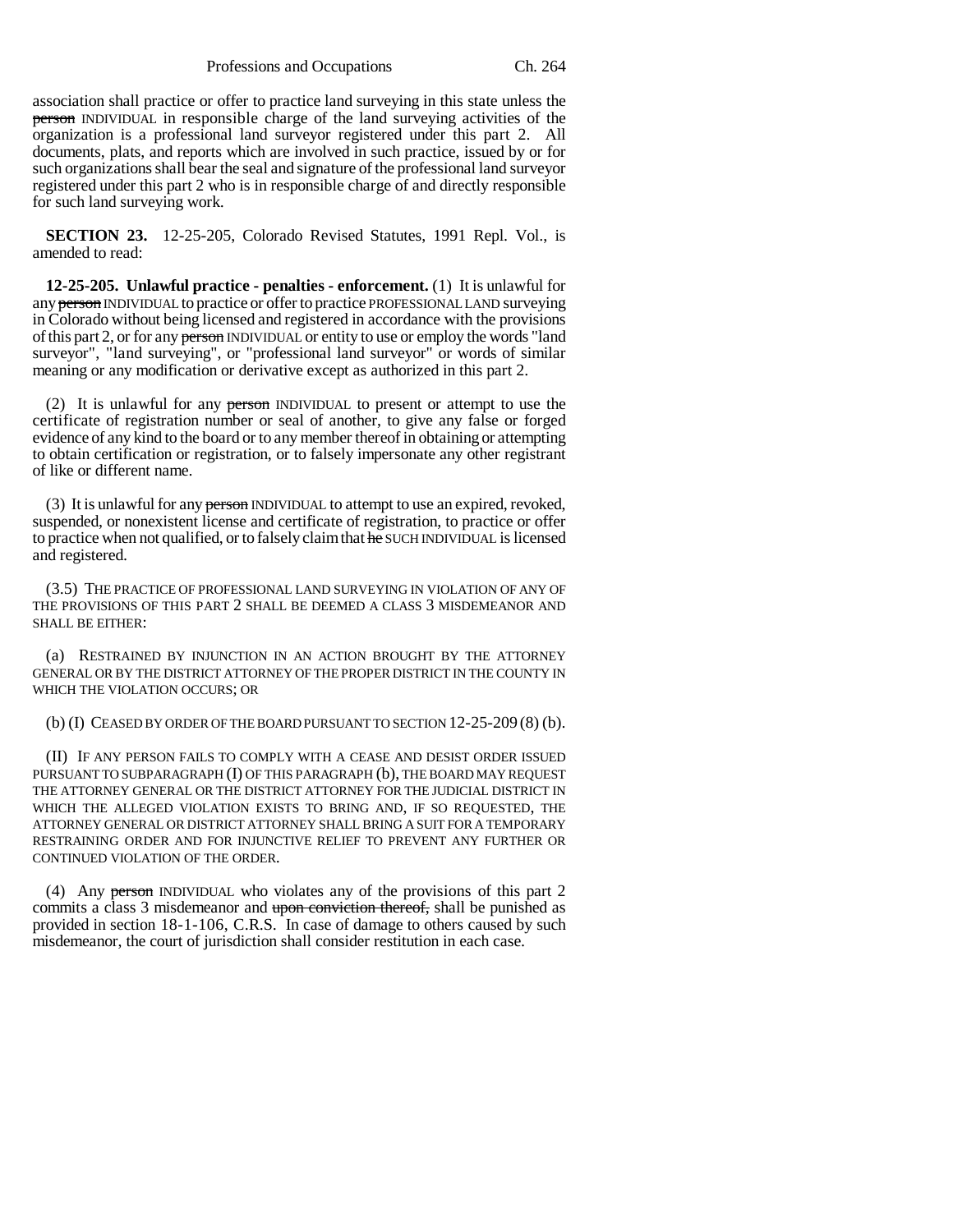(5) It is the duty of all duly constituted officers of the law of Colorado, or any political subdivision thereof, to enforce the provisions of this part 2 and to prosecute any person violating this part 2.

(6) The attorney general or his THE ATTORNEY GENERAL'S assistant shall act as legal advisor to the board and render such timely legal assistance as may be necessary in carrying out the provisions of this part 2. With the concurrence of the attorney general, the board may employ counsel and assistance necessary to aid in the enforcement of this part 2, and the compensation and expenses therefor shall be paid from the funds of the board.

(7) Any person INDIVIDUAL practicing professional land surveying, as defined in this part 2, who is not licensed and registered or exempt shall not collect compensation of any kind for such practice, and, if compensation has been paid, such compensation shall be refunded in full.

(8) SUBSEQUENT TO A FINDING BY THE BOARD THAT AN INDIVIDUAL HAS UNLAWFULLY ENGAGED IN THE PRACTICE OF PROFESSIONAL LAND SURVEYING, THE BOARD MAY ASSESS A FINE AGAINST SUCH UNLAWFULLY ENGAGED INDIVIDUAL IN AN AMOUNT NOT LESS THAN FIFTY DOLLARS AND NOT MORE THAN SEVEN HUNDRED FIFTY DOLLARS.

**SECTION 24.** 12-25-206 (4), Colorado Revised Statutes, 1991 Repl. Vol., is amended to read:

**12-25-206. Board - composition - appointments - terms.** (4) The governor, in making appointments of professional land surveyors to the board, shall endeavor to select the highest qualified members of the profession willing to serve on the board. Staggered appointments shall be made so that not more than one member's term expires in any one year, and thereafter appointments shall be for terms of four years each. Appointees shall be limited to two full terms each. Each board member shall hold office until the expiration of the term for which he SUCH MEMBER is appointed or until a successor has been duly appointed.

**SECTION 25.** 12-25-207 (1) (d) and (1) (e), Colorado Revised Statutes, 1991 Repl. Vol., are amended to read:

**12-25-207. Powers and duties of the board.** (1) In addition to all other powers and duties conferred or imposed upon the board by this article or any other article, the board shall adopt and promulgate, under the provisions of section 24-4-103, C.R.S., such rules and regulations as it may deem necessary or proper to carry out the provisions of this part 2 and shall:

(d) (I) Publish a complete roster annually. The roster shall be filed with the executive director of the department of regulatory agencies and each county clerk and recorder. The roster shall be mailed to each professional land surveyor who has remitted the renewal fee for that year and whose name appears in the roster and may be made available to the public on request and upon payment of the appropriate fee.

(II) The roster shall contain: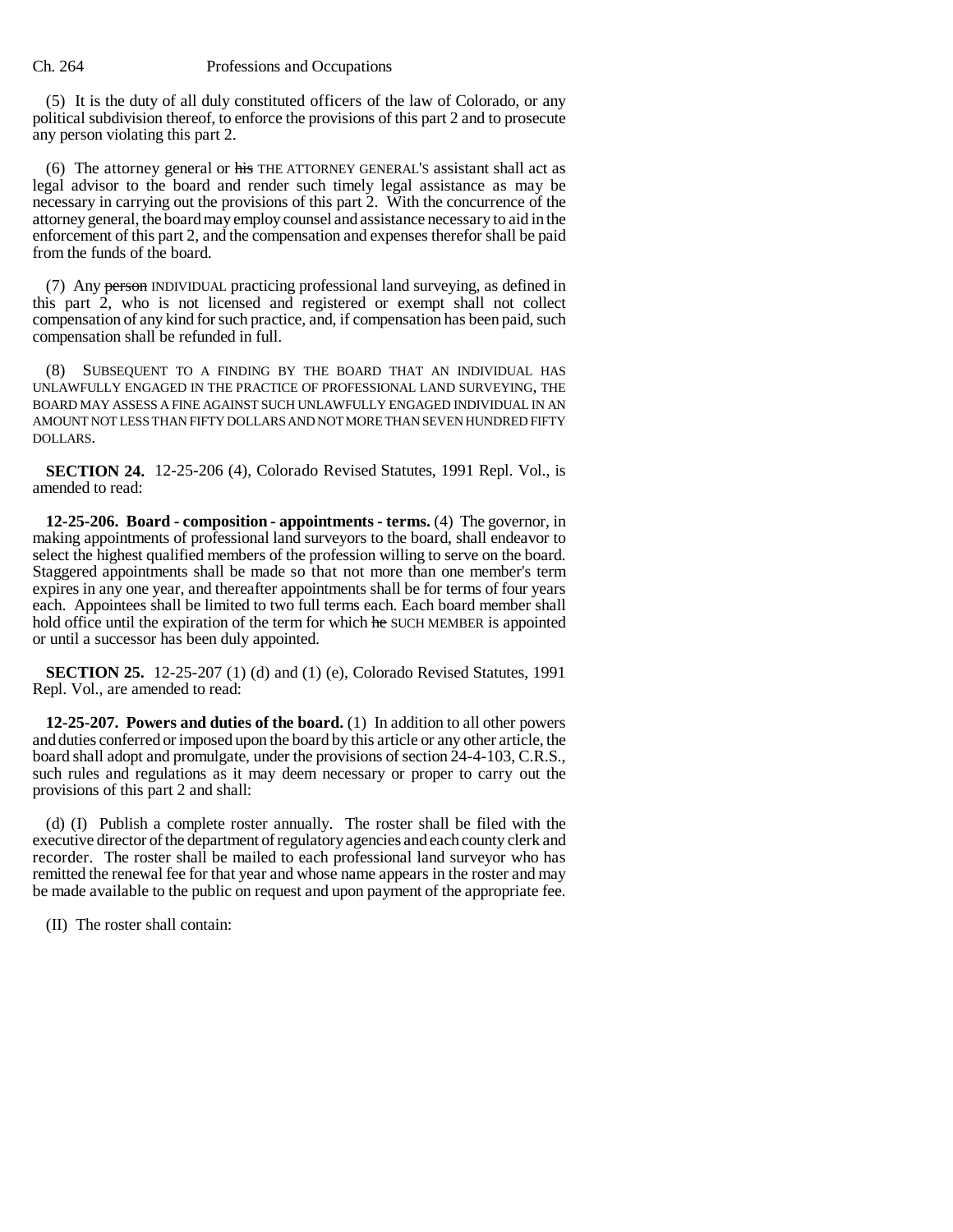$(H)$  (A) The surveying statutes administered by the board;

 $(H)$  (B) An alphabetical list of the names and addresses, of record, of all currently registered professional land surveyors;

 $(HH)$  (C) A list containing the registration numbers in numerical sequence and the names of all registered professional land surveyors;

 $(HV)$  (D) The rules of conduct for professional land surveyors adopted pursuant to paragraph (a) of this subsection (1); and

 $(\forall)$  (E) The rules of the board.

(e) Provide for and administer written examinations to be given at such times and locations as the board shall designate. Written examination papers shall be identified only by numbers and shall be anonymously graded. After review and approval by the board, all examination results shall be recorded, and each examinee's examination results shall be sent to him SUCH EXAMINEE by first-class mail. The board shall ensure that the passing score on surveying examinations shall be set to measure the level of minimum competency. The board shall publish and make available to interested applicants a list of the subjects included in the surveying examinations which are developed by the board, such subjects being consistent with and related to the various aspects of surveying.

**SECTION 26.** 12-25-208, Colorado Revised Statutes, 1991 Repl. Vol., as amended, is amended to read:

**12-25-208. Disciplinary actions - grounds for discipline.** (1) The board has the power to deny, suspend, revoke, or refuse to renew the license and certificate of registration of, or place on probation, limit the scope of practice of, or require additional training of any professional land surveyor or surveyor-in-training LAND SURVEYOR-INTERN who is found guilty of:

(a) The practice of any ENGAGING IN fraud, misrepresentation, or deceit in obtaining or attempting to obtain a license and certificate of registration or enrollment;

(b) Any act or omission that fails FAILING to meet the generally accepted standards of the practice of land surveying THROUGH ACT OR OMISSION;

(c) Conviction of or pleading guilty to A felony that is related to the ability to practice land surveying. A certified copy of the judgment of a court of competent jurisdiction of such conviction or plea shall be presumptive evidence of such conviction or plea for the purposes of any hearing under this part 2. A plea of nolo contendere, or its equivalent, accepted by the court shall be considered as a conviction.

(d) (Deleted by amendment, L. 88, p. 510, § 18, effective July 1, 1988.)

(e) Violation of VIOLATING, attempting to violate, or aiding or abetting in the violation or attempted violation of: the provisions: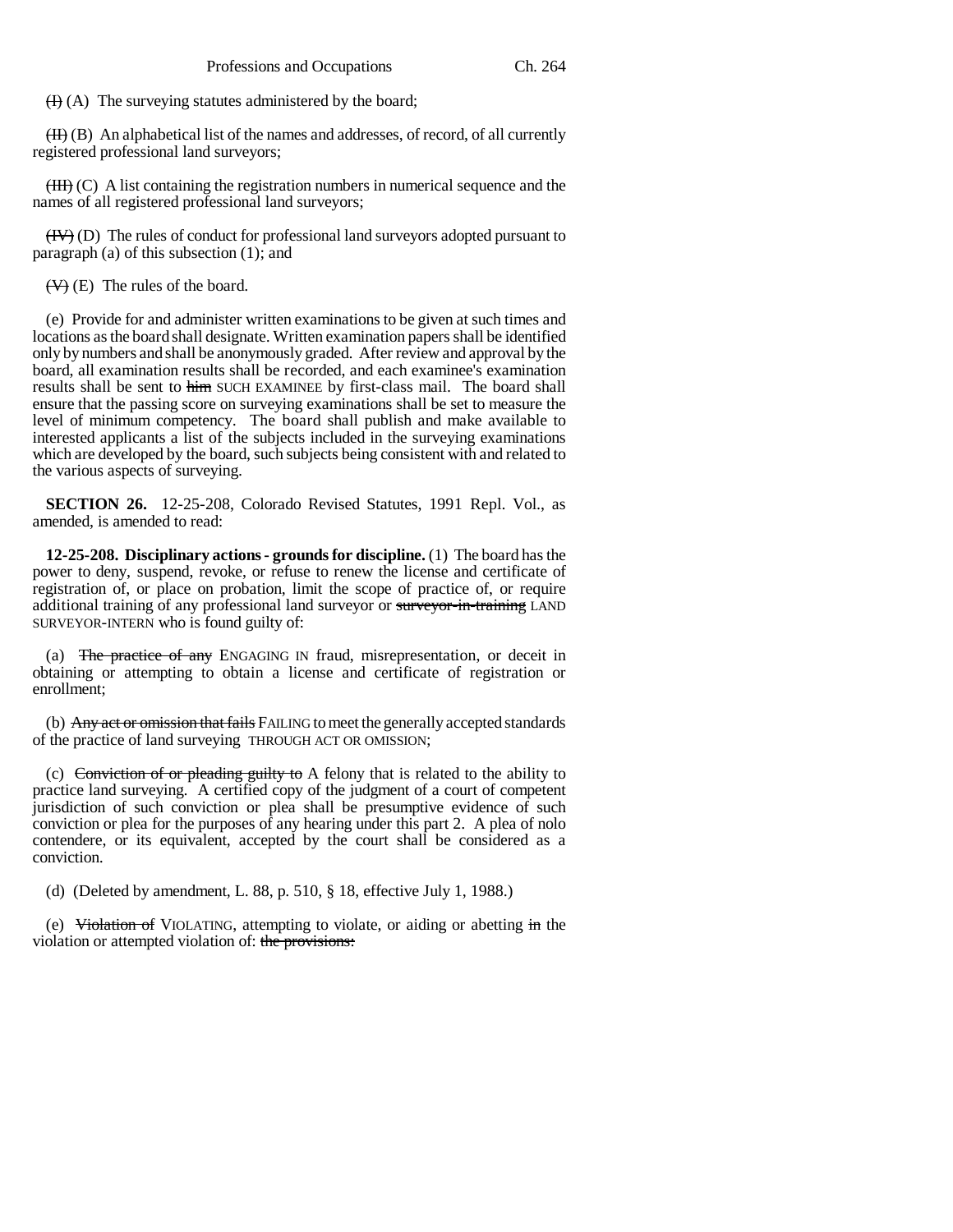(I) ANY PROVISION of this part 2 OR ARTICLE 50, 51, 52, OR 53 OF TITLE 38,C.R.S.;

(II) Any rule or regulation adopted by the board in conformance with the provisions of this part 2; or

(III) Any order of the board issued in conformance with the provisions of this part 2; or article 50, 51, 52, or 53 of title 38, C.R.S.

(f) Use of USING false, deceptive, or misleading advertising;

(g) Performing services beyond one's competency, training, or education;

(h) Failure FAILING to report to the board any registered professional land surveyor known to have violated any provision of this part 2 or any board order or rule or regulation;

(i) Habitual intemperance with respect to or excessive use of any habit-forming drug, as defined in section  $12-22-102$  (13), any controlled substance, as defined in section 12-22-303 (7), or any alcoholic beverage BEING ADDICTED TO OR DEPENDENT UPON ALCOHOL OR ANY HABIT-FORMING DRUGS OR CONTROLLED SUBSTANCES AS DEFINED IN SECTION 18-18-102 (5), C.R.S.;

(j) Any use of a USING ANY schedule I controlled substance, as set forth in section 18-18-203, C.R.S.;  $\sigma$ 

(k) Failure FAILING to report to the board any malpractice claim against such registered professional land surveyor or any firm, partnership, LIMITED LIABILITY COMPANY, corporation, or joint stock association of which he SUCH REGISTRANT is a member, that is settled or in which judgment is rendered, within sixty days of the effective date of such settlement or judgment, if such claim concerned surveying services performed or supervised by such land surveyor;

(l) FAILING TO PAY ANY FINE ASSESSED PURSUANT TO THIS ARTICLE; OR

(m) VIOLATING ANY LAW OR REGULATION GOVERNING THE PRACTICE OF PROFESSIONAL LAND SURVEYING IN ANOTHER STATE OR JURISDICTION. A PLEA OF NOLO CONTENDERE OR ITS EQUIVALENT ACCEPTED BY THE BOARD OF ANOTHER STATE OR JURISDICTION MAY BE CONSIDERED TO BE THE SAME AS A FINDING OF GUILTY FOR PURPOSES OF ANY HEARING UNDER THIS PART 2.

(2) The board may issue a letter of admonition to a professional land surveyor or surveyor-in-training LAND SURVEYOR-INTERN based on any of the grounds specified in subsection (1) of this section without conducting a hearing as specified in section 12-25-209 (4). Such letter shall be sent to the licensee REGISTRANT by certified mail and shall advise him that he may SUCH REGISTRANT OF THE RIGHT TO, within twenty days after receipt of the letter, make a written request to the board to institute formal disciplinary proceedings as provided in section 12-25-209 in order to formally adjudicate the conduct or acts on which the letter was based.

(3) Any disciplinary action concerning licensure or enrollment in another state or jurisdiction on grounds substantially similar to those that would constitute a violation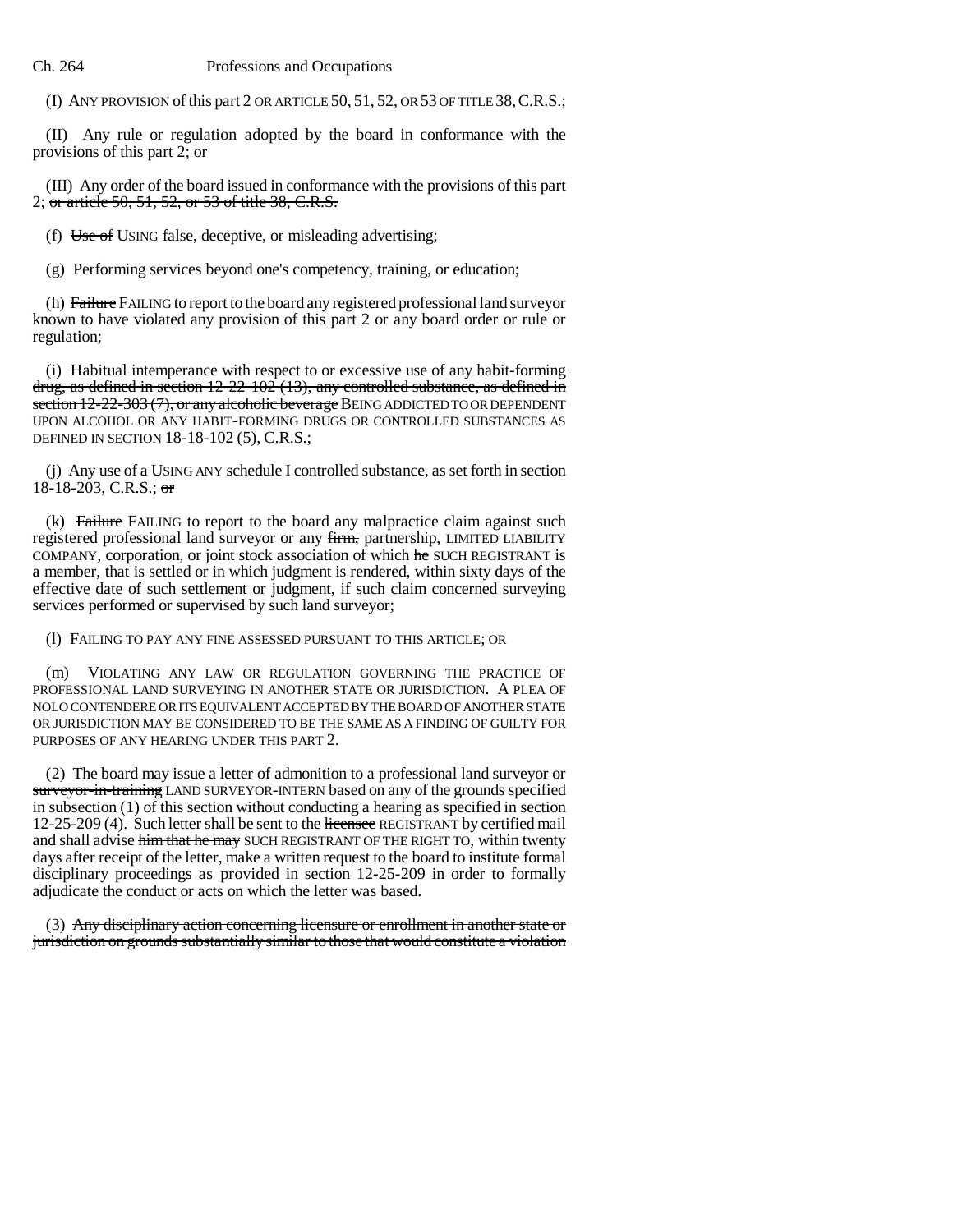under this part 2 shall be prima facie evidence of grounds for disciplinary action, including denial of licensure, under this part 2.

(4) (a) IN ADDITION TO ANY OTHER PENALTY WHICH MAY BE IMPOSED PURSUANT TO THIS SECTION, ANY REGISTRANT VIOLATING ANY PROVISION OF THIS ARTICLE OR ANY RULE OR REGULATION PROMULGATED PURSUANT TO THIS ARTICLE MAY BE FINED FOR EACH VIOLATION PROVEN BY THE BOARD AS FOLLOWS:

(I) IN THE FIRST ADMINISTRATIVE PROCEEDING AGAINST A REGISTRANT, A FINE OF NOT LESS THAN FIFTY DOLLARS AND NOT MORE THAN FIVE HUNDRED DOLLARS;

(II) IN ANY SUBSEQUENT ADMINISTRATIVE PROCEEDING AGAINST A REGISTRANT DETERMINING THAT A VIOLATION OF THIS ARTICLE HAS OCCURRED, A FINE OF NOT LESS THAN TWO HUNDRED FIFTY DOLLARS AND NOT MORE THAN TWO THOUSAND FIVE HUNDRED DOLLARS.

(b) ALL FINES COLLECTED PURSUANT TO THIS SUBSECTION (4) SHALL BE CREDITED TO THE GENERAL FUND.

**SECTION 27.** 12-25-209 (1) and (8), Colorado Revised Statutes, 1991 Repl. Vol., are amended to read:

**12-25-209. Disciplinary proceedings - injunctive relief procedure.** (1) The board upon its own motion may, and upon the receipt of a signed complaint in writing from any person shall, investigate the activities of any professional land surveyor, surveyor-in-training LAND SURVEYOR-INTERN, or other person who presents grounds for disciplinary action as specified in this part 2.

(8) (a) The board is authorized to apply for injunctive relief, in the manner provided by the Colorado rules of civil procedure, to enforce the provisions of this part 2, or to restrain any violation thereof. In such proceedings, it shall not be necessary to allege or prove either that an adequate remedy at law does not exist or that substantial or irreparable damage would result from the continued violation thereof. The members of the board, its staff, and the attorney general shall not be held personally liable under this IN ANY SUCH proceeding.

(b) (I) IF THE BOARD HAS REASON TO BELIEVE THAT ANY INDIVIDUAL HAS ENGAGED IN, OR IS ENGAGING IN, ANY ACT OR PRACTICE WHICH CONSTITUTES A VIOLATION OF ANY PROVISION OF THIS ARTICLE, THE BOARD MAY INITIATE PROCEEDINGS TO DETERMINE IF SUCH A VIOLATION HAS OCCURRED. HEARINGS SHALL BE CONDUCTED IN ACCORDANCE WITH THE PROVISIONS OF ARTICLE 4 OF TITLE 24, C.R.S.

(II) (A) AFTER NOTICE AND A HEARING AND IF THERE IS A FINDING BY A MAJORITY OF THE BOARD THAT A VIOLATION OF ANY PROVISION OF THIS ARTICLE HAS OCCURRED, THE BOARD MAY ISSUE AN ORDER TO CEASE AND DESIST ANY SUCH ACTIVITY FOUND TO BE IN VIOLATION OF THIS ARTICLE.

(B) A COPY OF THE CEASE AND DESIST ORDER SHALL BE FURNISHED TO ALL PARTIES.

(c) IN ANY ACTION BROUGHT PURSUANT TO THIS SUBSECTION (8), EVIDENCE OF THE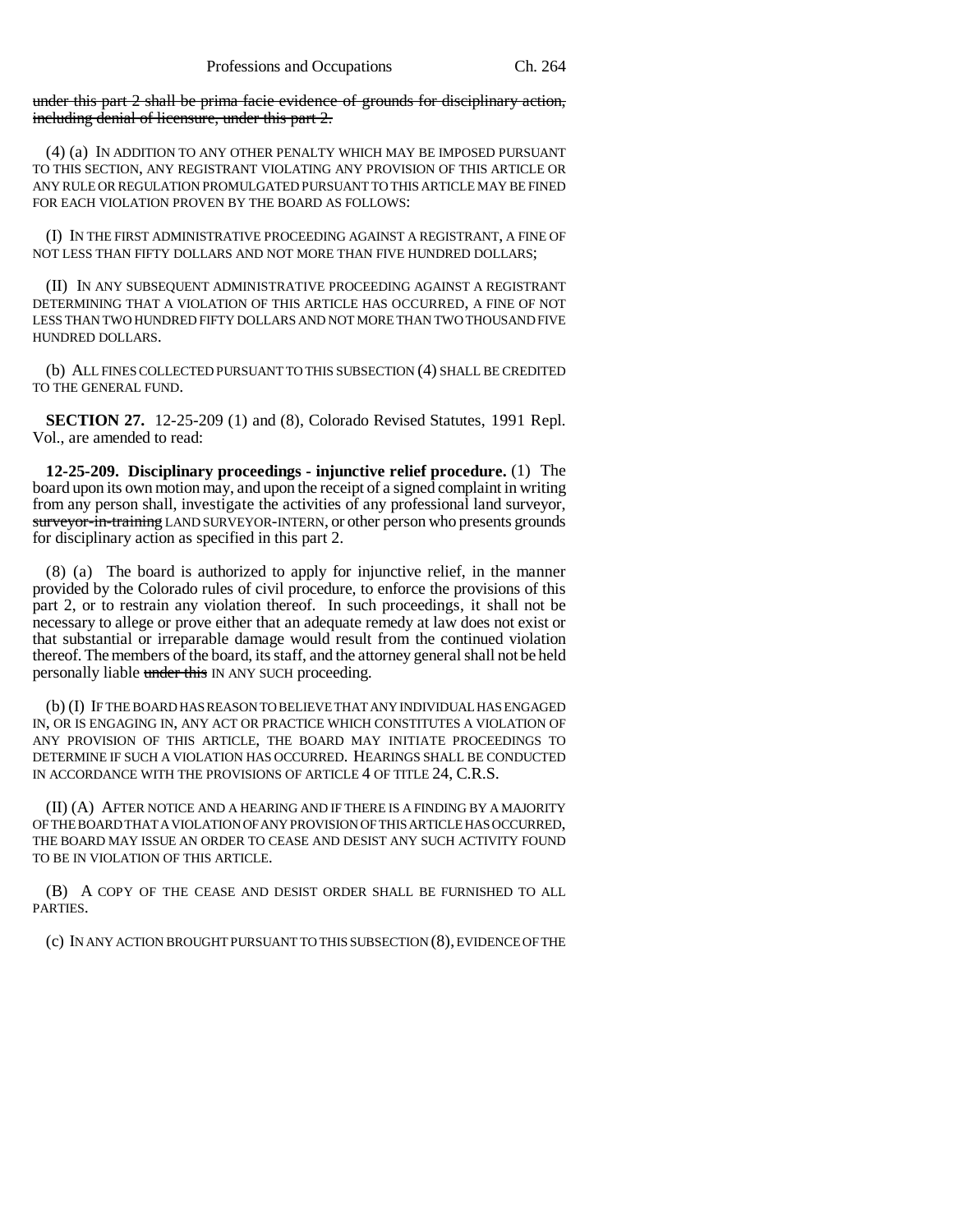COMMISSION OF A SINGLE ACT PROHIBITED BY THIS ARTICLE SHALL BE SUFFICIENT TO JUSTIFY THE ISSUANCE OF AN INJUNCTION OR A CEASE AND DESIST ORDER.

**SECTION 28.** 12-25-210 (1) and (4), Colorado Revised Statutes, 1991 Repl. Vol., are amended to read:

**12-25-210. Application for licensing and registration or certification.** (1) Each application for licensing and registration or certification shall be on a form furnished by the board and shall contain statements made under oath showing the applicant's education and showing a detailed summary of his SUCH APPLICANT'S surveying experience. Each application shall contain a statement indicating whether or not the applicant has ever been convicted of a felony in this or in any other state, or has ever had a surveyor's license or registration revoked, suspended, or not renewed, or has been reprimanded or fined relative to surveying in this or any other state. Applications which are not complete shall be deemed defective, and the board shall take no action on defective applications except to give notice to the applicant of the defects. A nonrefundable application fee in an amount set by the board shall accompany each application.

(4) No person INDIVIDUAL whose license has been revoked shall be allowed to reapply for licensure or enrollment earlier than two years after the effective date of the revocation.

**SECTION 29.** 12-25-211, Colorado Revised Statutes, 1991 Repl. Vol., is amended to read:

**12-25-211. Eligibility for land surveyor-intern.** To be eligible for certification as a surveyor-in-training LAND SURVEYOR-INTERN, an applicant shall provide documentation of his SUCH APPLICANT'S technical competence.

**SECTION 30.** 12-25-212, Colorado Revised Statutes, 1991 Repl. Vol., is amended to read:

**12-25-212. Qualifications for land surveyor-interns.** (1) (a) An applicant may qualify for certification as a surveyor-in-training LAND SURVEYOR-INTERN by comity ENDORSEMENT if he SUCH APPLICANT is enrolled in good standing in another jurisdiction requiring qualifications substantially equivalent to those currently required of applicants under this part 2 or if, at the time of initial enrollment in such jurisdiction, he SUCH APPLICANT met the requirements for enrollment then in existence under Colorado law.

(b) Upon completion of the application and approval by the board, the applicant shall be certified as a surveyor-in-training LAND SURVEYOR-INTERN if the applicant is otherwise qualified pursuant to section 12-25-211.

(2) (a) An applicant may qualify for certification as a surveyor-in-training LAND SURVEYOR-INTERN by education, experience, GRADUATION and examination if he SUCH APPLICANT passes the fundamentals of surveying examination.

(b) In order to be admitted to such THE examination PURSUANT TO PARAGRAPH  $(a)$ OF THIS SUBSECTION (2), the applicant must HAVE GRADUATED FROM A FOUR-YEAR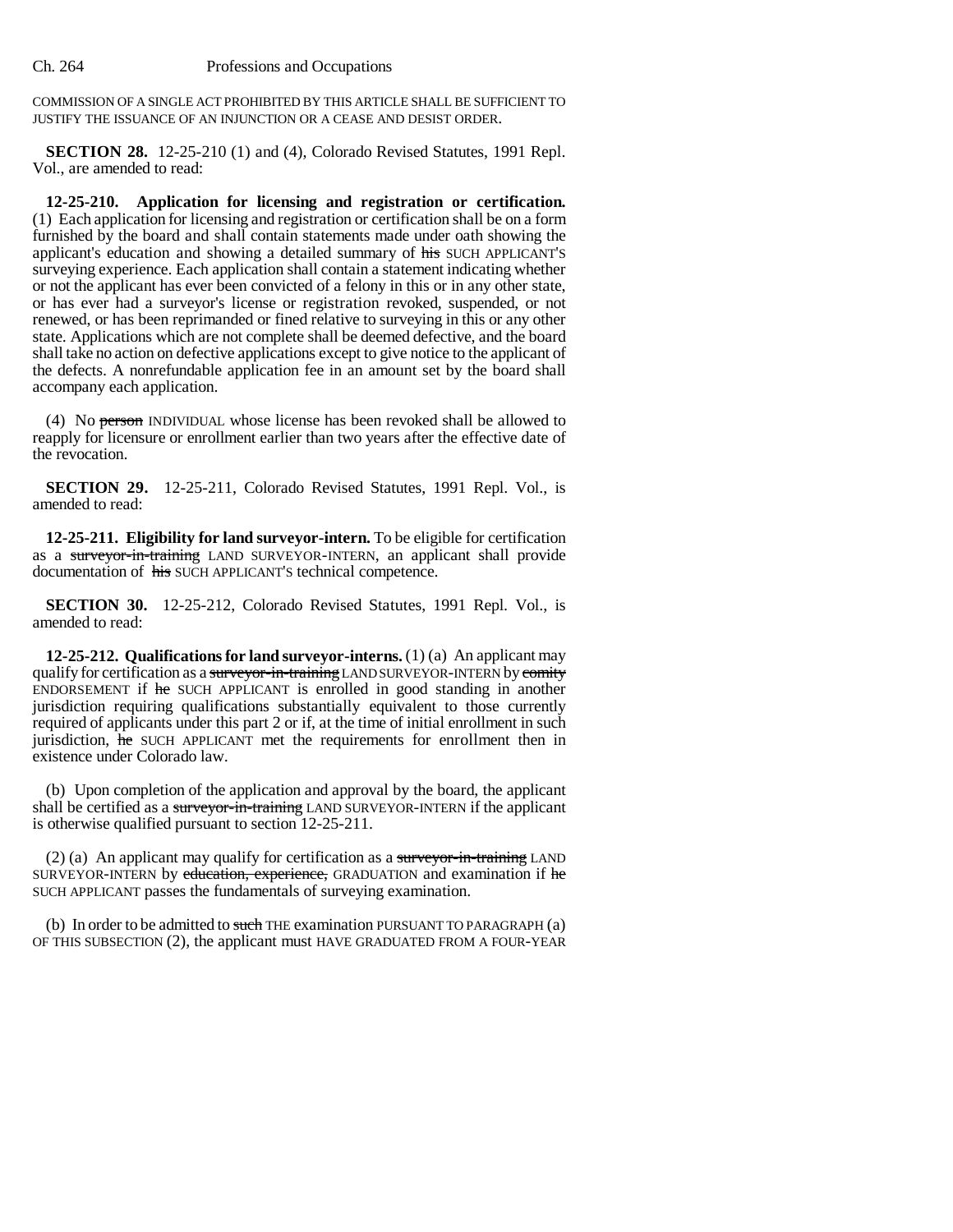BOARD-APPROVED SURVEYING CURRICULUM.

(I) Have graduated from high school or the equivalent; and

(II) Have a cumulative record of two years or more of progressive land surveying experience, of which a maximum of one year of educational credit may be substituted.

 $(b)$  (c) Upon passing the examination and the submission of evidence of experience satisfactory to the board, the applicant shall be certified as a surveyor-in-training LAND SURVEYOR-INTERN if the applicant is otherwise qualified pursuant to section 12-25-211.

(3) (a) AN APPLICANT MAY QUALIFY FOR ENROLLMENT AS A LAND SURVEYOR-INTERN BY EDUCATION, EXPERIENCE, AND EXAMINATION IF SUCH APPLICANT PASSES THE FUNDAMENTALS OF SURVEYING EXAMINATION.

(b) IN ORDER TO BE ADMITTED TO THE EXAMINATION PURSUANT TO PARAGRAPH (a) OF THIS SUBSECTION (3), THE APPLICANT MUST:

(I) HAVE GRADUATED FROM HIGH SCHOOL OR THE EQUIVALENT; AND

(II) HAVE A CUMULATIVE RECORD OF TWO YEARS OR MORE OF PROGRESSIVE LAND SURVEYING EXPERIENCE, OF WHICH A MAXIMUM OF ONE YEAR OF EDUCATIONAL CREDIT MAY BE SUBSTITUTED.

(c) UPON PASSING THE EXAMINATION AND THE SUBMISSION OF EVIDENCE OF EXPERIENCE SATISFACTORY TO THE BOARD, THE APPLICANT SHALL BE CERTIFIED AS A LAND SURVEYOR-INTERN IF THE APPLICANT IS OTHERWISE QUALIFIED PURSUANT TO SECTION 12-25-211.

**SECTION 31.** 12-25-213, Colorado Revised Statutes, 1991 Repl. Vol., is amended to read:

**12-25-213. Eligibility for professional land surveyor.** To be eligible for licensing and registration as a professional land surveyor, an applicant shall provide documentation of his technical competence.

**SECTION 32.** 12-25-214, Colorado Revised Statutes, 1991 Repl. Vol., is amended to read:

**12-25-214. Qualifications for professional land surveyor.** (1) (a) An applicant may qualify for licensing and registration as a professional land surveyor by comity ENDORSEMENT and examination if he SUCH APPLICANT passes the required examination or examinations on the legal aspects of surveying PERTAINING TO COLORADO LAW.

(b) In order to be admitted to any such THE examination PURSUANT TO PARAGRAPH (a) OF THIS SUBSECTION (1), the applicant must be licensed in good standing in another jurisdiction requiring qualifications substantially equivalent to those currently required of applicants under this part 2 or, at the time of initial licensure in such jurisdiction, have met the requirements for licensure then in existence under Colorado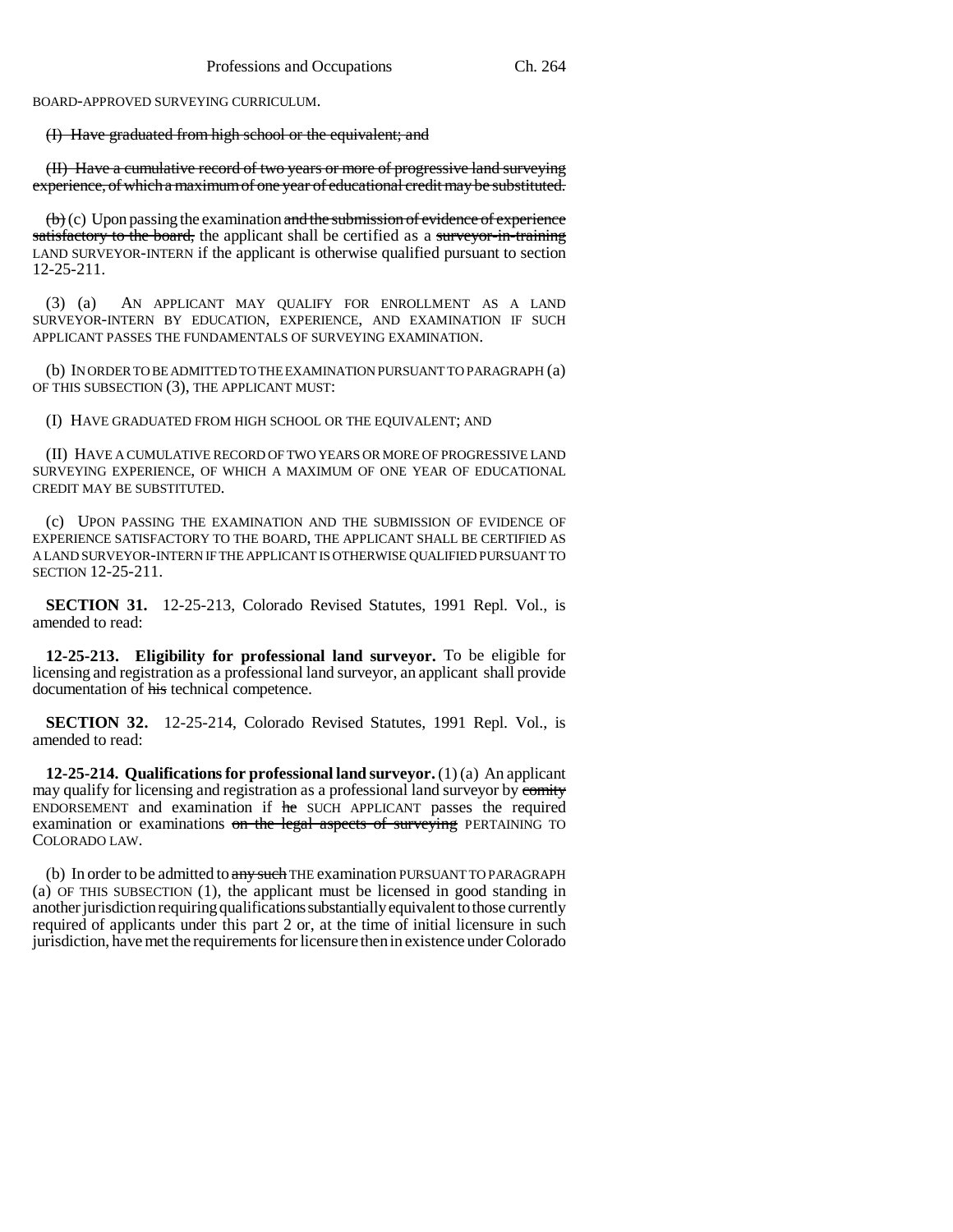law.

 $\left(\mathbf{b}\right)$  (c) Upon passing the examination, the applicant shall be licensed and registered as a professional land surveyor if the applicant is otherwise qualified pursuant to section 12-25-213.

(2) (a) An applicant may qualify for licensing and registration as a professional land surveyor by education, experience, and examination if he SUCH APPLICANT passes the principle and practice of surveying examination and the legal aspects of surveying examination PERTAINING TO COLORADO LAW.

(b) In order To be admitted to such examinations AN EXAMINATION PURSUANT TO PARAGRAPH (a) OF THIS SUBSECTION (2), the applicant must:

(I) (A) Have graduated from  $\frac{h}{h}$  school or its equivalent A BOARD-APPROVED SURVEYING CURRICULUM OF FOUR OR MORE YEARS; and

(B) Have  $s\overline{t}x$  TWO years of progressive land surveying experience of which educational study may be a part and of which two years were under the supervision of a professional land surveyor or an exempted federal employee as determined pursuant to DEFINED IN section 12-25-203 (1) (b); and

(C) Have been certified as a surveyor-in-training LAND SURVEYOR-INTERN in this state; and OR

(D) Repealed, L. 88, p. 519, § 34, effective July 1, 1988.

 $(II)$  (A) Have graduated from a **board-approved** NONBOARD-APPROVED surveying curriculum of four or more years; and

(B) Have two FOUR years of progressive land surveying experience OF WHICH AT LEAST TWO MUST BE under the supervision of a professional land surveyor or an exempted federal employee as determined pursuant to DEFINED IN section 12-25-203 (1) (b); and

(C) Have been certified as a surveyor-in-training LAND SURVEYOR-INTERN in this state; and OR

(D) Repealed, L. 88, p. 519, § 34, effective July 1, 1988.

(III) (A) HAVE GRADUATED FROM A BOARD-APPROVED TWO YEAR SURVEYING CURRICULUM OR FROM A FOUR-YEAR ENGINEERING CURRICULUM WHICH INCLUDED THE EQUIVALENT OF TWENTY-FOUR SEMESTER HOURS IN SURVEYING COURSEWORK AS APPROVED BY THE BOARD; AND

(B) HAVE SIX YEARS OF PROGRESSIVE LAND SURVEYING EXPERIENCE OF WHICH FOUR YEARS SHALL HAVE BEEN UNDER THE SUPERVISION OF A PROFESSIONAL LAND SURVEYOR OR AN EXEMPT FEDERAL EMPLOYEE AS DEFINED UNDER 12-25-203 (1) (b); AND

(C) HAVE BEEN ENROLLED AS A LAND SURVEYOR-INTERN IN THIS STATE.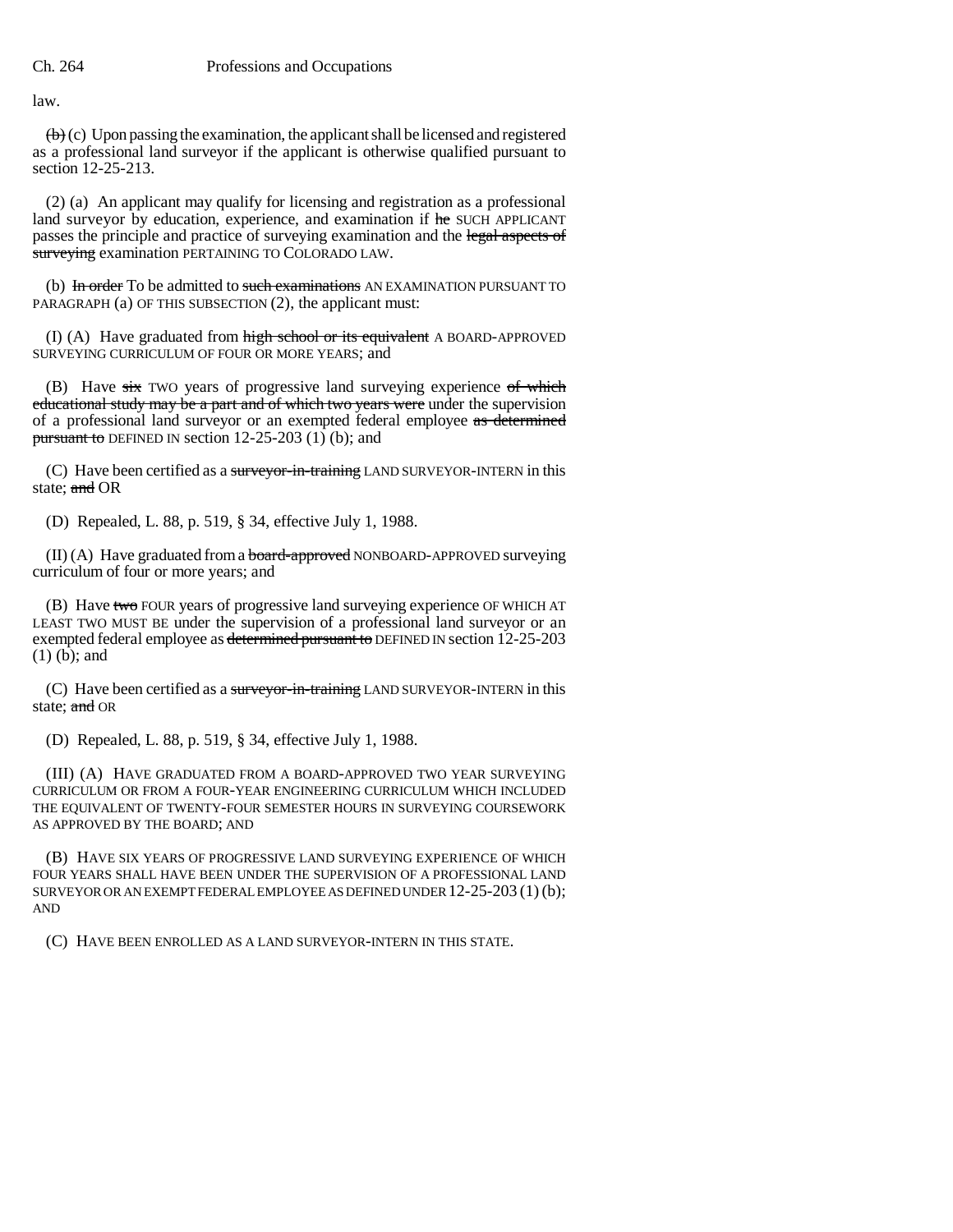$(b)$  (c) Upon passing the examinations and the submission of evidence of experience satisfactory to the board, the applicant shall be licensed and registered as a professional land surveyor if the SUCH applicant is otherwise qualified pursuant to section 12-25-213.

(3) The board may allow an applicant to substitute for one year of experience the satisfactory completion of one academic year in a curriculum approved by the board. The substitution of education for experience shall not exceed three years.

(4) (a) AN APPLICANT MAY QUALIFY FOR LICENSURE AS A PROFESSIONAL LAND SURVEYOR BY EXPERIENCE AND EXAMINATION IF SUCH APPLICANT PASSES THE PRINCIPLES AND PRACTICE OF LAND SURVEYING EXAMINATION AND THE EXAMINATION PERTAINING TO COLORADO LAW.

(b) IN ORDER TO BE ADMITTED TO AN EXAMINATION PURSUANT TO PARAGRAPH (a) OF THIS SUBSECTION (4), THE APPLICANT MUST:

(I) HAVE GRADUATED FROM HIGH SCHOOL OR ITS EQUIVALENT;

(II) HAVE TEN YEARS OF PROGRESSIVE LAND SURVEYING EXPERIENCE OF WHICH AT LEAST SIX YEARS MUST HAVE BEEN UNDER THE SUPERVISION OF A PROFESSIONAL LAND SURVEYOR OR AN EXEMPTED FEDERAL EMPLOYEE AS DEFINED IN SECTION 12-25-203 (1) (b); AND

(III) HAVE BEEN ENROLLED AS A LAND SURVEYOR-INTERN IN THIS STATE.

(c) UPON PASSAGE OF THE EXAMINATION PURSUANT TO PARAGRAPH (a) OF THIS SUBSECTION (4), THE APPLICANT SHALL BE LICENSED AND REGISTERED AS A PROFESSIONAL LAND SURVEYOR IF SUCH APPLICANT IS OTHERWISE QUALIFIED PURSUANT TO SECTION 12-25-213.

(d) THE BOARD MAY ALLOW AN APPLICANT TO SUBSTITUTE FOR ONE YEAR OF EXPERIENCE THE SATISFACTORY COMPLETION OF ONE ACADEMIC YEAR IN A CURRICULUM APPROVED BY THE BOARD. THE SUBSTITUTION OF EDUCATION FOR EXPERIENCE SHALL NOT EXCEED THREE YEARS.

(5) (a) A PROFESSIONAL LAND SURVEYOR WHO HAS BEEN DULY REGISTERED AND LICENSED TO PRACTICE PROFESSIONAL LAND SURVEYING IN THIS STATE AND WHO IS OVER SIXTY-FIVE YEARS OF AGE, UPON APPLICATION, MAY BE CLASSIFIED AS A RETIRED PROFESSIONAL LAND SURVEYOR. INDIVIDUALS WHO ARE SO CLASSIFIED SHALL LOSE THEIR REGISTRATION AND SHALL NOT PRACTICE PROFESSIONAL LAND SURVEYING AND SHALL PAY A FEE TO RETAIN RETIRED PROFESSIONAL LAND SURVEYOR STATUS.

(b) (I) A RETIRED PROFESSIONAL LAND SURVEYOR SHALL BE REINSTATED TO THE STATUS OF A PROFESSIONAL LAND SURVEYOR UPON PAYMENT OF THE RENEWAL REGISTRATION FEE. NO OTHER FEE SHALL BE ASSESSED AGAINST SUCH RETIRED PROFESSIONAL LAND SURVEYOR AS A PENALTY.

(II) FOR ANY PROFESSIONAL LAND SURVEYOR WHO HAS BEEN RETIRED FOR TWO OR MORE YEARS, THE BOARD MAY REQUIRE REEXAMINATION OR RECERTIFICATION,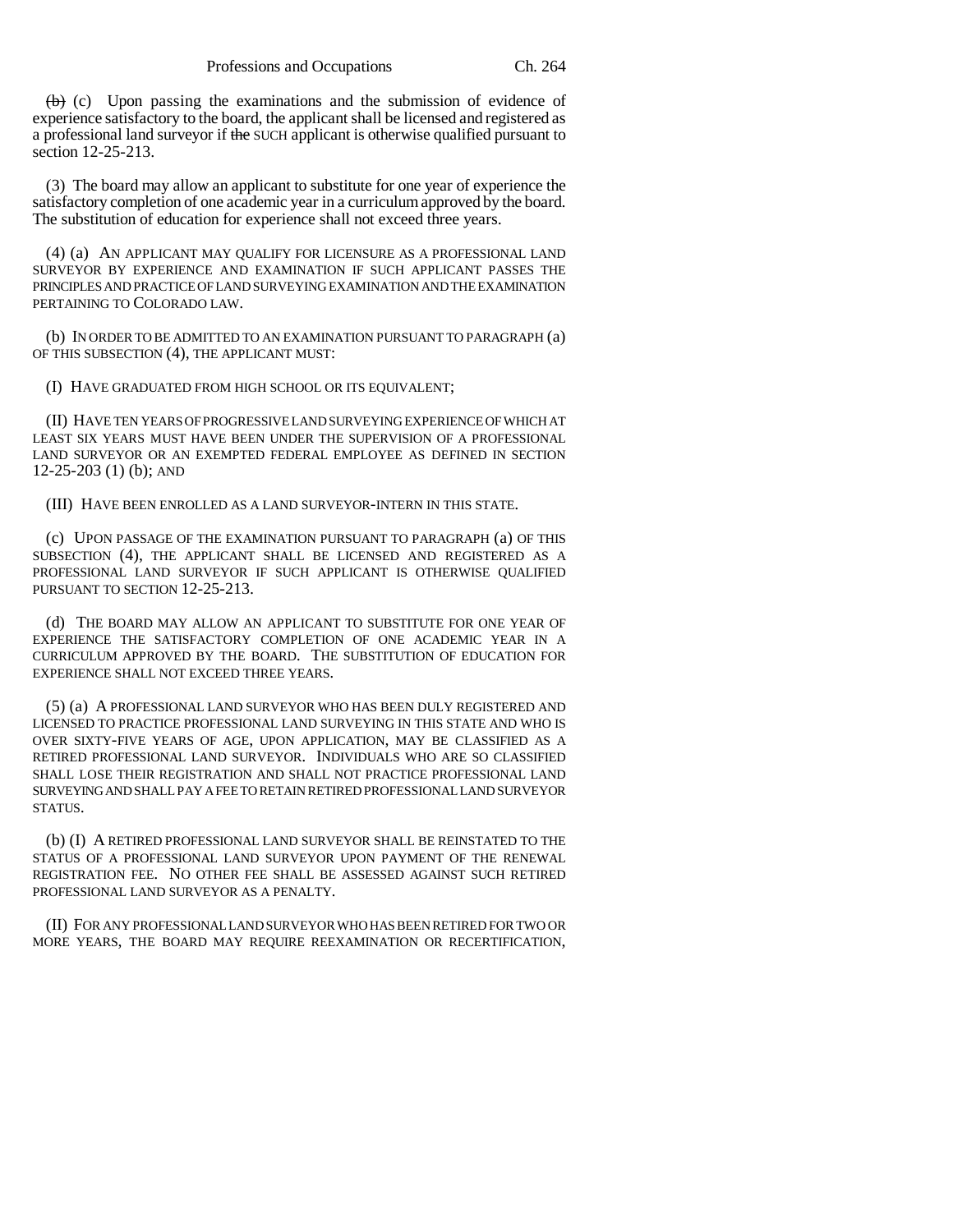UNLESS THE BOARD IS SATISFIED OF SUCH RETIRED PROFESSIONAL LAND SURVEYOR'S CONTINUED COMPETENCE.

(6) THIS SECTION, AS AMENDED, IS EFFECTIVE JANUARY 1, 1995.

**SECTION 33.** 12-25-215 (2) and (4), Colorado Revised Statutes, 1991 Repl. Vol., are amended to read:

**12-25-215. Licenses - certificates.** (2) The board, upon acceptance of a qualified surveyor-in-training LAND SURVEYOR-INTERN and upon receipt of payment of the required fee, shall certify and issue a numbered surveyor-in-training certificate to said certificant QUALIFIED LAND SURVEYOR-INTERN.

(4) The license of any professional land surveyor who fails to pay the license renewal fee shall expire. An expired license may be renewed within two years after expiration upon payment of all fees in arrears and, after two years, in addition to the payment of all fees, the board may require reexamination or recertification, unless the professional land surveyor has maintained an active land surveying practice in another jurisdiction or otherwise satisfies the board of his SUCH PROFESSIONAL LAND SURVEYOR'S continued competence.

**SECTION 34.** 12-25-216 (1) (a) (III) and (1) (b), Colorado Revised Statutes, 1991 Repl. Vol., are amended to read:

**12-25-216. Fees - disposition.** (1) Pursuant to section 24-34-105, C.R.S., the board shall charge and collect fees for the following:

(a) With respect to professional land surveyors:

(III) Application for registration by comity ENDORSEMENT and examination;

(b) With respect to surveyors-in-training LAND SURVEYOR-INTERNS:

(I) Issuance of a certificate CERTIFICATION as a surveyor-in-training LAND SURVEYOR-INTERN;

(II) Replacement of a certificate;

(III) Application for the fundamentals of surveying examination;

(IV) Reexamination for the fundamentals of surveying examination;

(V) Application for certification as a surveyor-in-training LAND SURVEYOR-INTERN by comity ENDORSEMENT.

**SECTION 35.** 12-25-217 (3), Colorado Revised Statutes, 1991 Repl. Vol., is amended to read:

**12-25-217. Professional land surveying seals.** (3) The seal and signature shall be used by a PROFESSIONAL land surveyor only when the work being stamped was under the SUCH PROFESSIONAL land surveyor's direction and control RESPONSIBLE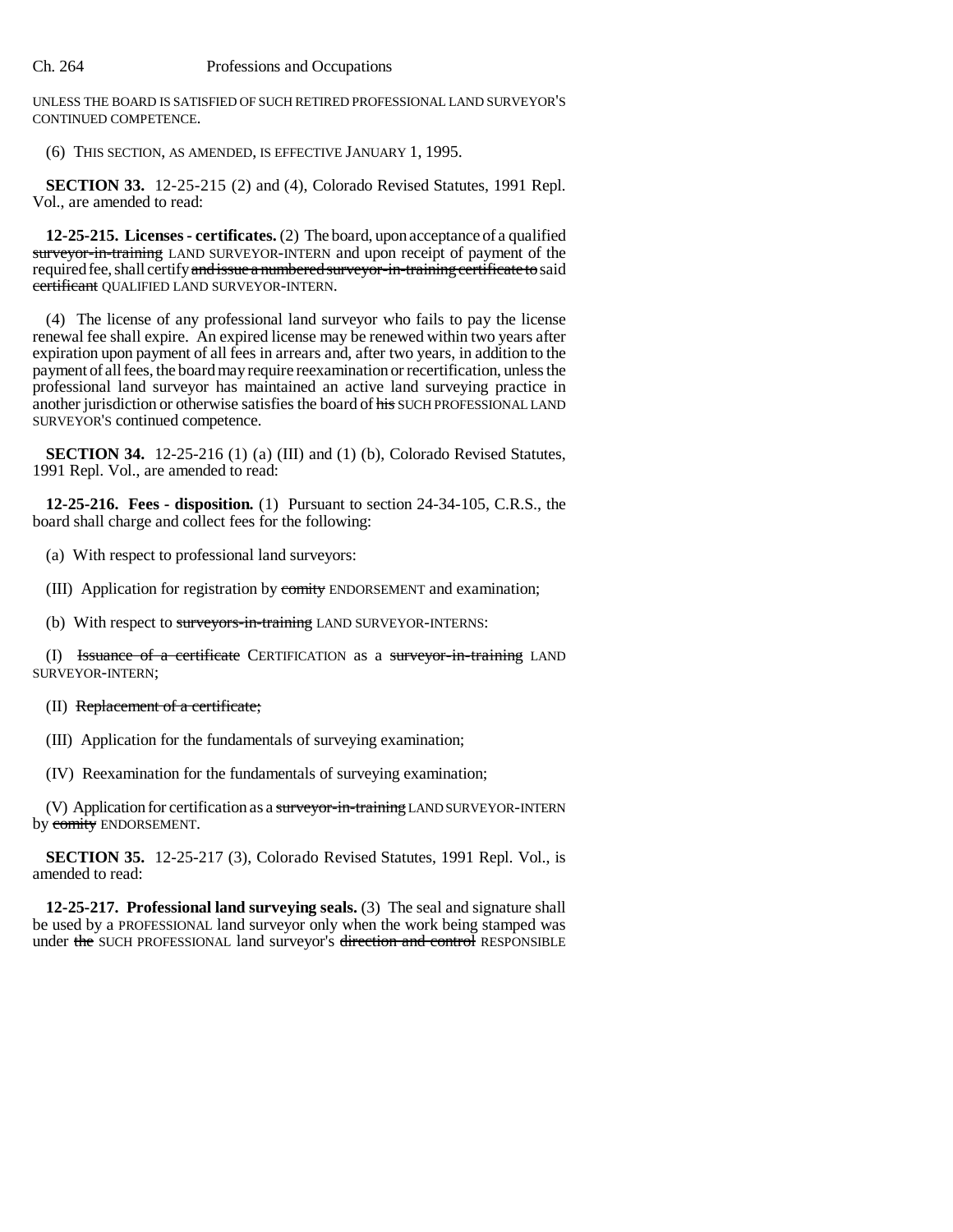CHARGE.

**SECTION 36.** 12-25-218, Colorado Revised Statutes, 1991 Repl. Vol., is amended to read:

**12-25-218. Immunity in professional review.** Any member of the board, its staff, or any witnesses ANY INDIVIDUAL ACTING AS A CONSULTANT TO THE BOARD, ANY WITNESS TESTIFYING IN A PROCEEDING AUTHORIZED BY THIS ARTICLE, OR ANY INDIVIDUAL WHO LODGES A COMPLAINT PURSUANT TO THIS ARTICLE shall be immune from criminal liability and from suit in any civil action brought by any person based upon an action of the board, if such BOARD member, staff person,  $\Theta$  CONSULTANT, witness, OR COMPLAINANT acts in good faith within the scope of the function of the board, has made a reasonable effort to obtain the facts of the matter as to which he SUCH BOARD MEMBER, STAFF PERSON, CONSULTANT, WITNESS, OR COMPLAINANT acts, and acts in the reasonable belief that the action taken by him is warranted by the facts. The immunity provided shall also extend to any person participating in good faith in any investigative proceeding pursuant to this part 2.

**SECTION 37.** 18-4-508 (2), Colorado Revised Statutes, 1986 Repl. Vol., is amended to read:

**18-4-508. Defacing, destroying, or removing landmarks, monuments, or accessories.** (2) Any person who knowingly removes or knowingly causes to be removed any public land survey monument, as defined by section  $38-53-102$  (7) 38-53-103(18), C.R.S., OR CONTROL CORNER, AS DEFINED IN SECTION 38-53-103(6), C.R.S., or a restoration of any such monument or who knowingly removes or knowingly causes to be removed any bearing tree knowing such is a bearing tree or other accessory, as defined by section  $38-53-102$  (1) 38-53-103 (1), C.R.S., even if said person has title to the land on which said monument or accessory is located, commits a class 2 misdemeanor unless, prior to such removal, said person has caused a Colorado professional land surveyor to establish at least two witness corners or reference marks for each such monument or accessory removed and has filed or caused to be filed a monument record pursuant to article 53 of title 38, C.R.S.

**SECTION 38.** 24-34-104 (23) (b), Colorado Revised Statutes, 1988 Repl. Vol., is repealed as follows:

**24-34-104. General assembly review of regulatory agencies and functions for termination, continuation, or reestablishment.**  $(23)$  (b) The following board in the department of regulatory agencies shall terminate on July 1, 1994: The state board of registration for professional engineers and professional land surveyors, created by part 1 of article 25 of title 12, C.R.S.

**SECTION 39.** 24-34-104, Colorado Revised Statutes, 1988 Repl. Vol., as amended, is amended BY THE ADDITION OF A NEW SUBSECTION to read:

**24-34-104. General assembly review of regulatory agencies and functions for termination, continuation, or reestablishment.** (34) THE FOLLOWING BOARD SHALL TERMINATE ON JULY 1, 2004: THE STATE BOARD OF REGISTRATION FOR PROFESSIONAL ENGINEERS AND PROFESSIONAL LAND SURVEYORS IN THE DEPARTMENT OF REGULATORY AGENCIES, CREATED BY PART 1 OF ARTICLE 25 OF TITLE 12, C.R.S.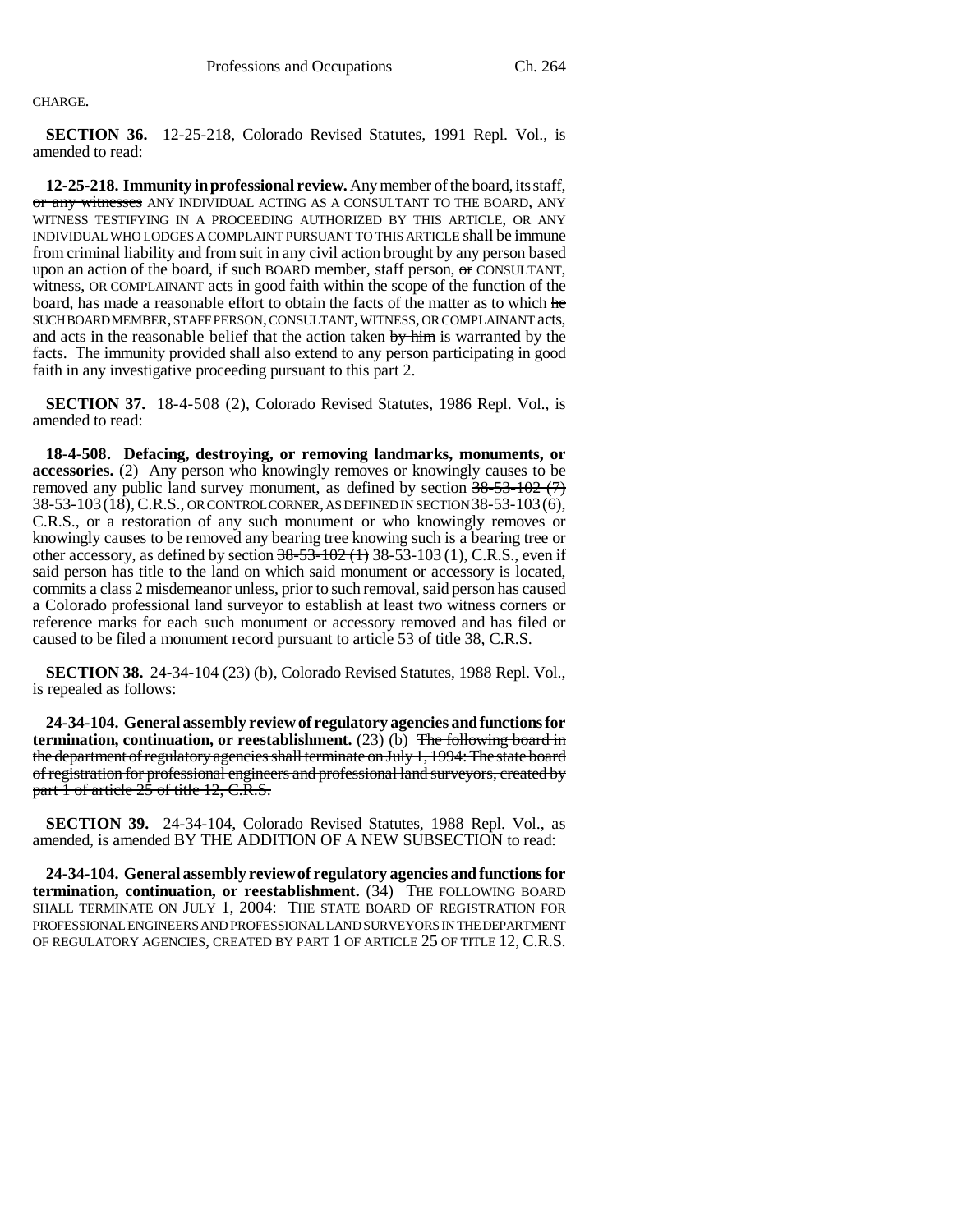**SECTION 40.** 30-10-903 (1) (a), Colorado Revised Statutes, 1986 Repl. Vol., is amended to read:

**30-10-903. Duties and powers of the county surveyor.** (1) The duties of the county surveyor are:

(a) To represent the county in boundary disputes pursuant to sections 30-6-110 and 38-50-107, C.R.S. 30-10-906;

**SECTION 41.** 30-10-905 (4), Colorado Revised Statutes, 1986 Repl. Vol., is amended to read:

**30-10-905. Remuneration - expenses.** (4) Except as provided in section 38-50-107, C.R.S. 30-10-906, no county surveyor nor any of his deputies shall accept any remuneration other than that provided by the board of county commissioners for the performance of any act required as part of his official duties.

**SECTION 42.** Part 9 of article 10 of title 30, Colorado Revised Statutes, 1986 Repl. Vol., is amended BY THE ADDITION OF THE FOLLOWING NEW SECTIONS to read:

**30-10-906. Disputed boundaries - notice - establishment of legal corner monument.** (1) WHENEVER THE PROPER LOCATION OF ANY SECTION CORNER OR QUARTER SECTION CORNER IS IN DISPUTE, A CORNER MONUMENT SHALL BE ESTABLISHED BY THE COUNTY SURVEYOR FOR THE COUNTY IN WHICH SUCH CORNER IS LOCATED PURSUANT TO THIS SECTION.

(2) (a) UPON RECEIPT OF AN APPLICATION FROM ANY PARTY IN INTEREST AND THE FEE REQUIRED PURSUANT TO SUBSECTION (4) OF THIS SECTION AND SUBSEQUENT TO GIVING NOTICE AS REQUIRED PURSUANT TO PARAGRAPH (b) OF THIS SUBSECTION (2), THE COUNTY SURVEYOR SHALL GATHER EVIDENCE AND CONDUCT ANY NECESSARY SURVEYS TO ESTABLISH THE LOCATION OF A MONUMENT.

(b) WITHIN TWO WEEKS OF RECEIPT OF AN APPLICATION AND FEE PURSUANT TO PARAGRAPH (a) OF THIS SUBSECTION (2), THE COUNTY SURVEYOR SHALL GIVE NOTICE INCLUDING THE DATE WHEN SUCH SURVEYOR WILL BE IN THE VICINITY OF THE DISPUTED CORNER IN THE FOLLOWING MANNER:

(I) FOR PARTIES WHOSE PROPERTY RIGHTS MIGHT BE AFFECTED BY THE ESTABLISHMENT OF THE LOCATION OF A MONUMENT, BY WRITTEN NOTICE;

(II) FOR PARTIES TO WHOM WRITTEN NOTICE CANNOT BE GIVEN BECAUSE OF AN INCORRECT ADDRESS OR BECAUSE THERE ARE MORE THAN FIFTY KNOWN AFFECTED LANDOWNERS, BY PUBLISHING FOR FOUR CONSECUTIVE WEEKS IN A NEWSPAPER OF GENERAL CIRCULATION IN THE APPLICABLE COUNTY OR, IF THERE IS NO NEWSPAPER PUBLISHED IN SUCH COUNTY, IN SOME NEWSPAPER OF GENERAL CIRCULATION PUBLISHED IN THE NEAREST COUNTY;

(III) FOR ALL PROFESSIONAL LAND SURVEYORS WHO HAVE FILED A MONUMENT RECORD ON THE DISPUTED CORNER OR ON ANY ALIQUOT CORNER WITHIN ONE MILE THEREOF AND ALL PROFESSIONAL LAND SURVEYORS KNOWN TO HAVE PERFORMED LAND SURVEYS IN THE VICINITY OF THE DISPUTED CORNER, BY WRITTEN NOTICE TO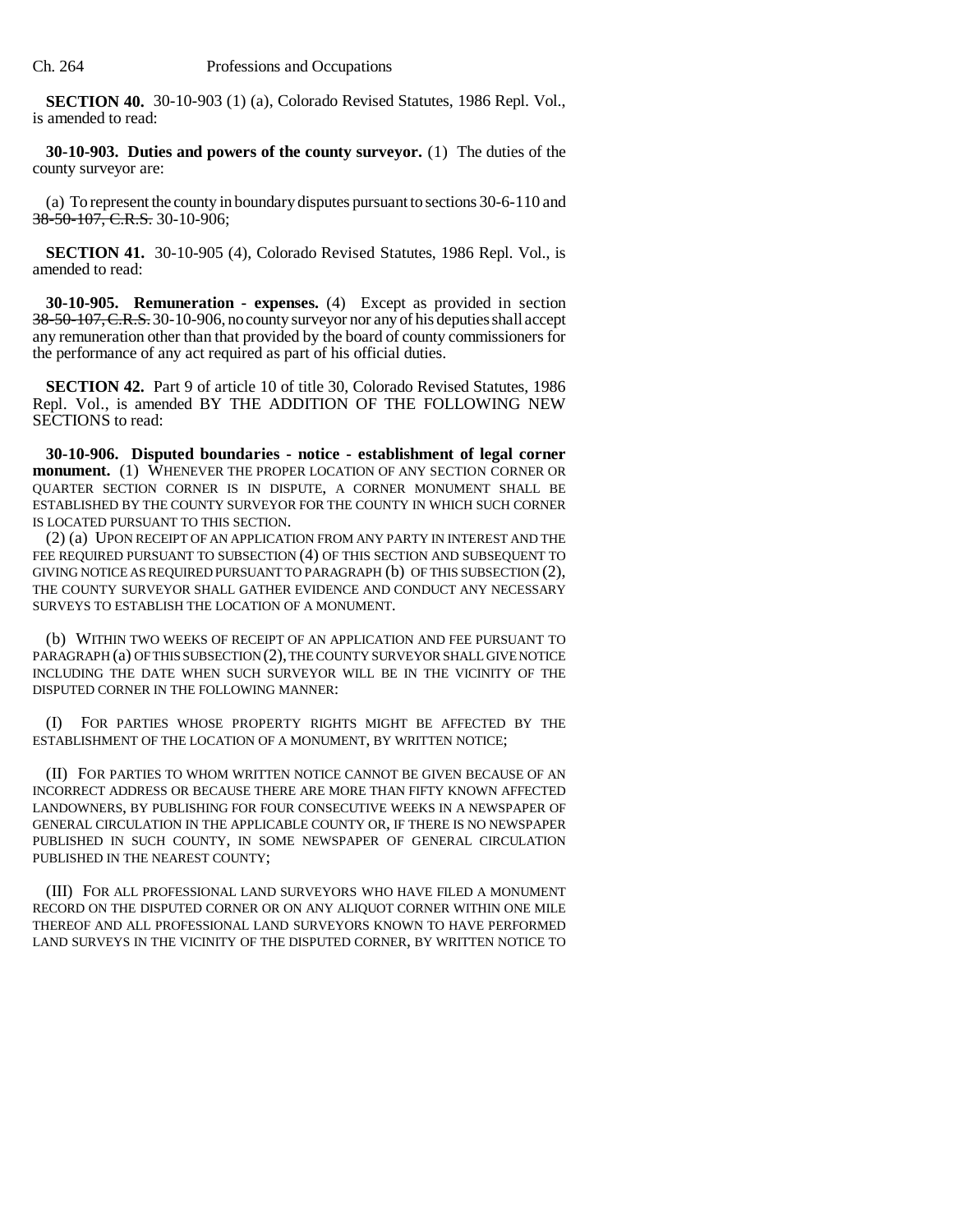THE EXTENT PRACTICABLE.

(3) (a) ON THE DATE GIVEN IN THE NOTICES PURSUANT TO SUBSECTION (2) OF THIS SECTION, THE COUNTY SURVEYOR SHALL PROCEED TO ESTABLISH THE CORNER MONUMENT IN ACCORDANCE WITH SECTION 38-51-103,C.R.S., AND WITH THE FIELD NOTES OF ORIGINAL SURVEYS MADE BY THE UNITED STATES BY FIRMLY PLANTING A MONUMENT AT THE POINTS FOUND. THE COUNTY SURVEYOR SHALL ACCURATELY TAKE AND NOTE COURSES AND DISTANCES FROM SUCH ESTABLISHED MONUMENT TO ONE OR MORE PROMINENT OBJECTS OF A PERMANENT NATURE IF THERE ARE ANY IN THE VICINITY AND MAKE A PLAT OR MAP OF THE SURVEY.

(b) THE COUNTY SURVEYOR SHALL RECORD THE SURVEY AND A STATEMENT OF THE PROCEEDINGS, INCLUDING THE APPLICATION, NOTICE, AND NAMES OF THE PARTIES IN INTEREST, IN THE RECORDS OF THE OFFICE OF THE COUNTY SURVEYOR.

(c) ANY CORNER MONUMENT ESTABLISHED PURSUANT TO THIS SECTION SHALL BE THE TRUE AND LEGAL MONUMENT DEFINING THE BOUNDARY CORNER AS STATED IN THE RECORD OF THE SURVEY.

(4) (a) THE REASONABLE FEES AND EXPENSES INCURRED BY THE COUNTY SURVEYOR IN ESTABLISHING A CORNER SHALL BE PAID BY THE PARTY APPLYING THEREFOR.

(b) AT THE TIME THE APPLICATION IS FILED, THE COUNTY SURVEYOR SHALL ESTIMATE THE PROBABLE FEES AND EXPENSES TO BE INCURRED IN ESTABLISHING THE CORNER AND SHALL COLLECT THAT AMOUNT FROM THE APPLICANT.

(c) AFTER THE CORNER HAS BEEN ESTABLISHED, IF THE ESTIMATED AMOUNT EXCEEDS THE ACTUAL FEES AND EXPENSES, THE EXCESS SHALL BE REFUNDED. IF THE FEES AND EXPENSES EXCEED THE ESTIMATED AMOUNT, THE APPLICANT SHALL PAY THE DIFFERENCE TO THE COUNTY SURVEYOR.

**30-10-907. County surveyor to administer oaths.** COUNTY SURVEYORS SHALL HAVE THE AUTHORITY TO ADMINISTER AN OATH OR AFFIRMATION TO DEPUTIES AND ASSISTANTS ACTING UNDER THEM FAITHFULLY AND IMPARTIALLY TO DISCHARGE THEIR DUTIES AS DEPUTIES AND ASSISTANTS.

**SECTION 43.** 30-28-302 (7), Colorado Revised Statutes, 1986 Repl. Vol., as amended, is amended to read:

**30-28-302. Definitions.** (7) "Subdivision exemption plat" or "exemption plat" means a subdivision plat which depicts a division of land or the creation of an interest in property for which the board of county commissioners has granted an exemption from subdivision regulations pursuant to section 30-28-101 (10) (d), and which is suitable for recording pursuant to section 38-51-102 38-51-105, C.R.S.

**SECTION 44.** 38-33.3-103 (22.5), Colorado Revised Statutes, 1982 Repl. Vol., as amended, is amended to read:

**38-33.3-103. Definitions.** (22.5) "Plat" means that part of a declaration that is a land survey plat as set forth in section  $38-51-102$  38-51-105, depicts all or any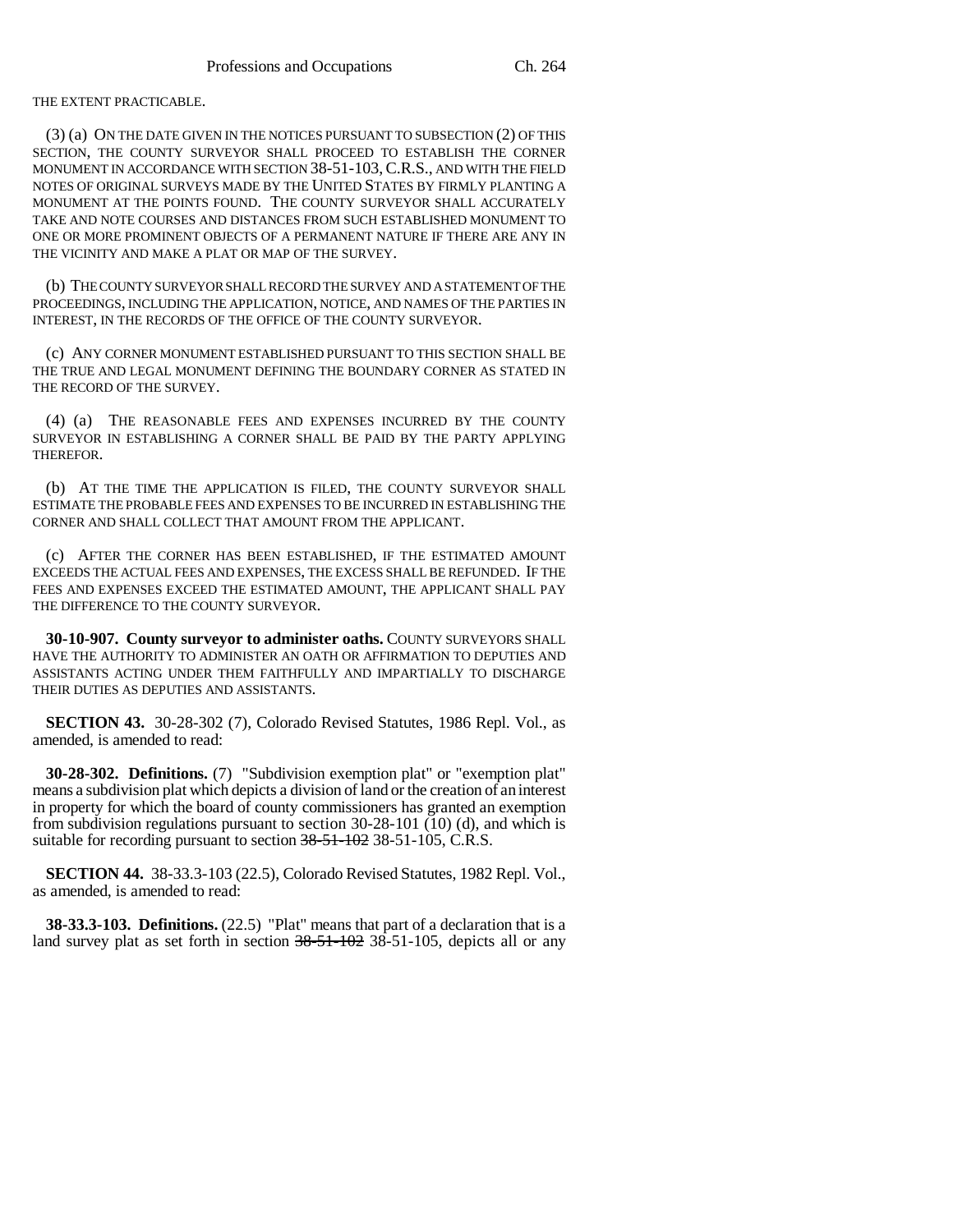portion of a common interest community in two dimensions, is executed by a person that is authorized by this title to execute a declaration relating to the common interest community, and is recorded in the real estate records in every county in which any portion of the common interest community is located. A plat and a map may be combined in one instrument.

**SECTION 45.** The introductory portion to 38-33.3-209 (2), Colorado Revised Statutes, 1982 Repl. Vol., as amended, is amended to read:

**38-33.3-209. Plats and maps.** (2) In addition to meeting the requirements of a land survey plat as set forth in section 38-51-102 38-51-105, each plat must show:

**SECTION 46.** Article 50 of title 38, Colorado Revised Statutes, 1982 Repl. Vol., as amended, is REPEALED AND REENACTED, WITH AMENDMENTS, to read:

## **ARTICLE 50**

## **Survey Plats and Monument Records - General Provisions**

**38-50-101. Survey plat - records file and index system - informational purpose.** (1) SURVEY PLATS REQUIRED PURSUANT TO SECTION 38-51-107 AND THIS SECTION SHALL:

(a) COMPLY WITH SECTION 38-51-106;

(b) DEPENDING ON THE LOCATION OF THE LAND, CONTAIN THE FOLLOWING INFORMATION IN THE TITLE BLOCK:

(I) FOR PARCELS OF LAND LOCATED WITHIN THE UNITED STATES RECTANGULAR SURVEY SYSTEM, THE SECTION, TOWNSHIP, RANGE, AND PRINCIPAL MERIDIAN; OR

(II) FOR GRANTS AND UNSURVEYED PARCELS OF LAND, INFORMATION RELATING TO THE SYSTEM OF INDEXING THE COUNTY ASSESSOR ALREADY HAS IN PLACE;

(c) WITHIN SIX MONTHS AFTER THE DATE THE MONUMENT IS ACCEPTED IN THE FIELD OR IS SET BY A PROFESSIONAL LAND SURVEYOR, BE DEPOSITED WITH THE PUBLIC OFFICE DESIGNATED BY THE COUNTY COMMISSIONERS.

(2) (a) (I) THE COUNTY COMMISSIONERS OF EACH COUNTY SHALL DESIGNATE THE COUNTY SURVEYOR TO CREATE AND MAINTAIN A SURVEY PLAT RECORDS FILE AND INDEX SYSTEM FOR PLATS.

(II) IF A COUNTY SURVEYOR HAS NOT BEEN ELECTED OR APPOINTED OR IF THE OFFICE IS VACANT, ANOTHER COUNTY OFFICIAL SHALL BE DESIGNATED TO CREATE AND MAINTAIN SUCH FILE AND INDEX SYSTEM.

(III) IF THE COUNTY SURVEYOR IS UNABLE TO INDEX IN A TIMELY MANNER, THE COUNTY SURVEYOR MAY DESIGNATE ANOTHER COUNTY OFFICIAL TO DO SUCH INDEXING.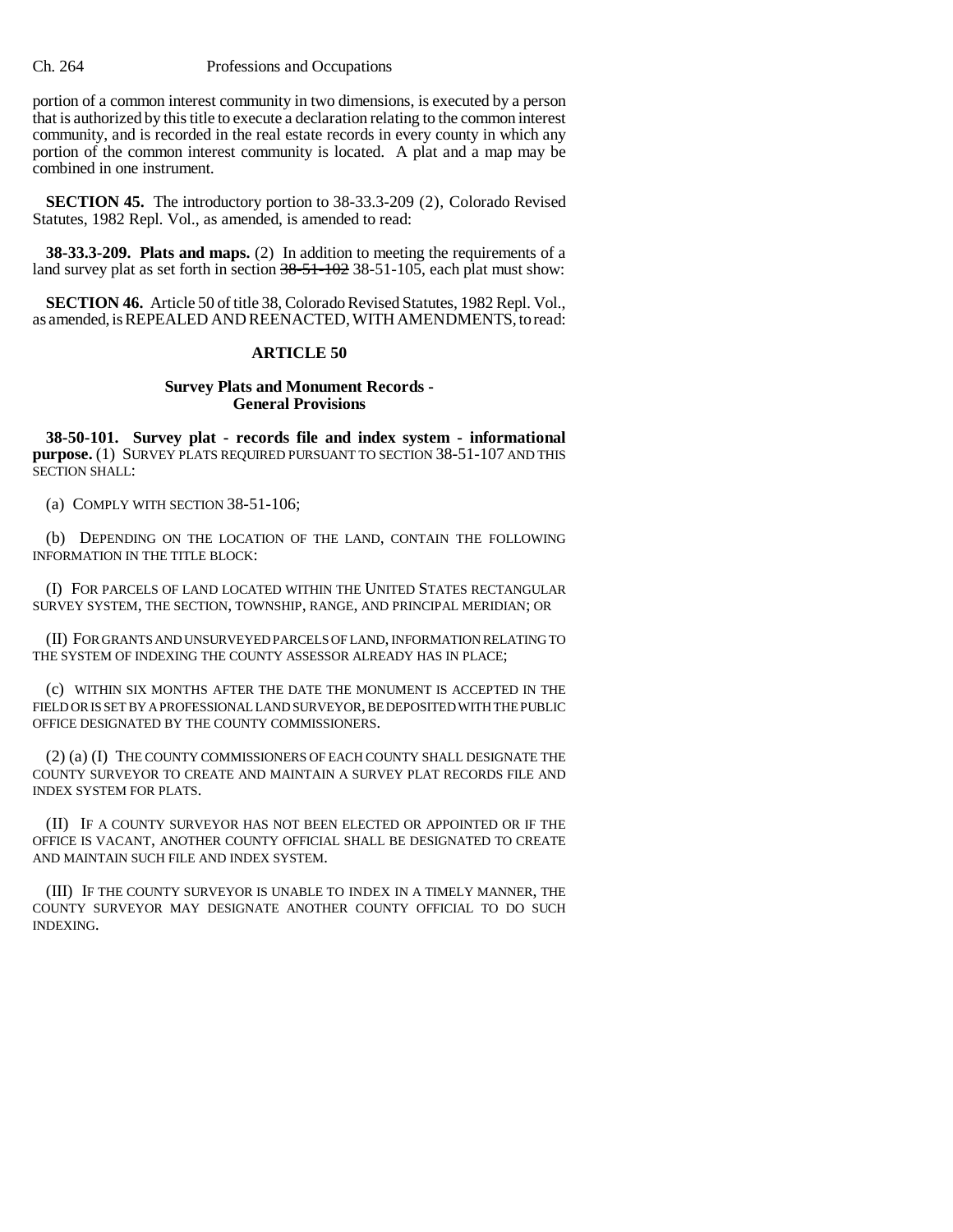(b) (I) EACH PLAT DEPOSITED WITH THE COUNTY SHALL BE GIVEN A RECEPTION NUMBER OR A BOOK AND PAGE NUMBER, OR BOTH, WHICH SHALL BE SET FORTH ON THE PLAT.

(II) (A) SURVEYED LANDS LOCATED WITHIN THE UNITED STATES RECTANGULAR SURVEY SYSTEM SHALL BE INDEXED BY SECTION, TOWNSHIP, RANGE, AND PRINCIPAL MERIDIAN.

(B) GRANT LANDS AND UNSURVEYED LANDS SHALL BE INDEXED BY THE SYSTEM OF INDEXING THE COUNTY ASSESSOR ALREADY HAS IN PLACE.

(III) SURVEY PLATS SUBMITTED FOR DEPOSITING SHALL BE INDEXED IN A TIMELY MANNER, BUT NOT MORE THAN TEN WORKING DAYS AFTER THE DATE THE SURVEY PLAT IS DEPOSITED.

(3) (a) EACH PLAT SUBMITTED FOR DEPOSITING SHALL:

(I) BEAR ORIGINAL SIGNATURES AND SEALS; AND

(II) BE MADE:

(A) FROM A DIMENSIONALLY STABLE POLYESTER SHEET SUCH AS CRONAR OR MYLAR OR OTHER PRODUCT OF EQUAL QUALITY;

(B) AT LEAST THREE MILS THICK; AND

(C) WITH NONFADING PERMANENT PRINT.

(b) THE DIMENSIONS OF EACH PLAT, AS SPECIFIED BY COUNTY REQUIREMENTS, SHALL BE AT LEAST EIGHTEEN INCHES WIDE BY TWENTY-FOUR INCHES LONG AND NO MORE THAN TWENTY-FOUR INCHES WIDE BY THIRTY-SIX INCHES LONG WITH A MINIMUM TWO-INCH MARGIN ON THE LEFT SIDE AND A MINIMUM OF ONE-HALF INCH MARGINS AT THE TOP, BOTTOM, AND RIGHT SIDE OF THE PLAT.

(c) SUBJECT TO APPROVAL BY THE BOARD OF COUNTY COMMISSIONERS, A COUNTY MAY MAKE APERTURE CARDS OR FILM-PROCESSED COPIES CAPABLE OF LEGIBLE REPRODUCTION FROM POLYESTER SHEETS AS SPECIFIED IN SUB-SUBPARAGRAPH (A) OF SUBPARAGRAPH (II) OF PARAGRAPH (a) OF THIS SUBSECTION (3) FOR THE PURPOSE OF RECORDING.

(4) (a) THE FEE FOR DEPOSITING PLATS SHALL NOT EXCEED THE AMOUNT OF THE FEE COLLECTED FOR THE RECORDING OF SUBDIVISION PLATS ESTABLISHED IN SECTION 30-1-103 (2) (f), C.R.S.

(b) THE FEE FOR THE COUNTY SURVEYOR OR, IF A COUNTY SURVEYOR HAS NOT BEEN ELECTED OR APPOINTED OR IF THE OFFICE IS VACANT, ANOTHER COUNTY OFFICIAL TO INDEX AND MAINTAIN THE PLATS AS DESIGNATED BY THE COUNTY COMMISSIONERS SHALL NOT EXCEED THE AMOUNT OF THE FEE COLLECTED FOR THE RECORDING OF SUBDIVISION PLATS ESTABLISHED IN SECTION 30-1-103 (2) (f), C.R.S.

(c) THE FEES PROVIDED FOR BY THIS SUBSECTION (4) SHALL BE COLLECTED BY THE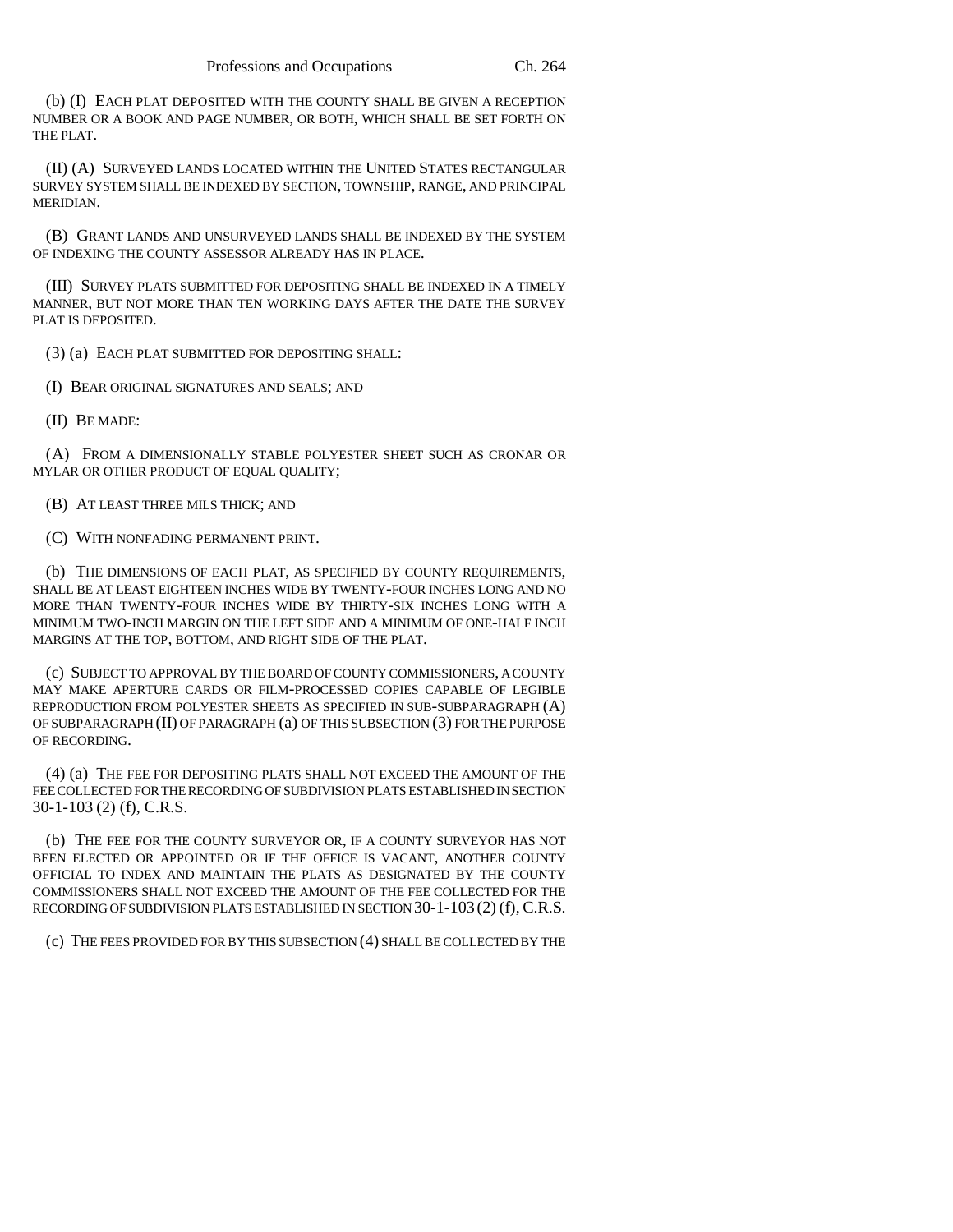PUBLIC OFFICE AT WHICH PLATS ARE DEPOSITED.

(5) (a) PLATS SHALL BE DEPOSITED IN ACCORDANCE WITH THIS SECTION FOR THE SOLE PURPOSE OF RECORDING INFORMATION ON SURVEYING MONUMENTATION IN ORDER TO PROVIDE SURVEY DATA FOR SUBSEQUENT LAND SURVEYS AND SHALL NOT BE CONSTRUED TO AFFECT, IN ANY MANNER WHATSOEVER, THE DESCRIPTION OF A SUBDIVISION, LINE, OR CORNER CONTAINED IN THE OFFICIAL PLATS AND FIELD NOTES FILED AND OF RECORD OR TO SUBDIVIDE PROPERTY

(b) NO PLAT DEPOSITED IN ACCORDANCE WITH THIS SECTION SHALL CONSTITUTE NOTICE PURSUANT TO SECTION 38-35-109.

(c) SUBDIVISION PLATS WHICH CREATE PARCELS OF LAND OF THIRTY-FIVE ACRES OR MORE SHALL BE FILED IN THE COUNTY CLERK AND RECORDER'S OFFICE FOR THE COUNTY IN WHICH THE PROPERTY IS LOCATED PURSUANT TO SECTION 38-35-109.

**38-50-102. Public records - original field notes, plats.** (1) THE BOARD OF COUNTY COMMISSIONERS FOR EACH COUNTY IS AUTHORIZED TO EMPLOY SOME COMPETENT PERSON, AT THE EXPENSE OF THE COUNTY, TO MAKE COPIES OF THE ORIGINAL FIELD NOTES AND PLATS OF SURVEYS OF ALL LANDS SURVEYED OR TO BE SURVEYED AFTER MARCH 14, 1877, BY THE OFFICERS APPOINTED BY THE FEDERAL GOVERNMENT, WITHIN THEIR RESPECTIVE COUNTIES.

(2) THE BOARD OF COUNTY COMMISSIONERS SHALL:

(a) PROCURE BOOKS IN WHICH THE COPIES MADE PURSUANT TO SUBSECTION (1) OF THIS SECTION SHALL BE MAINTAINED;

(b) OBTAIN STATIONERY; AND

(c) FIX THE COMPENSATION OF THE PERSON EMPLOYED TO PROCURE AND MAKE COPIES OF FIELD NOTES AND PLATS PURSUANT TO SUBSECTION (1) OF THIS SECTION WHETHER BY CONTRACT OR OTHERWISE WHICH SHALL BE PAID OUT OF THE COUNTY TREASURY IN THE SAME MANNER AS OTHER EXPENSES ARE PAID.

(3) (a) THE COPIES OF FIELD NOTES AND PLATS MADE PURSUANT TO SUBSECTION (1) OF THIS SECTION SHALL BE FILED IN THE OFFICE OF THE COUNTY CLERK AND RECORDER OF THE PROPER COUNTY AND SHALL THEREAFTER BE A PART OF THE PUBLIC RECORDS OF SUCH COUNTY.

(b) RECORDS OR COPIES MADE AND MAINTAINED PURSUANT TO THIS SECTION, WHEN CERTIFIED BY THE COUNTY CLERK AND RECORDER, SHALL BE EVIDENCE IN ALL COURTS AND PLACES IN THIS STATE.

**38-50-103. Public records - monument records.** (1) THE STATE BOARD OF REGISTRATION FOR PROFESSIONAL ENGINEERS AND PROFESSIONAL LAND SURVEYORS, CREATED IN SECTION 12-25-106,C.R.S., SHALL EMPLOY PERSONNEL AT THE EXPENSE OF SUCH BOARD'S REGISTRANTS TO MAINTAIN A MONUMENT RECORD FILING SYSTEM FOR ALL MONUMENT RECORDS FILED IN ACCORDANCE WITH SECTION 38-53-104.

(2) (a) THE STATE BOARD OF REGISTRATION FOR PROFESSIONAL ENGINEERS AND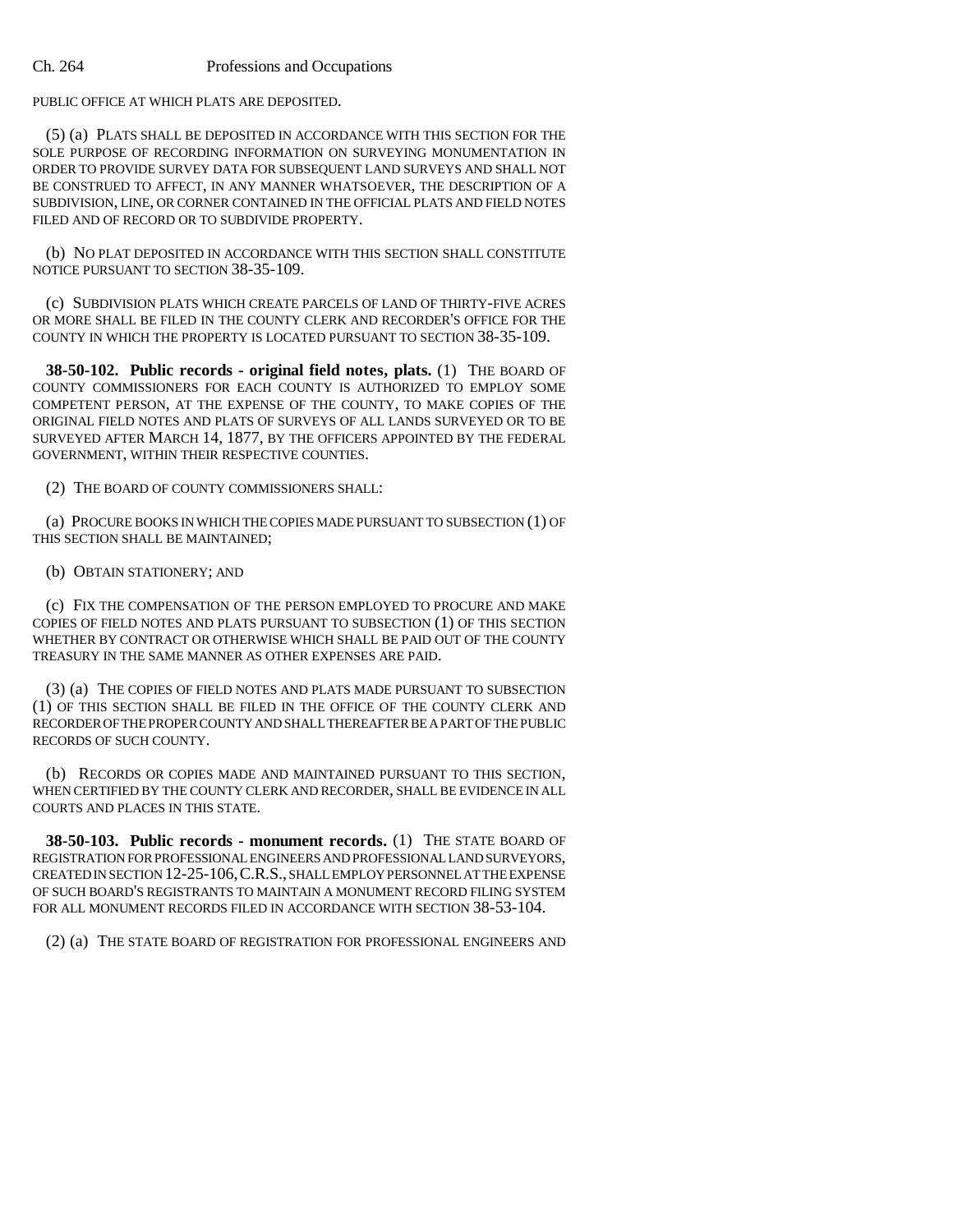PROFESSIONAL LAND SURVEYORS SHALL TRANSMIT A COPY OF EACH MONUMENT RECORD ACCEPTED FOR FILING, WITHOUT FEE, TO THE COUNTY CLERK AND RECORDER FOR THE COUNTY IN WHICH THE MONUMENT IS LOCATED.

(b) EACH COUNTY CLERK AND RECORDER SHALL MAINTAIN COPIES OF MONUMENT RECORDS IN A FILE FURNISHED BY THE BOARD AND, UPON RECEIPT OF EACH SUCH MONUMENT RECORD, SHALL LIST IT IN A MASTER INDEX INCLUDED WITH EACH SUCH FILE.

(c) RECORDS MAINTAINED PURSUANT TO THIS SECTION SHALL BE OPEN TO PUBLIC INSPECTION DURING NORMAL BUSINESS HOURS.

(3) CERTIFIED COPIES OF MONUMENT RECORDS OF THE STATE BOARD OF REGISTRATION FOR PROFESSIONAL ENGINEERS AND PROFESSIONAL LAND SURVEYORS SHALL BE EVIDENCE IN ALL COURTS AND PLACES IN THIS STATE.

(4) NO FEE SHALL BE CHARGED BY THE STATE BOARD OF REGISTRATION FOR PROFESSIONAL ENGINEERS AND PROFESSIONAL LAND SURVEYORS FOR THE FILING OF MONUMENT RECORDS. THE COST OF MAINTAINING THE MONUMENT RECORD FILES SHALL BE RECOUPED AS PART OF THE RENEWAL FEE CHARGED TO REGISTRANTS. SUCH RENEWAL FEE SHALL BE CALCULATED TO COVER THE COSTS OF THE STAFF AND EQUIPMENT NECESSARY TO MAINTAIN THE MONUMENT RECORD FILING SYSTEM.

**SECTION 47.** Article 51 of title 38, Colorado Revised Statutes, 1982 Repl. Vol., as amended, is REPEALED AND REENACTED, WITH AMENDMENTS, to read:

# **ARTICLE 51**

## **Minimum Standards for Land Surveys and Plats**

**38-51-101. Applicability - state - county - local - persons.** THE PROVISIONS OF THIS ARTICLE SHALL APPLY TO ALL AGENCIES OF STATE, COUNTY, AND LOCAL GOVERNMENT AS WELL AS TO INDIVIDUALS, CORPORATIONS, AND PARTNERSHIPS ENGAGED IN THE PRIVATE PRACTICE OF LAND SURVEYING. THIS ARTICLE SHALL NOT APPLY TO THE LOCATION OR RELOCATION OF MINING CLAIMS PURSUANT TO ARTICLE 43 OF TITLE 34, C.R.S.

**38-51-102. Definitions.** AS USED IN THIS ARTICLE, UNLESS THE CONTEXT OTHERWISE REQUIRES:

(1) "ACCESSORY" MEANS ANY PHYSICAL EVIDENCE IN THE VICINITY OF A SURVEY MONUMENT, THE RELATIVE LOCATION OF WHICH IS OF PUBLIC RECORD AND WHICH IS USED TO HELP PERPETUATE THE LOCATION OF THE MONUMENT. ACCESSORIES SHALL BE CONSTRUED TO INCLUDE THE ACCESSORIES RECORDED IN THE ORIGINAL SURVEY NOTES AND ADDITIONAL REFERENCE POINTS AND DIMENSIONS FURNISHED BY SUBSEQUENT LAND SURVEYORS OR ATTESTED TO IN WRITING BY PERSONS HAVING PERSONAL KNOWLEDGE OF THE ORIGINAL LOCATION OF THE MONUMENT.

(2) "ALIQUOT CORNER" MEANS ANY SECTION CORNER OR QUARTER SECTION CORNER AND ANY OTHER CORNER IN THE PUBLIC LAND SURVEY SYSTEM CREATED BY SUBDIVIDING LAND ACCORDING TO THE RULES OF PROCEDURE SET FORTH IN SECTION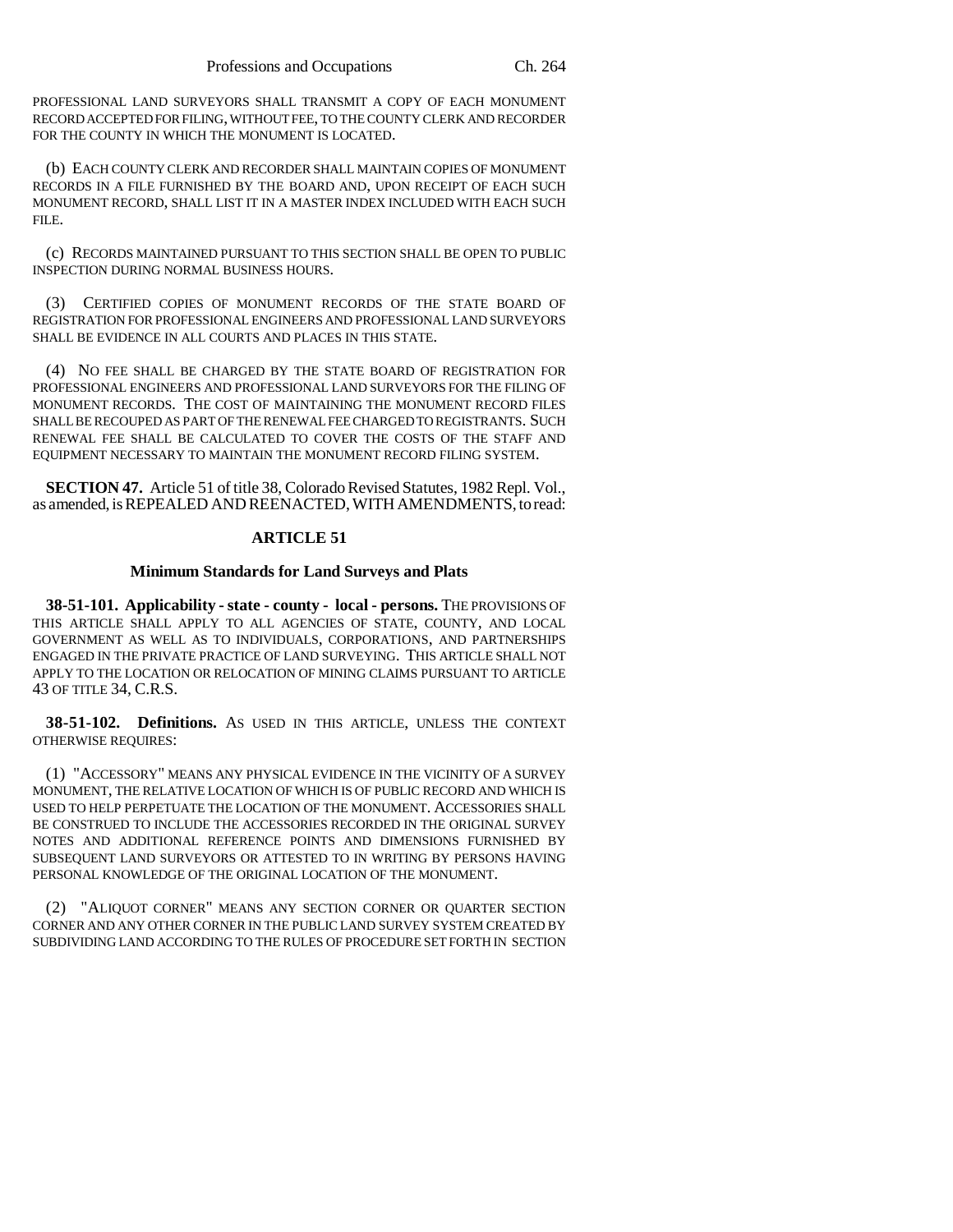38-51-103.

(3) "BENCH MARK" MEANS ANY RELATIVELY IMMOVABLE POINT ON THE EARTH WHOSE ELEVATION ABOVE OR BELOW AN ADOPTED DATUM IS KNOWN.

(4) "BLOCK" MEANS A PARCEL OF LAND WITHIN A PLATTED SUBDIVISION BOUNDED ON ALL SIDES BY STREETS OR AVENUES, OTHER PHYSICAL BOUNDARIES SUCH AS A BODY OF WATER, OR THE EXTERIOR BOUNDARY OF A PLATTED SUBDIVISION.

(5) "BOARD" MEANS THE STATE BOARD OF REGISTRATION FOR PROFESSIONAL ENGINEERS AND PROFESSIONAL LAND SURVEYORS, CREATED IN SECTION 12-25-106, C.R.S.

(6) "CONTROL CORNER" MEANS ANY LAND SURVEY MONUMENT THE POSITION OF WHICH CONTROLS THE LOCATION OF THE BOUNDARIES OF A TRACT OR PARCEL OF LAND.

(7) "EXEMPTION PLAT" OR "SUBDIVISION EXEMPTION PLAT" MEANS A SUBDIVISION PLAT WHICH INCLUDES ALL OF THE INFORMATION REQUIRED BY SECTION 38-51-106 AND WHICH DEPICTS A DIVISION OF LAND OR THE CREATION OF AN INTEREST IN PROPERTY FOR WHICH THE BOARD OF COUNTY COMMISSIONERS HAS GRANTED AN EXEMPTION FROM SUBDIVISION REGULATIONS PURSUANT TO SECTION 30-28-101 (10) (d), C.R.S.

(8) "IMPROVEMENT LOCATION CERTIFICATE" MEANS A REPRESENTATION OF THE BOUNDARIES OF A PARCEL OF LAND AND THE IMPROVEMENTS THEREON, PREPARED PURSUANT TO SECTION 38-51-108.

(9) "IMPROVEMENT SURVEY PLAT" MEANS A LAND SURVEY PLAT AS DEFINED IN SUBSECTION (12) OF THIS SECTION RESULTING FROM A MONUMENTED LAND SURVEY SHOWING THE LOCATION OF ALL STRUCTURES, VISIBLE UTILITIES, FENCES, HEDGES, OR WALLS SITUATED ON THE DESCRIBED PARCEL AND WITHIN FIVE FEET OF ALL BOUNDARIES OF SUCH PARCEL, ANY CONFLICTING BOUNDARY EVIDENCE OR VISIBLE ENCROACHMENTS, AND ALL EASEMENTS, UNDERGROUND UTILITIES, AND TUNNELS FOR WHICH PROPERLY RECORDED EVIDENCE IS AVAILABLE FROM THE COUNTY CLERK AND RECORDER, A TITLE INSURANCE COMPANY, OR OTHER SOURCES AS SPECIFIED ON THE IMPROVEMENT SURVEY PLAT.

(10) "IRREGULAR PARCEL" MEANS A PARCEL OF LAND WHICH IS NOT UNIQUELY DEFINED ON A SUBDIVISION PLAT BUT WHICH IS DESCRIBED BY ANY OF THE FOLLOWING METHODS:

- (a) A METES AND BOUNDS DESCRIPTION;
- (b) A BOOK AND PAGE OR RECEPTION NUMBER REFERENCE;
- (c) ANY SO-CALLED "ASSESSOR'S TRACT"; OR
- (d) A DESCRIPTION WHICH CALLS ONLY FOR THE OWNER'S OR ADJOINER'S NAME.
- (11) "LAND SURVEY" MEANS A SERIES OF OBSERVATIONS AND MEASUREMENTS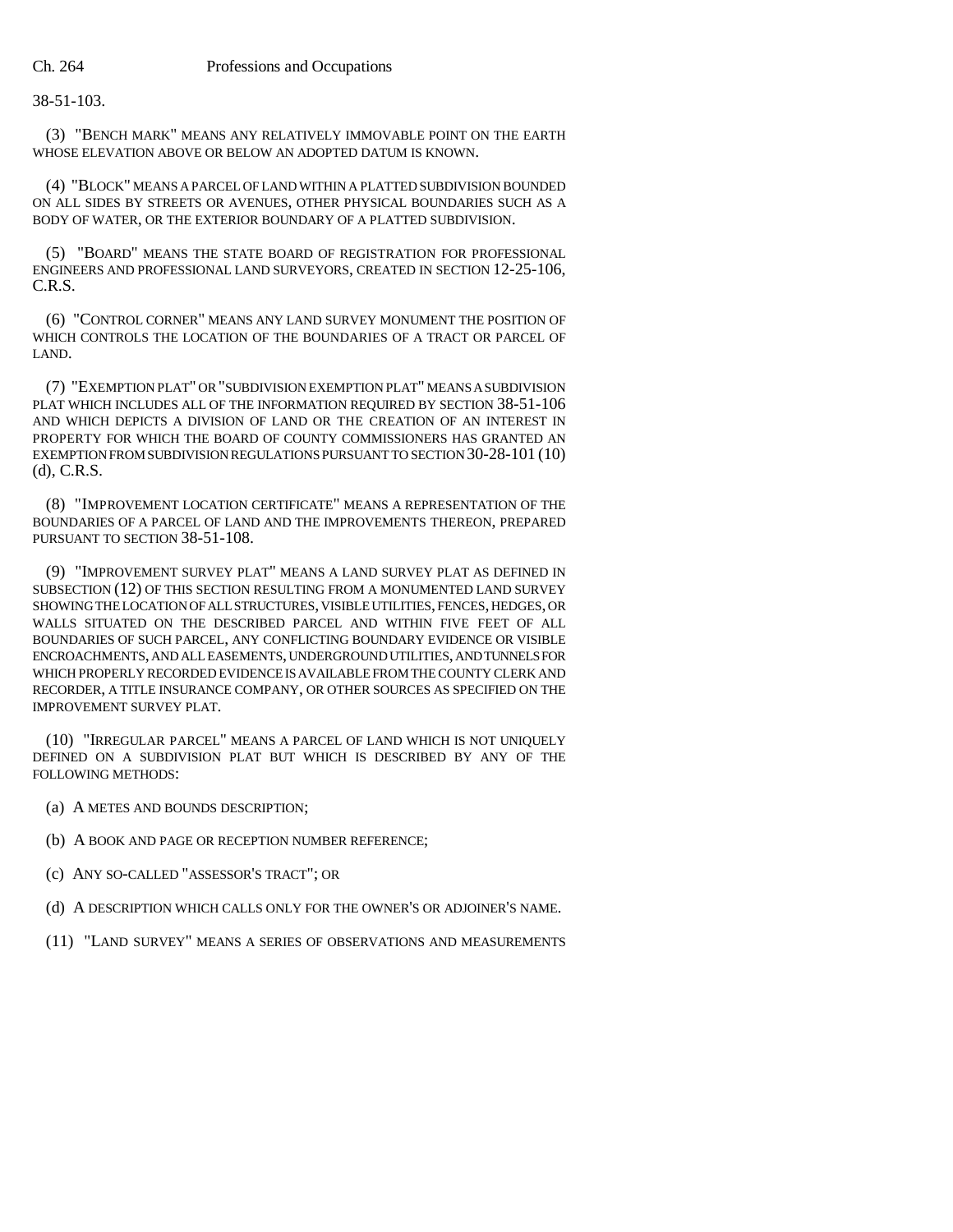MADE BY A PROFESSIONAL LAND SURVEYOR PURSUANT TO SECTIONS 38-51-103, 38-51-104, AND 38-51-105 FOR THE PURPOSE OF LOCATING OR RESTORING ANY REAL PROPERTY BOUNDARY.

(12) "LAND SURVEY PLAT" MEANS A PLAT WHICH SHOWS THE INFORMATION DEVELOPED BY A MONUMENTED LAND SURVEY AND INCLUDES ALL INFORMATION REQUIRED BY SECTION 38-51-106.

(13) "MONUMENTED LAND SURVEY" MEANS A LAND SURVEY IN WHICH MONUMENTS ARE EITHER FOUND OR SET PURSUANT TO SECTIONS 38-51-103, 38-51-104, AND 38-51-105 TO MARK THE BOUNDARIES OF A SPECIFIED PARCEL OF LAND.

(14) "MONUMENT RECORD" MEANS A WRITTEN AND ILLUSTRATED DOCUMENT DESCRIBING THE PHYSICAL APPEARANCE OF A BENCH MARK OR SURVEY MONUMENT AND ITS ACCESSORIES.

(15) "PLATTED SUBDIVISION" MEANS A GROUP OF LOTS, TRACTS, OR PARCELS OF LAND CREATED BY RECORDING A MAP WHICH MEETS THE REQUIREMENTS OF SECTION 38-51-106 AND WHICH SHOWS THE BOUNDARIES OF SUCH LOTS, TRACTS, OR PARCELS AND THE ORIGINAL PARCEL FROM WHICH THEY WERE CREATED.

(16) "PROFESSIONAL LAND SURVEYOR" MEANS A PERSON REGISTERED OR LICENSED PURSUANT TO PART 2 OF ARTICLE 25 OF TITLE 12, C.R.S.

(17) "PROPERTY DESCRIPTION" MEANS A WRITTEN, NARRATIVE DESCRIPTION, OF A PARCEL OF REAL PROPERTY OR AN EASEMENT FOR THE PURPOSE OF PERPETUATING LOCATION OF TITLE.

(18) "PUBLIC LAND SURVEY MONUMENT" MEANS ANY LAND BOUNDARY MONUMENT ESTABLISHED ON THE GROUND BY A CADASTRAL SURVEY OF THE UNITED STATES GOVERNMENT AND ANY MINERAL SURVEY MONUMENT ESTABLISHED BY A UNITED STATES MINERAL SURVEYOR AND MADE A PART OF THE UNITED STATES PUBLIC LAND RECORDS.

(19) "RESPONSIBLE CHARGE" MEANS CONTROL AND DIRECTION OF SURVEYING WORK.

(20) "SUBDIVISION PLAT" MEANS A MAP OF A PLATTED SUBDIVISION RECORDED FOR THE PURPOSE OF CREATING LAND PARCELS WHICH CAN BE IDENTIFIED UNIQUELY BY REFERENCE TO SUCH MAP.

**38-51-103. Procedure for subdividing section.** (1) WHENEVER A PROFESSIONAL LAND SURVEYOR CONDUCTS A SURVEY FOR THE PURPOSE OF LOCATING A PARCEL OF LAND WHICH IS DESCRIBED IN TERMS OF THE NOMENCLATURE OF THE PUBLIC LAND SURVEY SYSTEM, SUCH PROFESSIONAL LAND SURVEYOR SHALL PROCEED ACCORDING TO THE APPLICABLE RULES CONTAINED IN THE CURRENT "MANUAL OF INSTRUCTIONS FOR THE SURVEY OF THE PUBLIC LANDS OF THE UNITED STATES" PUBLISHED BY THE UNITED STATES GOVERNMENT PRINTING OFFICE; EXCEPT THAT ALL MONUMENTATION SHALL CONFORM TO SECTION 38-51-104.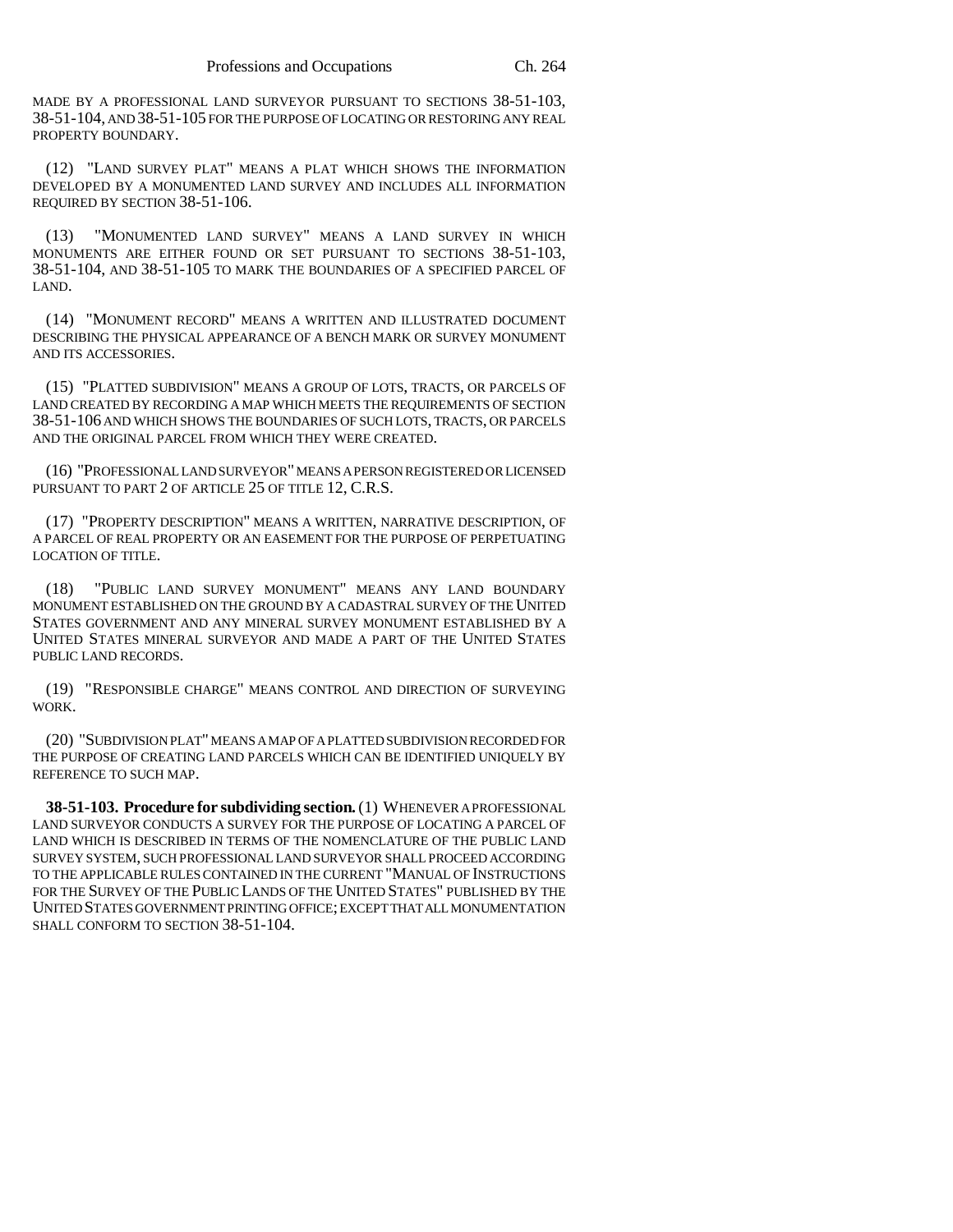(2) (a) A SECTION MAY BE SUBDIVIDED BY:

(I) SURVEYING ALL NECESSARY ALIQUOT LINES IN THE FIELD; OR

(II) COMPUTING THE LOCATION OF THE REQUIRED ALIQUOT CORNERS AFTER MAKING A FIELD SURVEY WHICH INCLUDES ALL REQUIRED CONTROL CORNERS OF THE SECTION.

(b) ANY SECTION SUBDIVIDED PURSUANT TO PARAGRAPH (a) OF THIS SUBSECTION (2) SHALL INCLUDE ALL CONTROL CORNERS THAT WERE ORIGINALLY MONUMENTED BY THE UNITED STATES GOVERNMENT, WHICH MUST EITHER BE FOUND OR RESTORED IN THE FIELD ACCORDING TO THE STANDARDS SET FORTH IN SECTION 38-51-104.

(c) MONUMENT RECORDS SHALL BE FILED PURSUANT TO SECTION 38-53-104, DESCRIBING EACH SUCH CORNER.

(d) FOR ANY SECTION SUBDIVIDED PURSUANT TO THIS SUBSECTION (2) THE LOCATION OF ORIGINAL ALIQUOT CORNERS OF, AND PROCEDURES USED IN, THE GOVERNING OFFICIAL UNITED STATES GOVERNMENT SURVEY, WHERE APPLICABLE, SHALL TAKE PRECEDENCE.

**38-51-104. Monumentation of land surveys.** (1) (a) THE CORNERS OF LOTS, TRACTS, OTHER PARCELS OF LAND, ALIQUOT CORNERS NOT DESCRIBED IN SUBSECTION (4) OF THIS SECTION, AND ANY LINE POINTS OR REFERENCE POINTS WHICH ARE SET TO PERPETUATE THE LOCATION OF ANY LAND BOUNDARY OR EASEMENT SHALL, WHEN ESTABLISHED ON THE GROUND BY A LAND SURVEY, BE MARKED BY REASONABLY PERMANENT MARKERS SOLIDLY EMBEDDED IN THE GROUND.

(b) A DURABLE CAP BEARING THE REGISTRATION NUMBER OF THE PROFESSIONAL LAND SURVEYOR RESPONSIBLE FOR THE ESTABLISHMENT OF THE MONUMENT SHALL BE AFFIXED SECURELY TO THE TOP OF EACH SUCH MONUMENT EMBEDDED PURSUANT TO THIS SUBSECTION (1).

(2) IF THE POINTS DESIGNATED IN SUBSECTION (1) OF THIS SECTION FALL ON SOLID BEDROCK, CONCRETE, STONE CURBS, GUTTERS, OR WALKS, A DURABLE METAL DISK OR CAP SHALL BE SECURELY ANCHORED IN THE ROCK OR CONCRETE AND STAMPED WITH THE SURVEY POINT AND THE REGISTRATION NUMBER OF THE PROFESSIONAL LAND SURVEYOR RESPONSIBLE FOR THE ESTABLISHMENT OF THE MONUMENT OR MARKER.

(3) (a) IF THE MONUMENTS OR MARKERS REQUIRED BY SUBSECTION (1) OF THIS SECTION CANNOT PRACTICABLY BE SET BECAUSE OF STEEP TERRAIN, WATER, MARSH, OR EXISTING STRUCTURES, OR IF THEY WOULD BE LOST AS A RESULT OF PROPOSED STREET, ROAD, OR OTHER CONSTRUCTION, ONE OR MORE REFERENCE MONUMENTS SHALL BE SET.

(b) (I) THE LETTERS "RM" OR "WC" AND THE SURVEYOR'S REGISTRATION NUMBER SHALL BE AFFIXED TO THE MONUMENT.

(II) FOR PURPOSES OF THIS PARAGRAPH (b), "RM" MEANS REFERENCE MONUMENT AND "WC" MEANS WITNESS CORNER.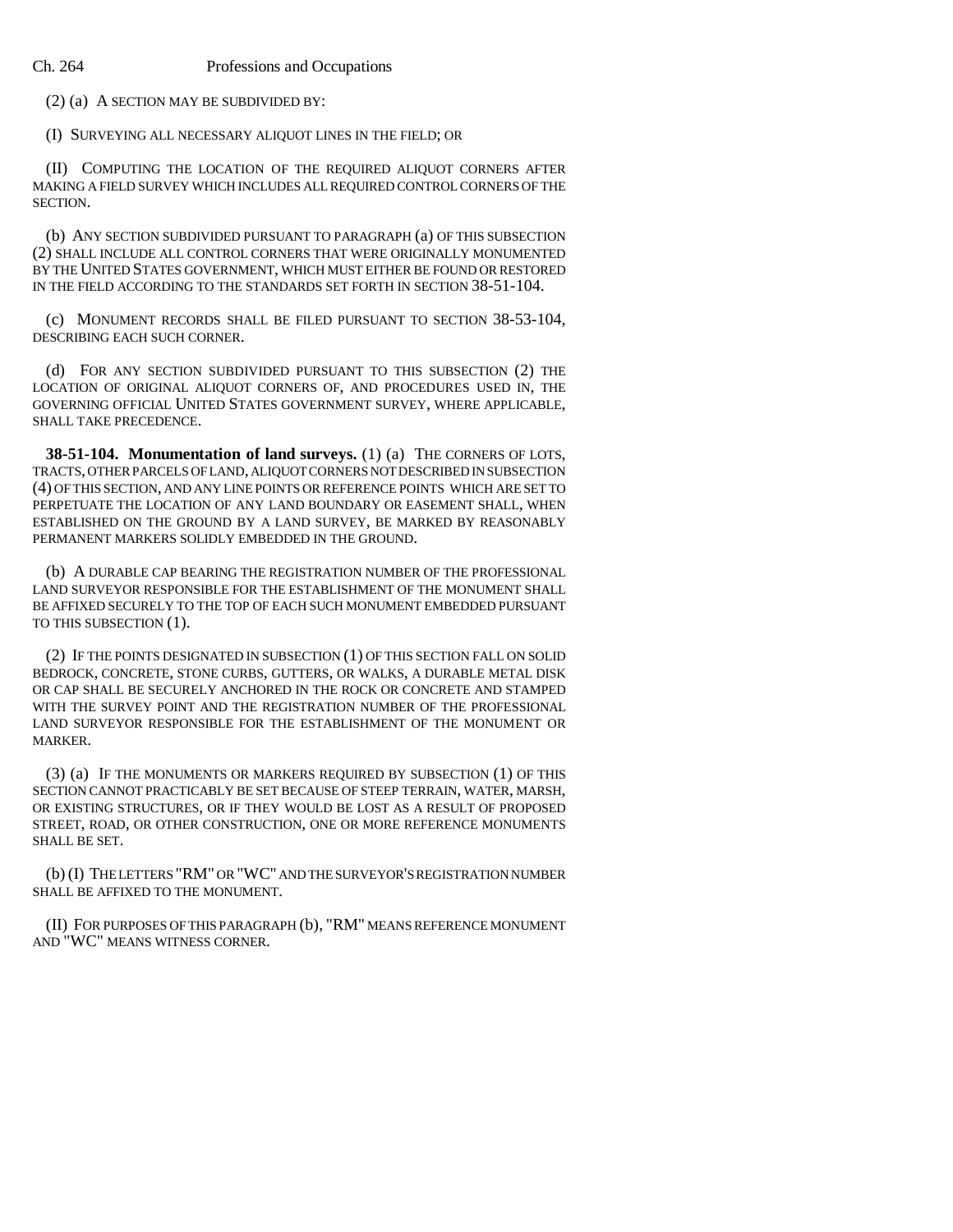(c) REFERENCE MONUMENTS SHALL BE SET AS CLOSE AS PRACTICABLE TO THE TRUE CORNER AND SHALL MEET THE SAME PHYSICAL STANDARDS REQUIRED TO SET THE TRUE CORNER.

(d) IF ONLY ONE REFERENCE MONUMENT IS USED, SUCH REFERENCE MONUMENT SHALL BE SET ON THE ACTUAL BOUNDARY LINE OR A PROLONGATION THEREOF, OTHERWISE AT LEAST TWO REFERENCE MONUMENTS SHALL BE SET.

(4) FOR ANY MONUMENT REQUIRED BY THIS SECTION THAT MARKS THE LOCATION OF A SECTION CORNER, QUARTER SECTION CORNER, OR SIXTEENTH SECTION CORNER, SUCH MONUMENT SHALL MEET THE PHYSICAL STANDARDS SPECIFIED BY RULE AND REGULATION PROMULGATED BY THE BOARD PURSUANT TO SECTION 24-4-103,C.R.S.

(5) (a) THE TOP OF THE MONUMENT FOR ANY CORNER REQUIRED BY THIS SECTION WHICH IS WITHIN THE TRAFFIC AREA OF A PUBLICLY NAMED DEDICATED OR DEEDED STREET, ROAD, OR HIGHWAY SHALL BE PLACED ONE-HALF FOOT BELOW THE ROADWAY SURFACE.

(b) IF THE ROADWAY SURFACE IS PAVEMENT TWO INCHES THICK OR GREATER, THE MONUMENT SHALL INCLUDE A MONUMENT BOX THE TOP OF WHICH SHALL BE SET FLUSH WITH THE SURFACE OF THE PAVEMENT.

(6) NO MARKER REQUIRED BY THIS SECTION SHALL BEAR THE REGISTRATION NUMBER OF MORE THAN ONE PROFESSIONAL LAND SURVEYOR BUT MAY BEAR THE NAME OF AN INDIVIDUAL SURVEYOR OR SURVEYING FIRM IN ADDITION TO THE REQUIRED REGISTRATION NUMBER.

**38-51-105. Monumentation of subdivisions.** (1) (a) PRIOR TO RECORDING A PLAT, THE EXTERNAL BOUNDARIES OF ANY PLATTED SUBDIVISIONS SHALL BE MONUMENTED ON THE GROUND BY REASONABLY PERMANENT MONUMENTS SOLIDLY EMBEDDED IN THE GROUND.

(b) A DURABLE CAP BEARING THE REGISTRATION NUMBER OF THE PROFESSIONAL LAND SURVEYOR RESPONSIBLE FOR THE ESTABLISHMENT OF THE MONUMENT SHALL BE AFFIXED SECURELY TO THE TOP OF EACH SUCH MONUMENT EMBEDDED PURSUANT TO THIS SUBSECTION (1).

(c) MONUMENTS SHALL BE SET NO MORE THAN FOURTEEN HUNDRED FEET APART ALONG ANY STRAIGHT BOUNDARY LINE, AT ALL ANGLE POINTS, AT THE BEGINNING, END, AND POINTS OF CHANGE OF DIRECTION OR CHANGE OF RADIUS OF ANY CURVED BOUNDARIES DEFINED BY CIRCULAR ARCS, AND AT THE BEGINNING AND END OF ANY SPIRAL CURVE.

(2) THE PROFESSIONAL LAND SURVEYOR WHO PREPARES THE ORIGINAL SUBDIVISION PLAT, EXEMPTION PLAT, OR SUBDIVISION EXEMPTION PLAT SHALL PROVIDE EXTERNAL BOUNDARY MONUMENTS AS REQUIRED IN SUBSECTION (1) OF THIS SECTION.

(3) (a) BEFORE A SALES CONTRACT FOR ANY LOT, TRACT, OR PARCEL WITHIN A SUBDIVISION IS EXECUTED, ALL BOUNDARIES OF THE BLOCK WITHIN WHICH SUCH LOT, TRACT, OR PARCEL IS LOCATED SHALL BE MARKED WITH MONUMENTS IN ACCORDANCE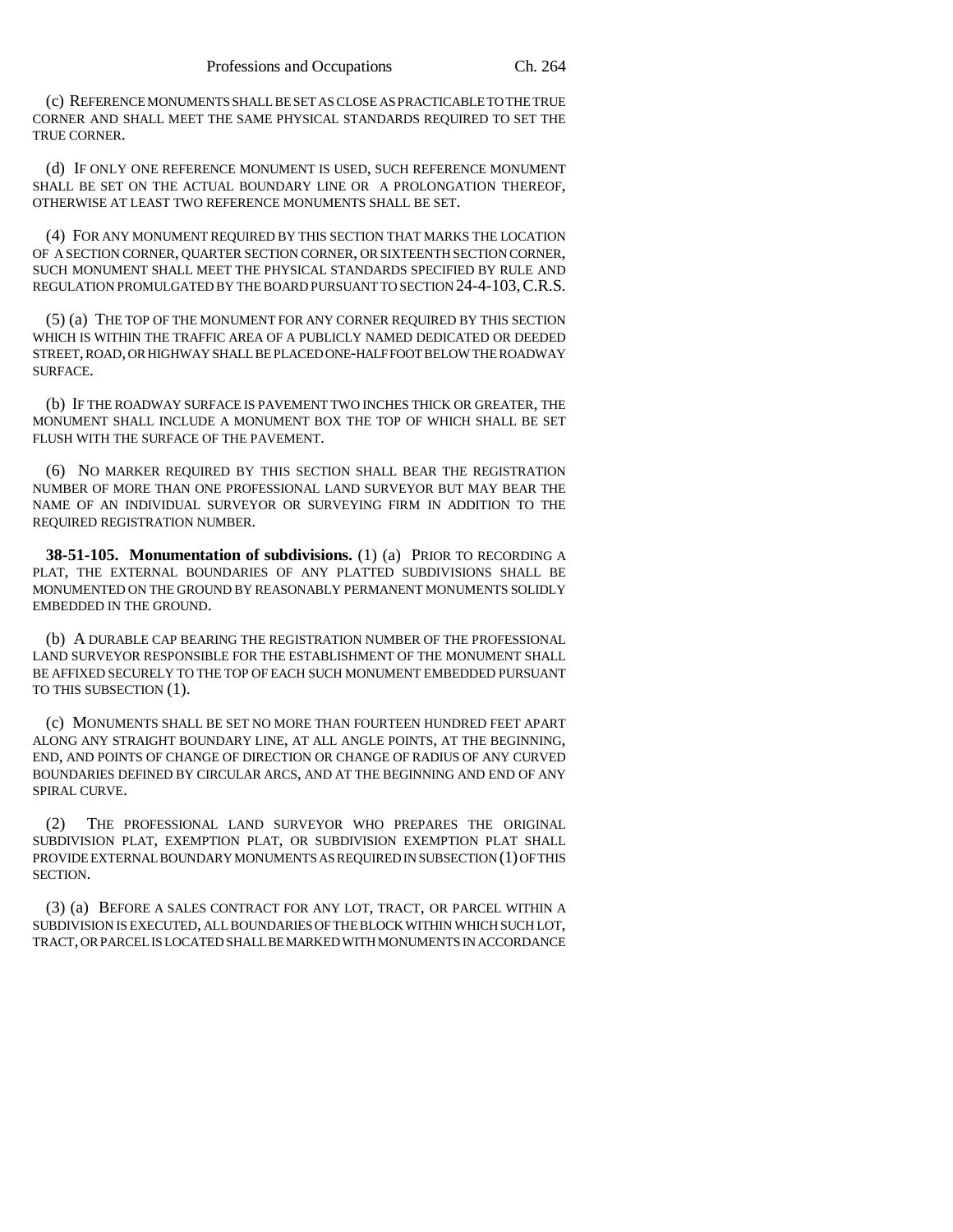WITH SUBSECTION (1) OF THIS SECTION.

(b) THE SELLER OF THE LOT, SECTION, OR PARCEL SHALL PROVIDE FOR THE SERVICES OF A PROFESSIONAL LAND SURVEYOR TO ESTABLISH BLOCK MONUMENTATION AND LOT MARKERS AS REQUIRED PURSUANT TO SUBSECTION (4) OF THIS SECTION.

(4) (a) BLOCK MONUMENTATION MAY BE SET ON THE CENTER LINES OF STREETS OR ON OFFSET LINES FROM SUCH STREETS AS DESIGNATED ON THE RECORDED PLAT.

(b) THE CORNERS OF ANY LOT, TRACT, OR PARCEL SOLD SEPARATELY SHALL BE MARKED WITHIN ONE YEAR OF THE EFFECTIVE DATE OF THE SALES CONTRACT.

(c) FOR ANY STRUCTURE TO BE BUILT ON A LOT, TRACT, OR PARCEL BEFORE THE CORNERS HAVE BEEN MARKED PURSUANT TO THIS SECTION, THE SELLER OF SUCH LOT, TRACT, OR PARCEL SHALL RETAIN A PROFESSIONAL LAND SURVEYOR TO ESTABLISH CONTROL LINES ON THE GROUND AS NECESSARY TO ASSURE THE PROPER LOCATION OF THE STRUCTURE.

(5) FOR ANY COMPLETE BLOCK SOLD AS A UNIT, IT SHALL BECOME THE RESPONSIBILITY OF THE SUBSEQUENT SELLER OF ANY SEPARATE LOT, TRACT, OR PARCEL WITHIN SUCH BLOCK TO RETAIN A PROFESSIONAL LAND SURVEYOR TO ESTABLISH LOT MARKERS AS REQUIRED PURSUANT TO SUBSECTION (4) OF THIS SECTION.

(6) FOR ANY POINTS DESIGNATED IN SUBSECTION (1), (2), OR (3) OF THIS SECTION WHICH FALL ON SOLID BEDROCK, CONCRETE, STONE CURBS, GUTTERS, OR WALKS, A DURABLE METAL DISK OR CAP SHALL BE SECURELY ANCHORED IN THE ROCK OR CONCRETE AND STAMPED WITH THE SURVEY POINT AND THE REGISTRATION NUMBER OF THE PROFESSIONAL LAND SURVEYOR RESPONSIBLE FOR THE ESTABLISHMENT OF THE MONUMENT OR MARKER.

 $(7)$  (a) IF ANY MONUMENTS OR MARKERS REQUIRED BY SUBSECTION  $(1)$ ,  $(2)$ , OR  $(3)$ OF THIS SECTION CANNOT PRACTICABLY BE SET BECAUSE OF STEEP TERRAIN, WATER, MARSH, OR EXISTING STRUCTURES, OR IF THEY WOULD BE LOST AS A RESULT OF PROPOSED STREET, ROAD, OR OTHER CONSTRUCTION, ONE OR MORE REFERENCE MONUMENTS SHALL BE SET.

(b) (I) THE LETTERS "RM" OR "WC" SHALL BE AFFIXED TO THE MONUMENT IN ADDITION TO THE SURVEYOR'S REGISTRATION NUMBER.

(II) FOR PURPOSES OF THIS PARAGRAPH (b), "RM" MEANS REFERENCE MONUMENT AND "WC" MEANS WITNESS CORNER.

(c) REFERENCE MONUMENTS SHALL BE SET AS CLOSE AS PRACTICABLE TO THE TRUE CORNER AND SHALL MEET THE SAME PHYSICAL STANDARDS REQUIRED TO SET THE TRUE CORNER.

(d) IF ONLY ONE REFERENCE MONUMENT IS USED SUCH REFERENCE MONUMENT SHALL BE SET ON THE ACTUAL BOUNDARY LINE OR A PROLONGATION THEREOF, OTHERWISE AT LEAST TWO REFERENCE MONUMENTS SHALL BE SET.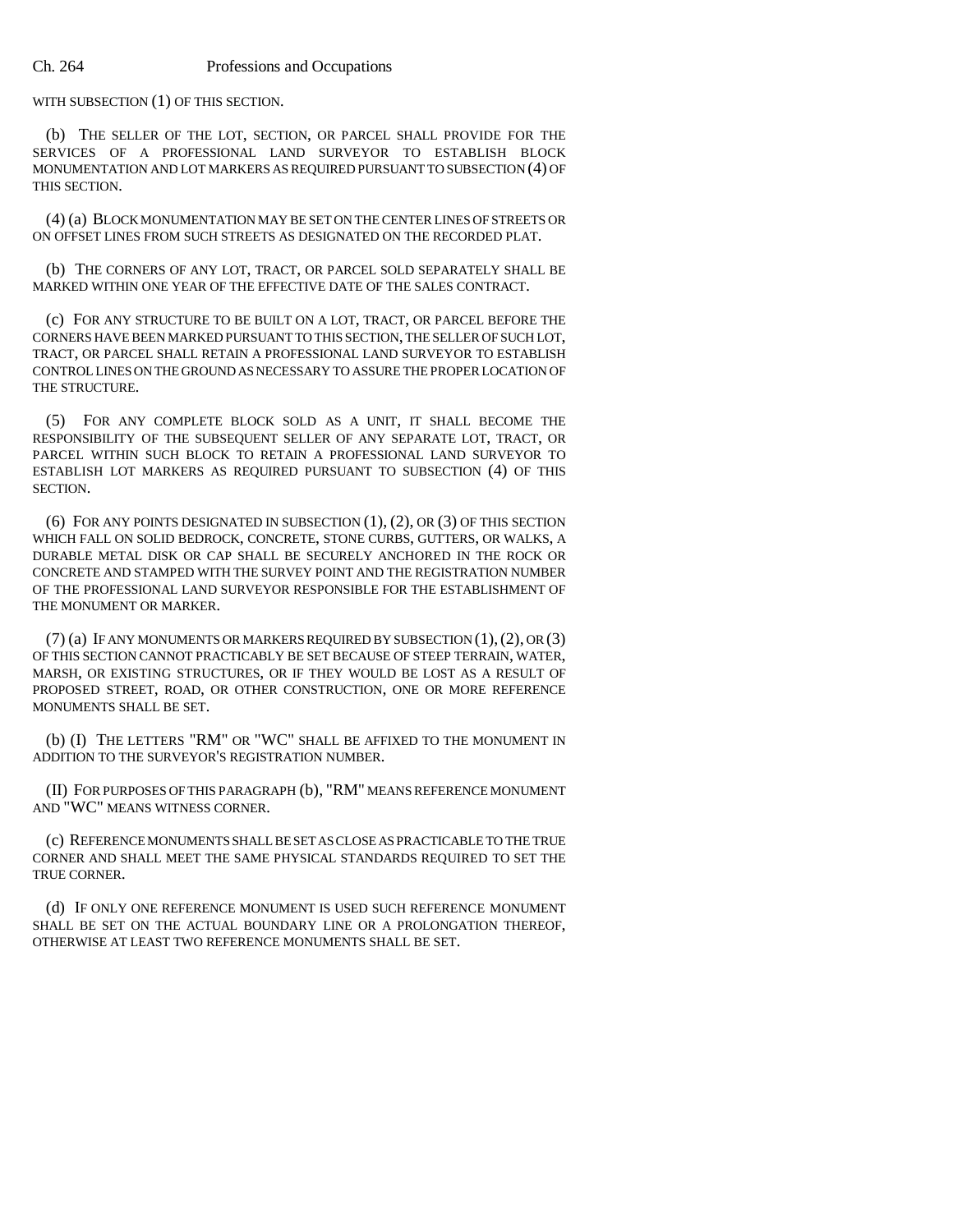(8) FOR ANY MONUMENT REQUIRED BY THIS SECTION WHICH MARKS THE LOCATION OF A SECTION CORNER, QUARTER SECTION CORNER, OR SIXTEENTH SECTION CORNER, SUCH MONUMENT SHALL MEET THE PHYSICAL STANDARDS SPECIFIED BY RULE AND REGULATION PROMULGATED BY THE BOARD PURSUANT TO SECTION 24-4-103, C.R.S.

(9) (a) THE TOP OF THE MONUMENT FOR ANY CORNER REQUIRED BY THIS SECTION WHICH IS WITHIN THE TRAFFIC AREA OF A PUBLICLY NAMED DEDICATED OR DEEDED STREET, ROAD, OR HIGHWAY SHALL BE PLACED ONE-HALF FOOT BELOW THE ROADWAY SURFACE.

(b) IF THE ROADWAY SURFACE IS PAVEMENT TWO INCHES THICK OR GREATER, THE MONUMENT SHALL INCLUDE A MONUMENT BOX THE TOP OF WHICH SHALL BE SET FLUSH WITH THE SURFACE OF THE PAVEMENT.

(10) NO MARKER REQUIRED BY THIS SECTION SHALL BEAR THE REGISTRATION NUMBER OF MORE THAN ONE PROFESSIONAL LAND SURVEYOR BUT MAY BEAR THE NAME OF AN INDIVIDUAL SURVEYOR OR SURVEYING FIRM IN ADDITION TO THE REQUIRED REGISTRATION NUMBER.

**38-51-106. Land survey plats.** (1) ALL LAND SURVEY PLATS SHALL INCLUDE BUT SHALL NOT BE LIMITED TO THE FOLLOWING:

(a) A SCALE DRAWING OF THE BOUNDARIES OF THE LAND PARCEL;

(b) (I) ALL RECORDED AND APPARENT RIGHTS-OF-WAY AND EASEMENTS, AND, IF RESEARCH FOR RECORDED RIGHTS-OF-WAY AND EASEMENTS IS DONE BY SOMEONE OTHER THAN THE PROFESSIONAL LAND SURVEYOR WHO PREPARES THE PLAT, THE SOURCE FROM WHICH SUCH RECORDED RIGHTS-OF-WAY AND EASEMENTS WERE OBTAINED; OR

(II) IF THE CLIENT WISHES NOT TO SHOW RIGHTS-OF-WAY AND EASEMENTS ON THE LAND SURVEY PLAT, A STATEMENT THAT SUCH CLIENT DID NOT WANT RIGHTS-OF-WAY AND EASEMENTS SHOWN;

(c) ALL DIMENSIONS NECESSARY TO ESTABLISH THE BOUNDARIES IN THE FIELD;

(d) A STATEMENT BY THE PROFESSIONAL LAND SURVEYOR THAT THE SURVEY WAS PERFORMED BY SUCH SURVEYOR OR UNDER SUCH SURVEYOR'S RESPONSIBLE CHARGE;

(e) A STATEMENT BY THE PROFESSIONAL LAND SURVEYOR EXPLAINING HOW BEARINGS, IF USED, WERE DETERMINED;

(f) A DESCRIPTION OF ALL MONUMENTS, BOTH FOUND AND SET, WHICH MARK THE BOUNDARIES OF THE PROPERTY AND OF ALL CONTROL MONUMENTS USED IN CONDUCTING THE SURVEY;

(g) A STATEMENT OF THE SCALE OR REPRESENTATIVE FRACTION OF THE DRAWING, AND A BAR-TYPE OR GRAPHICAL SCALE;

(h) A NORTH ARROW;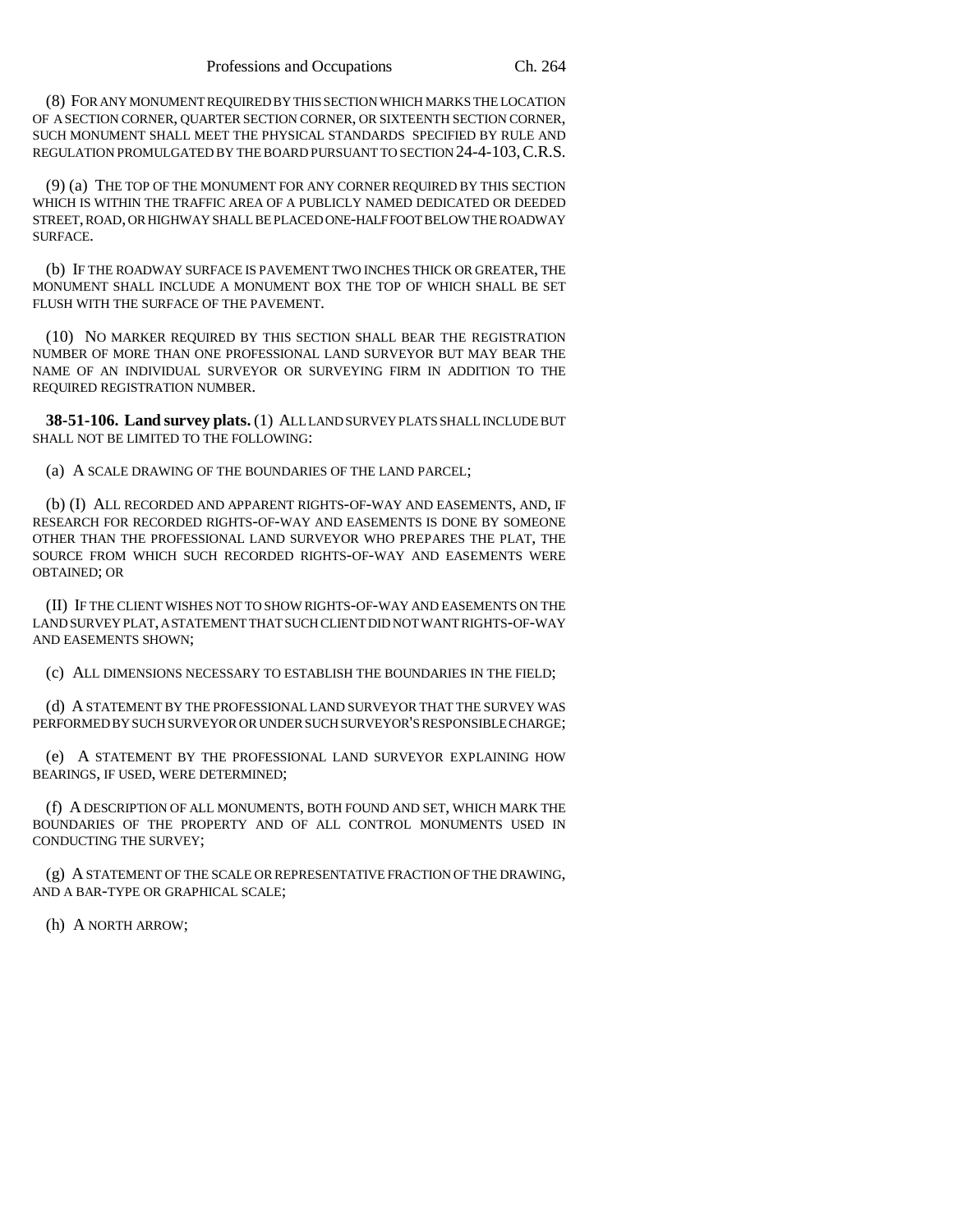(i) A WRITTEN PROPERTY DESCRIPTION, WHICH SHALL INCLUDE BUT SHALL NOT BE LIMITED TO A REFERENCE TO THE COUNTY AND STATE TOGETHER WITH THE SECTION, TOWNSHIP, RANGE, AND PRINCIPAL MERIDIAN OR ESTABLISHED SUBDIVISION, BLOCK AND LOT NUMBER, OR ANY OTHER METHOD OF DESCRIBING THE LAND AS ESTABLISHED BY THE GENERAL LAND OFFICE OR BUREAU OF LAND MANAGEMENT;

(j) THE SIGNATURE AND SEAL OF THE PROFESSIONAL LAND SURVEYOR; AND

(k) ANY CONFLICTING BOUNDARY EVIDENCE.

**38-51-107. Required plats.** (1) EVERY PROFESSIONAL LAND SURVEYOR WHO ACCEPTS A MONUMENT WHILE PERFORMING A MONUMENTED LAND SURVEY SHALL PREPARE A PLAT IF SUCH MONUMENT IS NOT OF RECORD EITHER IN THE CLERK AND RECORDER'S OFFICE OF THE COUNTY IN WHICH THE MONUMENT LIES OR IN THE PUBLIC OFFICE DESIGNATED BY THE COUNTY COMMISSIONERS PURSUANT TO SECTION 38-50-101 (2) OR IF SUCH MONUMENT IS SET PURSUANT TO SECTION 38-51-104.

(2) NO PLAT SHALL BE REQUIRED TO BE PREPARED IF THE MONUMENTS ACCEPTED ARE WITHIN A PLATTED SUBDIVISION WHICH WAS FILED AFTER JULY 1, 1975.

**38-51-108. Improvement location certificate.** (1) A PROFESSIONAL LAND SURVEYOR MAY PREPARE AN IMPROVEMENT LOCATION CERTIFICATE FOR THE USE OF A SPECIFIC CLIENT BASED UPON SUCH PROFESSIONAL LAND SURVEYOR'S GENERAL KNOWLEDGE OF LAND BOUNDARIES AND MONUMENTS IN A GIVEN AREA IF SUCH CLIENT IS NOT THE OWNER OR BUYER; EXCEPT THAT A COPY OF SUCH CERTIFICATE SHALL BE PROVIDED TO SUCH OWNER OR BUYER.

(2) (a) (I) A CERTIFICATE PREPARED PURSUANT TO SUBSECTION (1) OF THIS SECTION SHALL NOT BE DESIGNATED AS OR CONSTRUED AS BEING A LAND SURVEY PLAT OR IMPROVEMENT SURVEY PLAT.

(II) SUCH CERTIFICATE SHALL BE PROMINENTLY LABELED "IMPROVEMENT LOCATION CERTIFICATE" AND CONTAIN A STATEMENT IN THE FOLLOWING FORM:

## IMPROVEMENT LOCATION CERTIFICATE

I HEREBY CERTIFY THAT THIS IMPROVEMENT LOCATION CERTIFICATE WAS PREPARED FOR ....(INDIVIDUAL OR FIRM)...., THAT IT IS NOT A LAND SURVEY PLAT OR IMPROVEMENT SURVEY PLAT, AND THAT IT IS NOT TO BE RELIED UPON FOR THE ESTABLISHMENT OF FENCE, BUILDING, OR OTHER FUTURE IMPROVEMENT LINES.

I FURTHER CERTIFY THAT THE IMPROVEMENTS ON THE ABOVE DESCRIBED PARCEL ON THIS DATE, .... (INSERT DATE) ...., EXCEPT UTILITY CONNECTIONS, ARE ENTIRELY WITHIN THE BOUNDARIES OF THE PARCEL, EXCEPT AS SHOWN, THAT THERE ARE NO ENCROACHMENTS UPON THE DESCRIBED PREMISES BY IMPROVEMENTS ON ANY ADJOINING PREMISES, EXCEPT AS INDICATED, AND THAT THERE IS NO APPARENT EVIDENCE OR SIGN OF ANY EASEMENT CROSSING OR BURDENING ANY PART OF SAID PARCEL, EXCEPT AS NOTED.

STAMP BY ..........(SIGNED)..........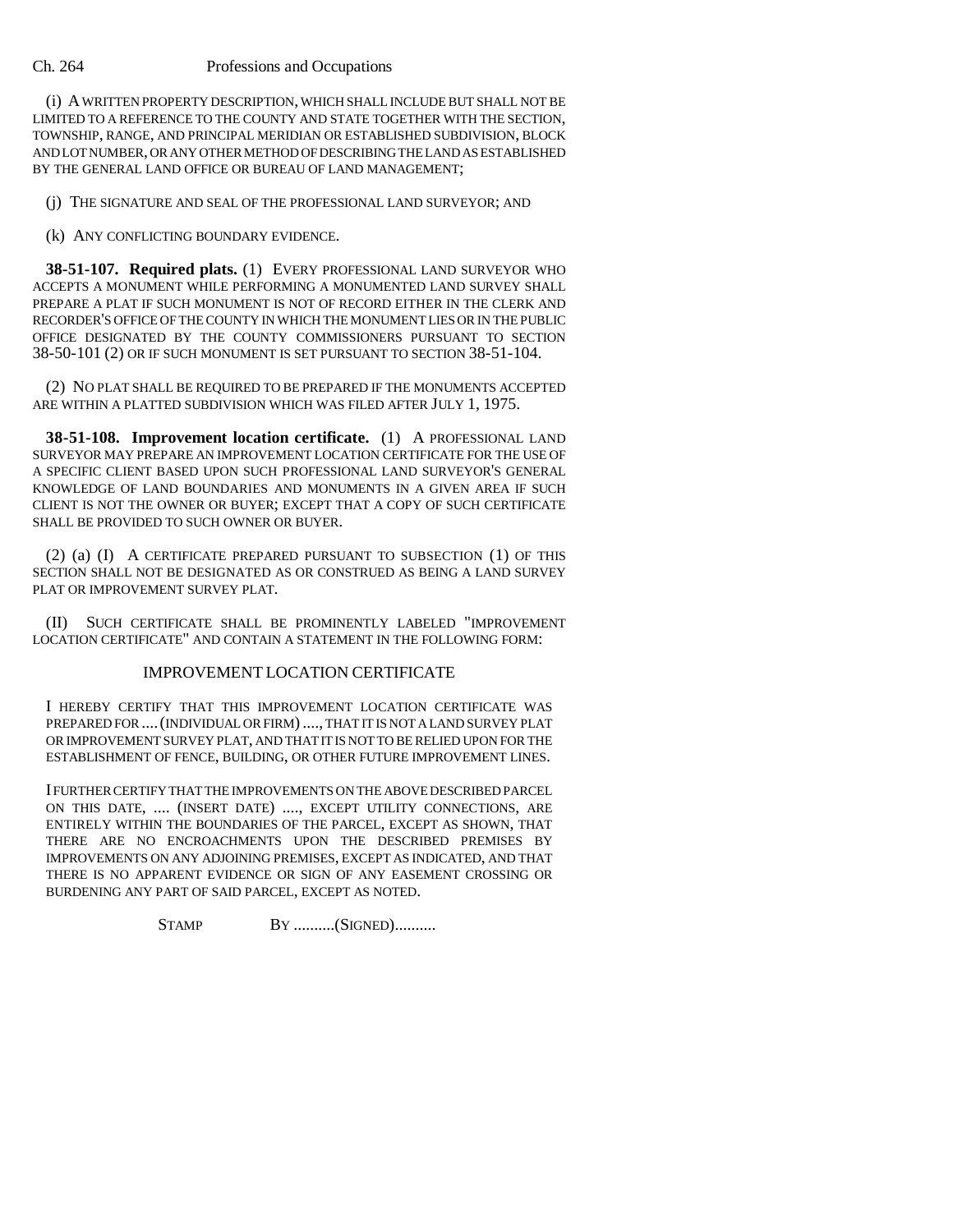OR

## **SEAL DATE .......................**

(b) A PROFESSIONAL LAND SURVEYOR SHALL ASSUME FULL LIABILITY FOR EACH IMPROVEMENT LOCATION CERTIFICATE DONE BY SUCH PROFESSIONAL LAND SURVEYOR OR UNDER SUCH PROFESSIONAL LAND SURVEYOR'S RESPONSIBLE CHARGE PURSUANT TO PARAGRAPH (a) OF THIS SUBSECTION (2).

**38-51-109. Unlawful sale.** (1) IT IS UNLAWFUL FOR ANY PERSON TO OFFER TO SELL, TO SELL, OR OTHERWISE TO RECEIVE REMUNERATION FOR ANY MAP OR PLAT WHICH PURPORTS TO BE A SURVEY MAP OR PLAT UNLESS SUCH MAP OR PLAT CONFORMS WITH THE STANDARDS, REQUIREMENTS, AND TERMINOLOGY OF THE PROVISIONS OF THIS ARTICLE.

(2) IT IS UNLAWFUL FOR ANY PERSON TO OFFER TO SELL, TO SELL, OR OTHERWISE TO RECEIVE REMUNERATION FOR ANY DOCUMENT, SKETCH, OR DIAGRAM WHICH PURPORTS TO BE AN IMPROVEMENT LOCATION CERTIFICATE UNLESS SUCH DOCUMENT, SKETCH, OR DIAGRAM CONFORMS WITH THE STANDARDS, REQUIREMENTS, AND TERMINOLOGY OF THIS ARTICLE.

**38-51-110. Violations.** (1) IT IS THE RESPONSIBILITY OF THE DISTRICT ATTORNEYS OF THIS STATE TO PROSECUTE ANY PERSON SUSPECTED OF WILLFULLY AND KNOWINGLY VIOLATING THIS ARTICLE.

(2) ANY PERSON, INCLUDING THE RESPONSIBLE OFFICIAL OF ANY AGENCY OF STATE, COUNTY, OR LOCAL GOVERNMENT, WHO WILLFULLY AND KNOWINGLY VIOLATES THIS ARTICLE IS GUILTY OF A MISDEMEANOR AND, UPON CONVICTION THEREOF, SHALL BE PUNISHED BY A FINE OF NOT LESS THAN ONE HUNDRED FIFTY DOLLARS OR MORE THAN ONE THOUSAND FIVE HUNDRED DOLLARS.

(3) (a) THE BOARD MAY REVOKE THE REGISTRATION OF ANY PROFESSIONAL LAND SURVEYOR CONVICTED UNDER THE PROVISIONS OF THIS ARTICLE.

(b) ANY PERSON WHOSE REGISTRATION IS REVOKED PURSUANT TO PARAGRAPH (a) OF THIS SUBSECTION (3) SHALL BE ENTITLED TO A HEARING ON SUCH REVOCATION PURSUANT TO ARTICLE 4 OF TITLE 24, C.R.S.

**SECTION 48.** Article 53 of title 38, Colorado Revised Statutes, 1982 Repl. Vol., as amended, is REPEALED AND REENACTED, WITH AMENDMENTS, to read:

## **ARTICLE 53**

#### **Perpetuation of Land Survey Monuments**

**38-53-101. Legislative declaration.** IT IS HEREBY DECLARED TO BE A PUBLIC POLICY OF THIS STATE TO ENCOURAGE THE ESTABLISHMENT AND PRESERVATION OF ACCURATE LAND BOUNDARIES, INCLUDING DURABLE MONUMENTS AND COMPLETE PUBLIC RECORDS, AND TO MINIMIZE THE OCCURRENCE OF LAND BOUNDARY DISPUTES AND DISCREPANCIES.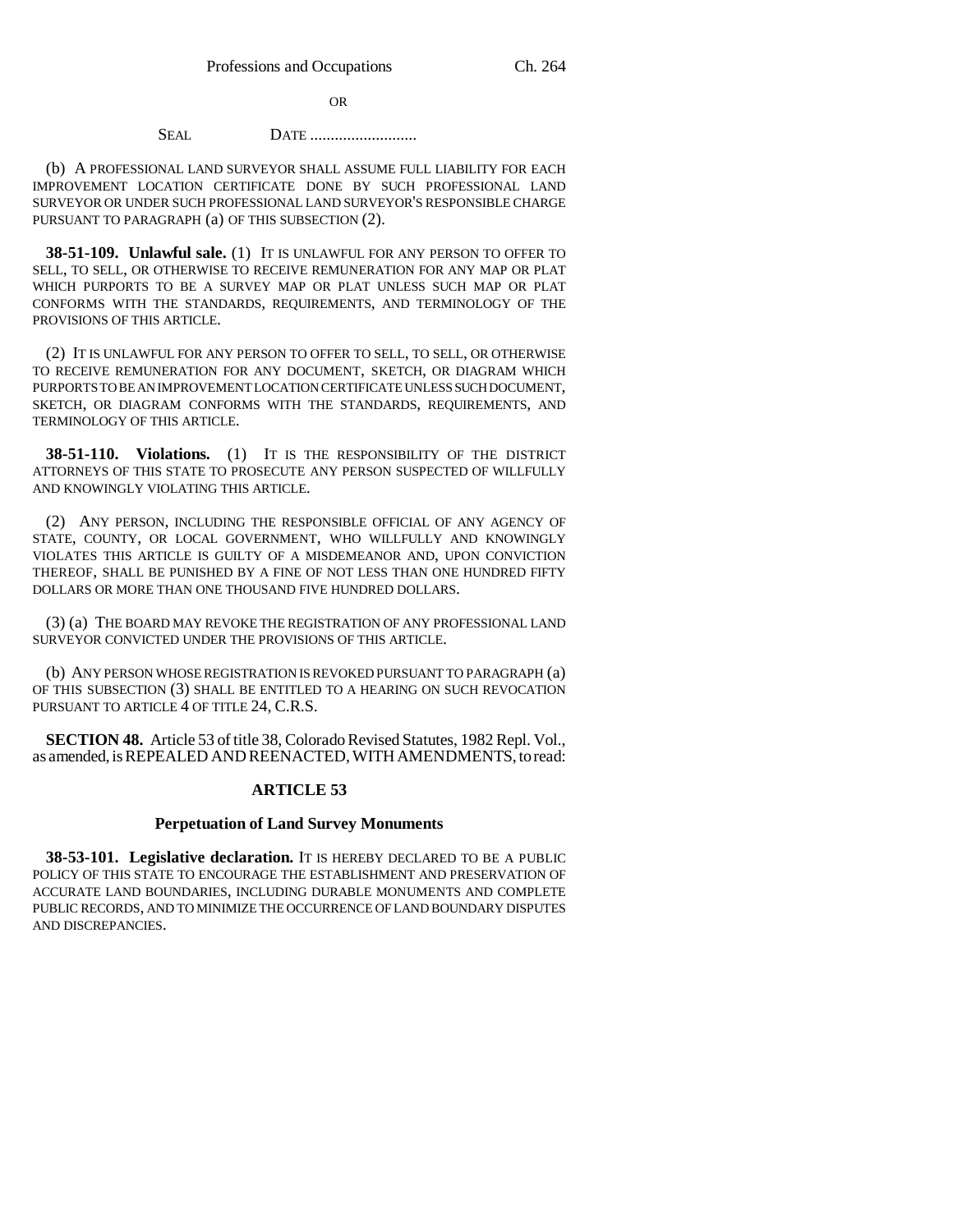**38-53-102. Applicability - state - county - local - persons.** THE PROVISIONS OF THIS ARTICLE SHALL APPLY TO ALL AGENCIES OF STATE, COUNTY, AND LOCAL GOVERNMENT AS WELL AS TO INDIVIDUALS, CORPORATIONS, AND PARTNERSHIPS ENGAGED IN THE PRIVATE PRACTICE OF LAND SURVEYING.

**38-53-103. Definitions.** AS USED IN THIS ARTICLE, UNLESS THE CONTEXT OTHERWISE REQUIRES:

(1) "ACCESSORY" MEANS ANY PHYSICAL EVIDENCE IN THE VICINITY OF A SURVEY MONUMENT, THE RELATIVE LOCATION OF WHICH IS OF PUBLIC RECORD AND WHICH IS USED TO HELP PERPETUATE THE LOCATION OF THE MONUMENT. ACCESSORIES SHALL BE CONSTRUED TO INCLUDE THE ACCESSORIES RECORDED IN THE ORIGINAL SURVEY NOTES AND ADDITIONAL REFERENCE POINTS AND DIMENSIONS FURNISHED BY SUBSEQUENT LAND SURVEYORS OR ATTESTED TO IN WRITING BY PERSONS HAVING PERSONAL KNOWLEDGE OF THE ORIGINAL LOCATION OF THE MONUMENT.

(2) "ALIQUOT CORNER" MEANS ANY SECTION CORNER OR QUARTER SECTION CORNER AND ANY OTHER CORNER IN THE PUBLIC LAND SURVEY SYSTEM CREATED BY SUBDIVIDING LAND ACCORDING TO THE RULES OF PROCEDURE SET FORTH IN SECTION 38-51-103.

(3) "BENCH MARK" MEANS ANY RELATIVELY IMMOVABLE POINT ON THE EARTH WHOSE ELEVATION ABOVE OR BELOW AN ADOPTED DATUM IS KNOWN.

(4) "BLOCK" MEANS A PARCEL OF LAND WITHIN A PLATTED SUBDIVISION BOUNDED ON ALL SIDES BY STREETS OR AVENUES, OTHER PHYSICAL BOUNDARIES SUCH AS A BODY OF WATER, OR THE EXTERIOR BOUNDARY OF A PLATTED SUBDIVISION.

(5) "BOARD" MEANS THE STATE BOARD OF REGISTRATION FOR PROFESSIONAL ENGINEERS AND PROFESSIONAL LAND SURVEYORS, CREATED IN SECTION 12-25-106, C.R.S.

(6) "CONTROL CORNER" MEANS ANY LAND SURVEY MONUMENT THE POSITION OF WHICH CONTROLS THE LOCATION OF THE BOUNDARIES OF A TRACT OR PARCEL OF LAND.

(7) "EXEMPTION PLAT" OR "SUBDIVISION EXEMPTION PLAT" MEANS A SUBDIVISION PLAT WHICH INCLUDES ALL OF THE INFORMATION REQUIRED BY SECTION 38-51-106 AND WHICH DEPICTS A DIVISION OF LAND OR THE CREATION OF AN INTEREST IN PROPERTY FOR WHICH THE BOARD OF COUNTY COMMISSIONERS HAS GRANTED AN EXEMPTION FROM SUBDIVISION REGULATIONS PURSUANT TO SECTION 30-28-101 (10) (d), C.R.S.

(8) "IMPROVEMENT LOCATION CERTIFICATE" MEANS A REPRESENTATION OF THE BOUNDARIES OF A PARCEL OF LAND AND THE IMPROVEMENTS THEREON, PREPARED PURSUANT TO SECTION 38-51-108.

(9) "IMPROVEMENT SURVEY PLAT" MEANS A LAND SURVEY PLAT AS DEFINED IN SUBSECTION (12) OF THIS SECTION, RESULTING FROM A MONUMENTED LAND SURVEY SHOWING THE LOCATION OF ALL STRUCTURES, VISIBLE UTILITIES, FENCES, HEDGES, OR WALLS SITUATED ON THE DESCRIBED PARCEL AND WITHIN FIVE FEET OF ALL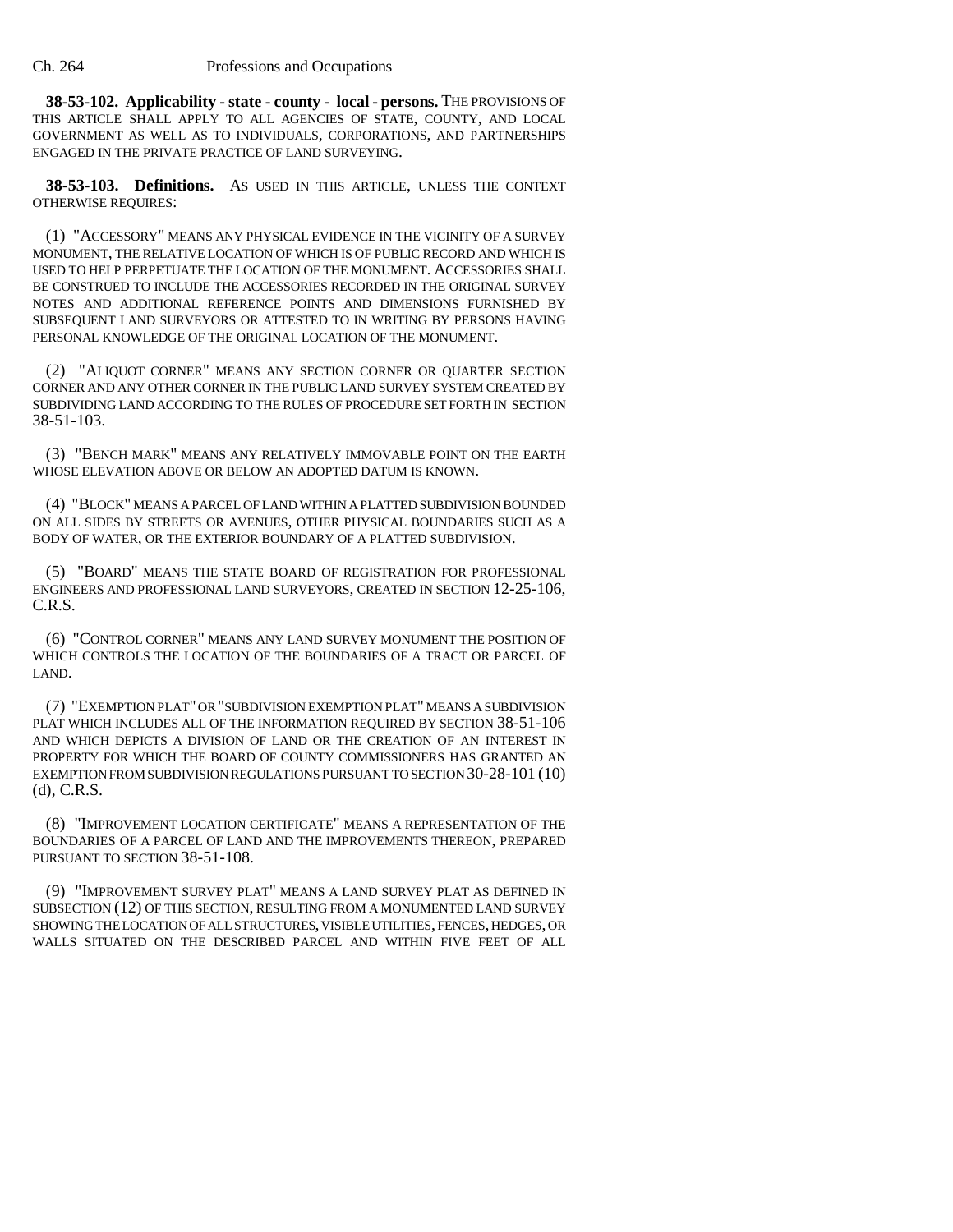BOUNDARIES OF SUCH PARCEL, ANY CONFLICTING BOUNDARY EVIDENCE OR VISIBLE ENCROACHMENTS, AND ALL EASEMENTS, UNDERGROUND UTILITIES, OR TUNNELS, FOR WHICH PROPERTY RECORDED EVIDENCE IS AVAILABLE FROM THE COUNTY CLERK AND RECORDER, A TITLE INSURANCE COMPANY, OR OTHER SOURCE AS SPECIFIED ON THE IMPROVEMENT SURVEY PLAT.

(10) "IRREGULAR PARCEL" MEANS A PARCEL OF LAND WHICH IS NOT UNIQUELY DEFINED ON A SUBDIVISION PLAT BUT WHICH IS DESCRIBED BY ANY OF THE FOLLOWING METHODS:

(a) A METES AND BOUNDS DESCRIPTION;

(b) A BOOK AND PAGE OR RECEPTION NUMBER REFERENCE;

(c) ANY SO-CALLED "ASSESSOR'S TRACT"; OR

(d) A DESCRIPTION WHICH CALLS ONLY FOR THE OWNER'S OR ADJOINER'S NAME.

(11) "LAND SURVEY" MEANS A SERIES OF OBSERVATIONS AND MEASUREMENTS MADE BY A PROFESSIONAL LAND SURVEYOR PURSUANT TO SECTIONS 38-51-103, 38-51-104, AND 38-51-105 FOR THE PURPOSE OF LOCATING OR RESTORING ANY REAL PROPERTY BOUNDARY.

(12) "LAND SURVEY PLAT" MEANS A PLAT WHICH SHOWS THE INFORMATION DEVELOPED BY A MONUMENTED LAND SURVEY AND INCLUDES ALL INFORMATION REQUIRED BY SECTION 38-51-106.

(13) "MONUMENTED LAND SURVEY" MEANS A LAND SURVEY IN WHICH MONUMENTS ARE EITHER FOUND OR SET PURSUANT TO SECTIONS 38-51-103, 38-51-104, AND 38-51-105 TO MARK THE BOUNDARIES OF A SPECIFIED PARCEL OF LAND.

(14) "MONUMENT RECORD" MEANS A WRITTEN AND ILLUSTRATED DOCUMENT DESCRIBING THE PHYSICAL APPEARANCE OF A BENCH MARK OR SURVEY MONUMENT AND ITS ACCESSORIES.

(15) "PLATTED SUBDIVISION" MEANS A GROUP OF LOTS, TRACTS, OR PARCELS OF LAND CREATED BY RECORDING A MAP WHICH MEETS THE REQUIREMENTS OF SECTION 38-51-106 AND WHICH SHOWS THE BOUNDARIES OF SUCH LOTS, TRACTS, OR PARCELS AND THE ORIGINAL PARCEL FROM WHICH THEY WERE CREATED.

(16) "PROFESSIONAL LAND SURVEYOR" MEANS A PERSON REGISTERED OR LICENSED PURSUANT TO PART 2 OF ARTICLE 25 OF TITLE 12, C.R.S.

(17) "PROPERTY DESCRIPTION" MEANS A WRITTEN, NARRATIVE DESCRIPTION OF A PARCEL OF REAL PROPERTY OR AN EASEMENT FOR THE PURPOSE OF PERPETUATING LOCATION OF TITLE.

(18) "PUBLIC LAND SURVEY MONUMENT" MEANS ANY LAND BOUNDARY MONUMENT ESTABLISHED ON THE GROUND BY A CADASTRAL SURVEY OF THE UNITED STATES GOVERNMENT AND ANY MINERAL SURVEY MONUMENT ESTABLISHED BY A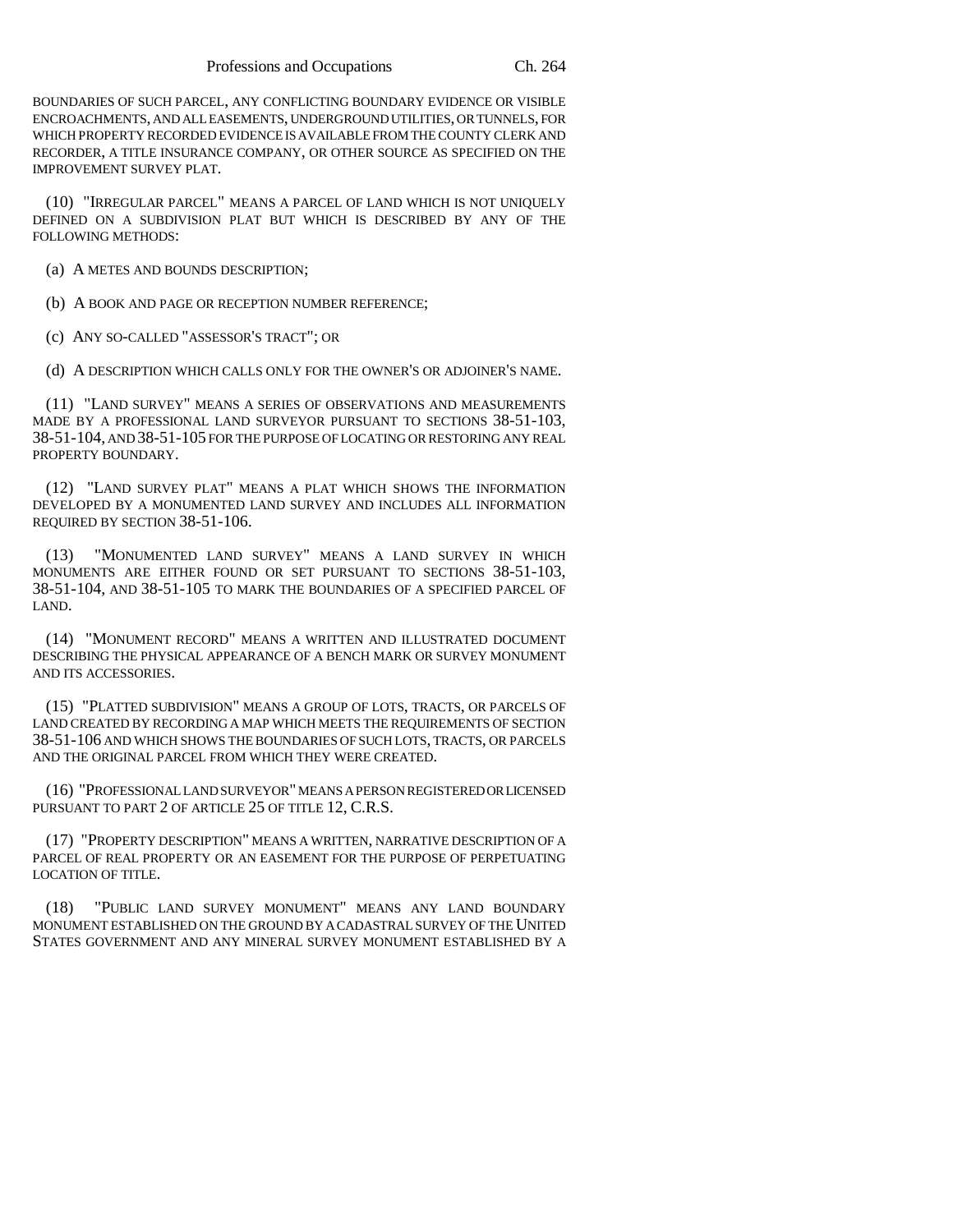UNITED STATES MINERAL SURVEYOR AND MADE A PART OF THE UNITED STATES PUBLIC LAND RECORDS.

(19) "RESPONSIBLE CHARGE" MEANS CONTROL AND DIRECTION OF SURVEYING WORK.

(20) "SUBDIVISION PLAT" MEANS A MAP OF A PLATTED SUBDIVISION RECORDED FOR THE PURPOSE OF CREATING LAND PARCELS WHICH CAN BE IDENTIFIED UNIQUELY BY REFERENCE TO SUCH MAP.

**38-53-104. Filing of monument record required.** (1) (a) IF A PROFESSIONAL LAND SURVEYOR CONDUCTS A SURVEY WHICH USES ANY PUBLIC LAND SURVEY MONUMENT OR ANY UNITED STATES GEOLOGICAL SURVEY OR UNITED STATES COAST AND GEODETIC SURVEY (ALSO KNOWN AS THE NATIONAL OCEAN SERVICE/NATIONAL GEODETIC SURVEY) MONUMENT AS A CONTROL CORNER, SUCH PROFESSIONAL LAND SURVEYOR SHALL FILE A MONUMENT RECORD DESCRIBING SUCH MONUMENT WITH THE BOARD IF THE MONUMENT AND ITS ACCESSORIES ARE NOT SUBSTANTIALLY DESCRIBED IN AN EXISTING MONUMENT RECORD PREVIOUSLY FILED PURSUANT TO THIS SECTION OR ITS PREDECESSOR.

(b) IF A PROFESSIONAL LAND SURVEYOR ESTABLISHES, RESTORES, OR REHABILITATES ANY PUBLIC LAND SURVEY MONUMENT OR SECTION CORNER, QUARTER SECTION CORNER, OR SIXTEENTH SECTION CORNER AS DEFINED BY THE NOMENCLATURE OF THE UNITED STATES PUBLIC LAND SURVEY SYSTEM SUCH PROFESSIONAL LAND SURVEYOR SHALL FILE A MONUMENT RECORD.

(c) ANY MONUMENT RECORD FILED PURSUANT TO THIS SECTION SHALL DESCRIBE AT LEAST TWO ACCESSORIES OR REFERENCE POINTS.

(2) MONUMENT RECORDS SHALL BE FILED WITHIN SIX MONTHS OF THE DATE ON WHICH THE MONUMENT WAS USED AS CONTROL OR WAS ESTABLISHED, RESTORED, OR REHABILITATED.

**38-53-105. Professional land surveyor must rehabilitate monuments.** FOR ANY MONUMENT RECORD OF A PUBLIC LAND SURVEY CORNER WHICH IS REQUIRED TO BE FILED PURSUANT TO THIS ARTICLE, THE PROFESSIONAL LAND SURVEYOR SHALL RESTORE OR REHABILITATE THE CORNER MONUMENT SO IT IS READILY IDENTIFIABLE AND REASONABLY DURABLE, IF FIELD CONDITIONS REQUIRE IT.

**38-53-106. Forms to be prescribed by board.** THE BOARD SHALL ADOPT AND REVISE AS NECESSARY THE FORMS USED FOR MONUMENT RECORDS INCLUDING THE INFORMATION TO BE REQUIRED ON SUCH FORMS. SUCH FORMS AND ANY NECESSARY INSTRUCTIONS SHALL BE FURNISHED TO ALL PROFESSIONAL LAND SURVEYORS WITHOUT CHARGE.

**38-53-107. Monument records.** NO MONUMENT RECORD SHALL BE ACCEPTED FOR FILING UNLESS IT IS PROPERLY COMPLETED AND SIGNED AND SEALED BY THE PROFESSIONAL LAND SURVEYOR WHO WAS IN RESPONSIBLE CHARGE OF THE WORK.

**38-53-108. Filing permitted on any survey monument.** A PROFESSIONAL LAND SURVEYOR MAY FILE A MONUMENT RECORD DESCRIBING ANY LAND SURVEY